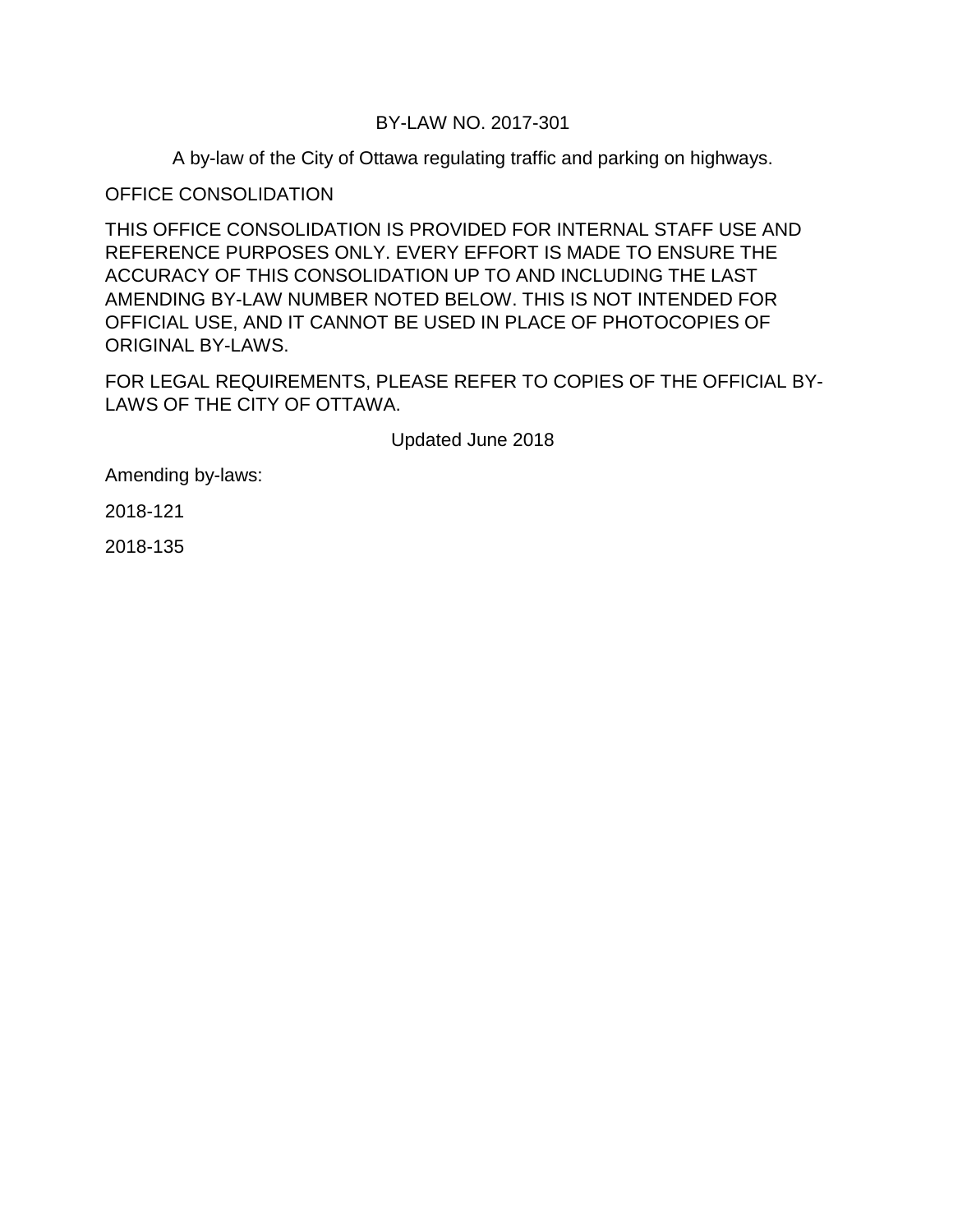# BY-LAW NO. 2017- 301

A by-law of the City of Ottawa regulating traffic and parking on highways.

The Council of the City of Ottawa enacts as follows:

# PART 1 – ADMINISTRATION

# **DEFINITIONS**

1. In this by-law:

"accessible parking permit" means,

- (a) an accessible parking permit issued under the Highway Traffic Act; or
- (b) a permit, number plate or other number or device issued by another jurisdiction and recognized under the Highway Traffic Act;

"accessible-passenger vehicle" means a motor vehicle that,

- (a) meets the requirements for an "accessible vehicle" as prescribed in R.R.O. 1990, Regulation 629 under the Highway Traffic Act; or
- (b) is regularly used for transporting a person with a disability;

"authorized sign" means any sign, or roadway, curb or sidewalk marking, or other device, placed or erected on a highway under the authority of this bylaw for the purpose or regulating, warning or guiding traffic of the parking of vehicles;

"authorized vehicle" means,

- (a) a vehicle owned or operated by the City provided that the vehicle is performing a service related to the operation of a reserved bus lane, a transit only facility, or high-occupancy lane;
- (b) a vehicle owned or operated by a public utility provided that the vehicle is carrying out its utility service on a utility located on a reserved bus lane, a transit only facility or high-occupancy lane;
- (c) any vehicle authorized by the General Manager of Transportation Services; and
- (d) any vehicle that falls within the definition of an emergency vehicle as defined in the Highway Traffic Act.

"bicycle" includes a tricycle, unicycle and a power-assisted bicycle but does not include a motor-assisted bicycle, as these terms are defined under the Highway Traffic Act;

"bike box" means a designated area within or on approach to an intersection that allows one or more bicyclists to safely wait before being allowed to proceed;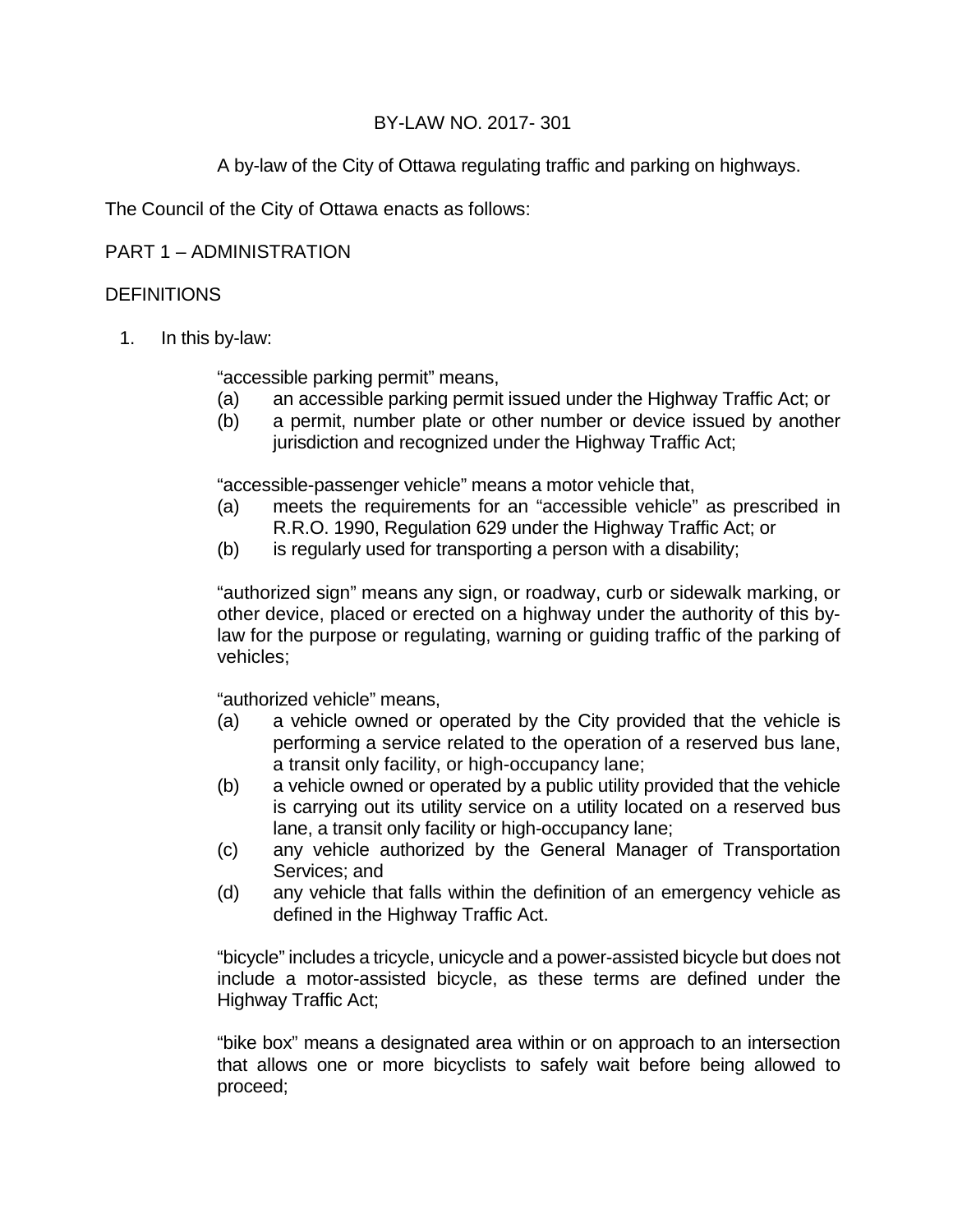"bicycle parking facilities" include ring and post racks, ring racks, and bicycle corrals that support bicycles in an upright position and enables the bicycle frame and one or both wheels to be secured and which facilities are predominantly located within the road right-of-way and may be located in select designated and delineated on-street parking spaces, but do not include light standards, utility poles, sign posts, fences, street furniture, or similar infrastructure within the road right-of-way;

"bookmobile" means a commercial motor vehicle or tractor trailer used as a travelling public library;

"boulevard" means all parts of the highway save and except any roadway, shoulder or sidewalk, and

- (a) "central boulevard" means that part of the boulevard lying between the roadways of a divided highway and includes channelizing islands;
- (b) "outer boulevard" means that part of the boulevard lying between any sidewalk and the roadway or the near edge of the shoulder where such exists; and
- (c) "inner boulevard" means that part of the boulevard lying between the property line and the edge of the sidewalk nearest to the property line, and where there is no sidewalk that part of the boulevard lying between the property line and the roadway or the edge of the shoulder, where such exists, furthest from the roadway;

"bus stop" means a part of a highway designated as a point at which public transit motor vehicles may stop to take on or let off passengers;

"bus time point zone" means that part of a highway designated for public transit motor vehicles to park temporarily prior to commencing a timed bus route, or to get back on schedule;

"Chief of Police" means the Chief of Police of the Ottawa Police Service, or an authorized representative;

"City" means the municipal corporation of the City of Ottawa or the geographic area as the context requires;

"commercial motor vehicle" means a motor vehicle having attached to it a truck or delivery body and includes an ambulance, a hearse, a casket wagon, a fire apparatus, a bus and a tractor used for hauling purposes on a highway

"compound" means that part of the outer boulevard set aside for parking purposes;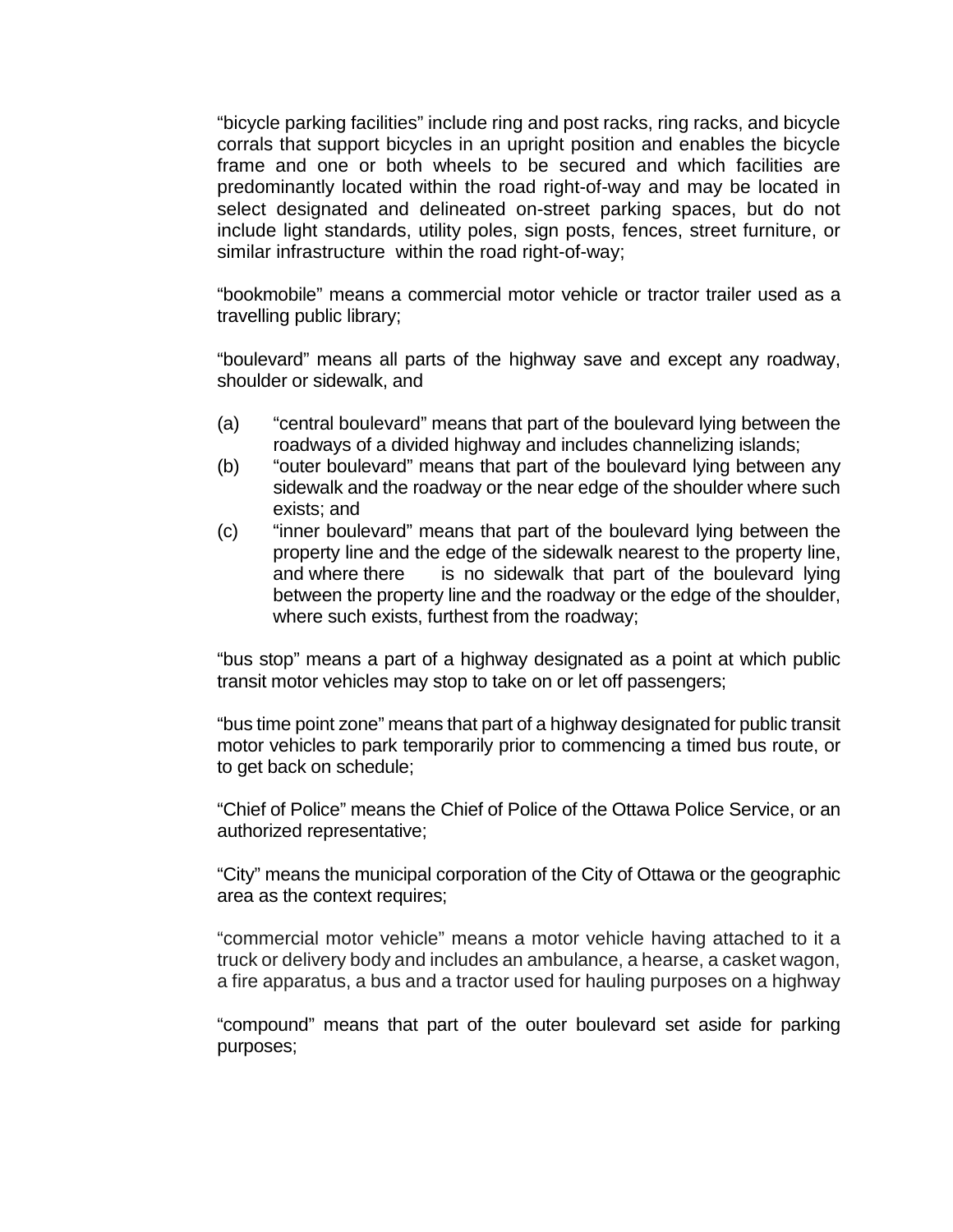"controlled access road" means a road so designated by the City or by the Province of Ontario pursuant to applicable legislation;

"corner" means, with reference to a highway intersection, the point of intersection of the prolongation of the lateral curb lines or in the absence of curbs the prolongation of the edges of the roadways;

"crosswalk" means,

- (a) that part of a highway at an intersection that is included within the connections of the lateral lines of the sidewalks on opposite sides of the highway measured from the curbs or, in the absence of curbs, from the edges of the roadway; or
- (b) any portion of a roadway at an intersection or elsewhere distinctly indicated for pedestrian crossing by signs or by lines or other markings on the surface;

"daytime" means the period of time from 7:00 a.m. to 7:00 p.m. of the same day

"designated" means designated by City by-law;

"designated permit parking area" means a part of a highway designated as an area where a residential parking permit holder is authorized to park a vehicle on the side of the highway between the limits and during the times and days indicated on official signs bearing the words "Permit Holders Excepted";

"driver" means a person who drives a vehicle on a highway;

"driveway" means a part of a highway improved to provide vehicular access from the roadway to a laneway or a parking area on adjacent land;

"electric vehicle" includes any vehicle that is partially or entirely propelled by electricity and plugs in to recharge;

"electric vehicle charging station" means any facility or equipment that is used to charge a battery or other energy storage device of an electric vehicle;

"electric vehicle parking space" means a parking space, the use of which is charging a battery or other storage device of an electric vehicle;

"farm tractor" means a self-propelled vehicle designed and used primarily as a farm implement for drawing ploughs, mowing-machines and other implements of husbandry and not designed or used for carrying a load;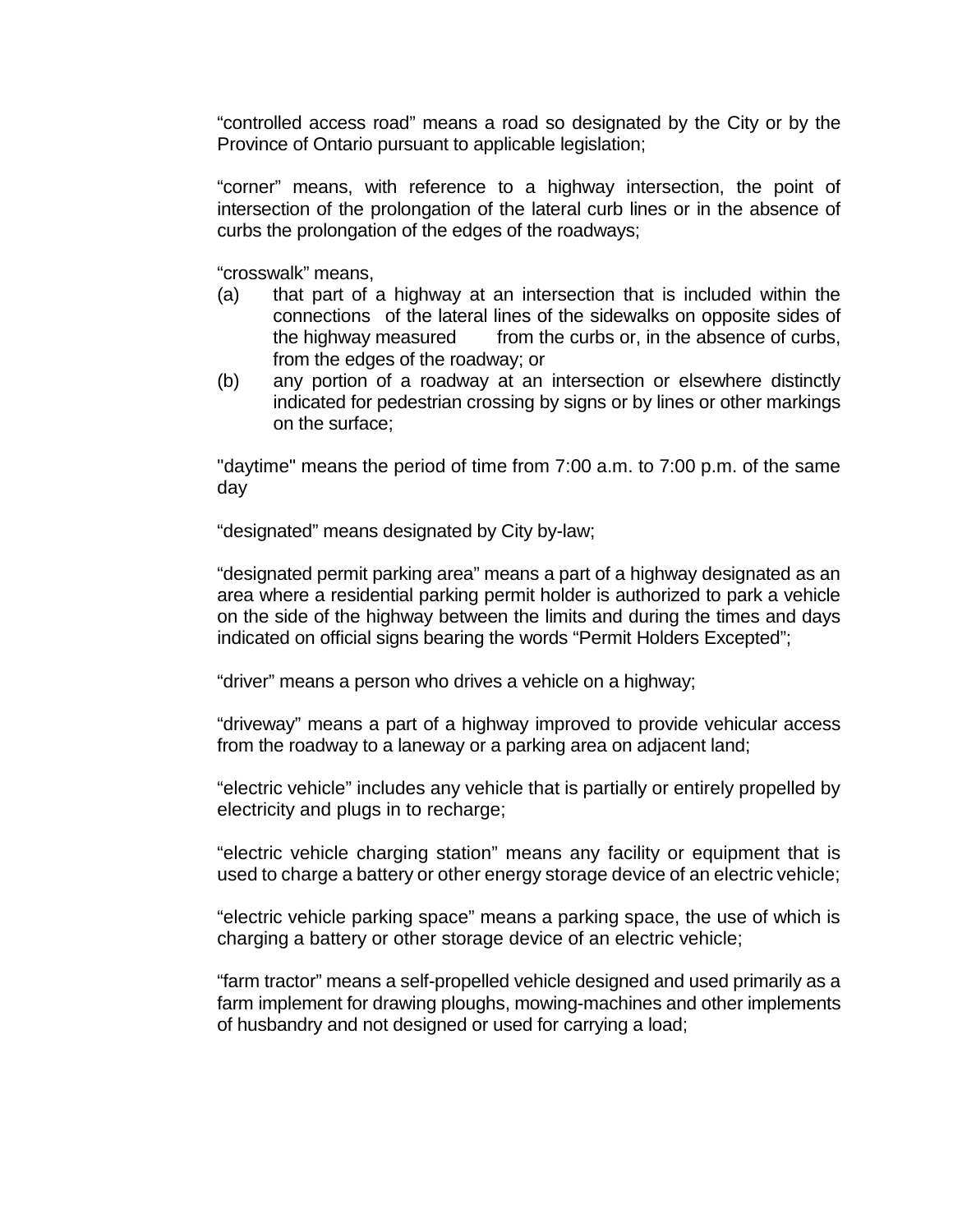"General Manager of Public Works and Environmental Services" means the General Manager of Public Works and Environmental Services Department of the City or an authorized representative;

"General Manager of Planning, Infrastructure and Economic Development" means the General Manager of Planning, Infrastructure and Economic Development Department of the City or an authorized representative;

"General Manager of Recreation, Cultural and Facility Services" means the General Manager of Recreation, Cultural and Facility Services Department of the City or an authorized representative;

"General Manager of Transportation Services" means the General Manager of the Transportation Services Department of the City or an authorized representative;

"goods" includes all classes of materials, wares and merchandise and livestock

"gross weight" means the combined weight of vehicle and load;

"guest parking permit" means a current permit issued by the City to residents for distribution to their guests authorizing vehicles to be parked in a specific designated parking area;

"heavy truck" means any vehicle having a gross weight in excess of four and one-half (4.5) tonnes, but does not include a bus travelling on a bus route established by the City, an ambulance, or a school bus;

"highway" includes a common and public highway, street, avenue, parkway, driveway, square, place, bridge, viaduct, or trestle, any part of which is intended for, or used by, the general public for the passage of vehicles and includes the area between the lateral property lines thereof;

"highway, one-way" means a highway upon which the movement of vehicular traffic is limited to one direction;

"high-occupancy vehicle or HOV" means a motor vehicle carrying two or more persons including the driver;

"Highway Traffic Act" means the Ontario Highway Traffic Act, R.S.O. 1990, c. H.8 as amended;

"holiday" includes Sunday, New Year's Day, Family Day, Good Friday, Easter Monday, Victoria Day, Canada Day, the Day proclaimed as a Civic Holiday by the City of Ottawa, Labour Day, Thanksgiving Day, Remembrance Day,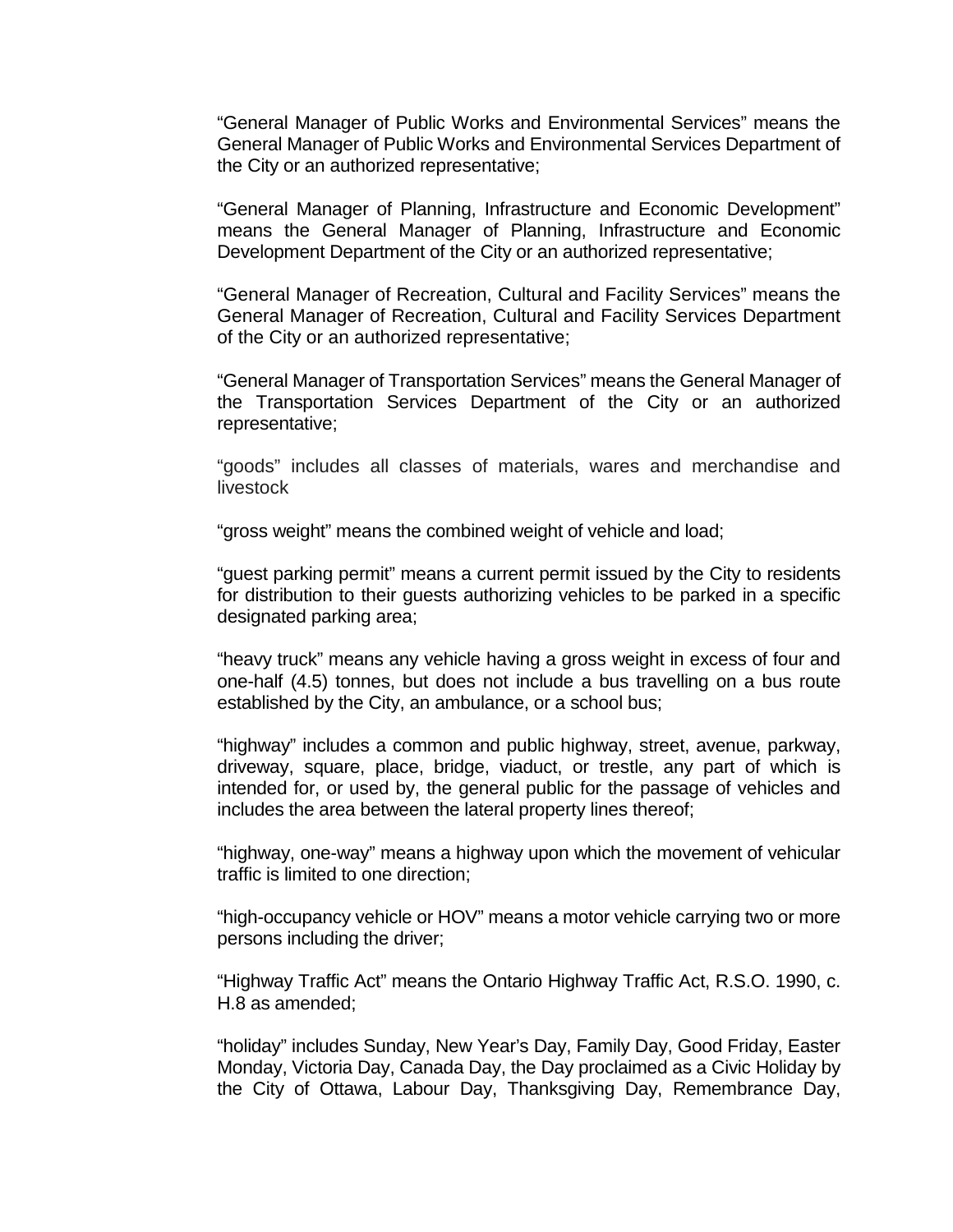Christmas Day, Boxing Day and any day fixed as a holiday by proclamation of the Governor-General or the Lieutenant-Governor and the next following day when any such holiday, except Remembrance Day, falls on a Sunday;

"intersection" means the area embraced within the prolongation or connection of the lateral curb lines or, if none, then of the lateral boundary lines of two or more highways which join one another at an angle, whether or not one highway crosses the other;

"King's Highway" includes the secondary highways and tertiary roads designated by the Province of Ontario under the Public Transportation and Highway Improvement Act, R.S.O. 1990 c. P.50 as amended;

"laneway" means improved land adjacent to the highway which provides access from the highway to a parking area on adjacent land;

"loading zone" means the part of a highway, private property or City property set apart for the exclusive purpose of parking a vehicle to load or unload the same;

"median strip" means the portion of a highway so constructed as to separate traffic travelling in one direction from traffic travelling in the opposite direction by a physical barrier or a raised or depressed paved or unpaved separation area that is not intended to allow crossing vehicular movement;

"motor assisted bicycle" means a bicycle,

- (a) that is fitted with pedals, which are operable at all times, to propel the bicycle;
- (b) that weighs not more than fifty-five (55) kilograms;
- (c) that has no hand or foot operated clutch or gearbox driven by the motor and transferring power to the driven wheel;
- (d) that has an attached motor driven by electricity or having a piston displacement of not more than fifty (50) cubic centimetres; and
- (e) that does not have sufficient power to enable the bicycle to attain a speed greater than fifty (50) kilometres per hour on level ground within a distance of two (2) kilometres from a standing start;

"motorcycle" means a self-propelled vehicle having a seat or saddle for the use of the driver and designed to travel on not more than three (3) wheels in contact with the ground, and includes a motor scooter but does not include a motor assisted bicycle;

"motor vehicle" includes an automobile, motorcycle, motor assisted bicycle unless otherwise indicated in the Highway Traffic Act, and any other vehicle propelled or driven otherwise than by muscular power, but does not include a streetcar, or other motor vehicles running only upon rails, or a motorized snow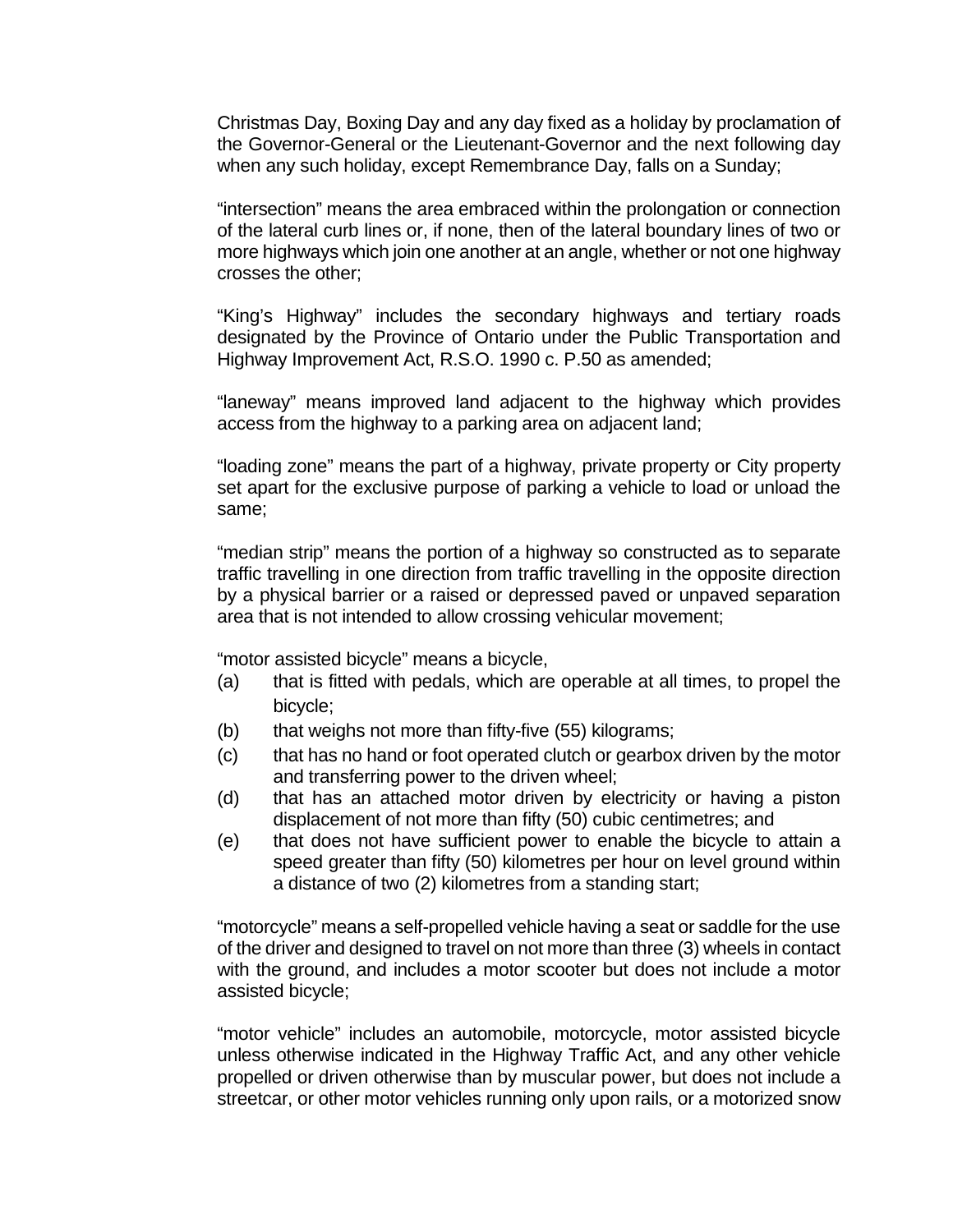vehicle, traction engine, farm tractor, self-propelled implement of husbandry or road-building machine within the meaning of the Highway Traffic Act;

"official sign" means a sign on the highway approved by the Ministry of Transportation of Ontario;

"overnight" means the period from 7:00 p.m. of one day to 7:00 a.m. of the following day;

"paid parking zone" means that part of the highway depicted by authorized signs or by pavement markings where parking is regulated by a parking payment device;

"park" or "parking" when prohibited, means the standing of a vehicle, whether occupied or not, except when standing temporarily for the purpose of and while actively engaged in loading or unloading merchandise or passengers;

"parking meter" means an electronic or a mechanical device together with its support, erected to control and regulate the parking of a vehicle in a parking space;

"parking meter hood" means a bag or other covering for a parking meter that is placed over a parking meter by the General Manager of Public Works and Environmental Services to indicate that a parking meter is not to be used;

"parking meter space" means a parking space, the use of which for parking a vehicle is controlled and regulated by a parking meter;

"parking meter zone" means that part of a highway where parking is controlled and regulated by a parking meter;

"parking payment device" means, as the context requires,

- (a) a parking meter, or,
- (b) a pay and display machine;

"parking space" means that part of the surface of the roadway, private property or City property designated for the purpose of vehicle parking;

"pay and display machine" means, as the context requires,

- (a) an automatic or other electronic, electro-mechanical or mechanical device, for the purpose of controlling and regulating the parking of any vehicle in a paid parking zone and which, when a coin, token, credit card, parking card or proximity card has been inserted or swiped into it and the machine activated, issues a receipt indicating the date and time of that activation and the duration of the parking in the paid parking zone; or
- (b) the pay-by-phone component of the City's Parking Operations System approved by City Council, for the purposes of controlling and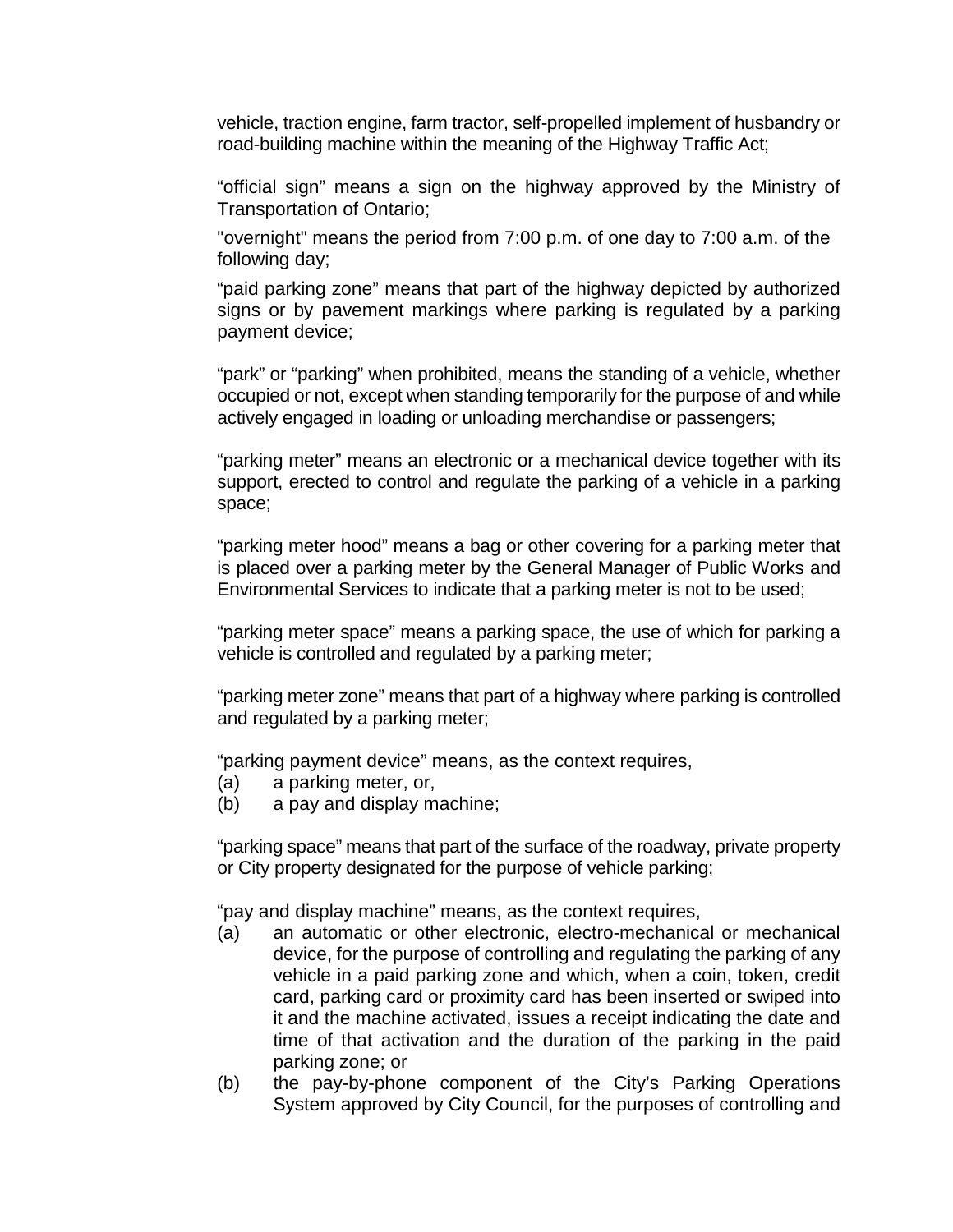regulating the parking of any vehicle in a paid parking zone and which provides for payment for parking in a paid parking zone when the required fee has been deposited to the City's pay-by-phone interface by means of payment by phone using a credit card and the transaction has been completed so as to activate payment.

"pedestrian" means,

- (a) a person on foot;
- (b) a person in a wheelchair; or
- (c) a child in a carriage, stroller or play vehicle;

"pedestrian crossover" means any portion of a roadway, designated by this by-law, at an intersection or elsewhere, distinctly indicated for pedestrian crossing by signs on the highway and lines or other markings on the surface of the roadway as prescribed by regulations made under the Highway Traffic Act.

"Pedestrian Mall" means those parts of the highway that are established under this by-law for the exclusive use of pedestrians;

"person with a disability" means an individual who has been issued and holds a valid accessible parking permit under the Highway Traffic Act;

"police officer", "constable" or "special constable" means a person so appointed by the Ottawa Police Service and "constable" includes a municipal by-law enforcement officer appointed pursuant to subsection 15(1) of the Police Services Act, R.S.O. 1990, c. P. 15 as amended;

"Police Service" means the Ottawa Police Service;

"police vehicle" means a vehicle owned or operated by the Ottawa Police Service, the Ontario Provincial Police or the Royal Canadian Mounted Police;

"public parking area" means an open area or structure, other than a street, used by the public at the invitation of the owner for the temporary parking of more than four (4) passenger vehicles whether free, for compensation, or as an accommodation for clients, customers or visitors;

"public transit motor vehicle" means a motor vehicle owned and operated by the City or the Société de transport de l'Outaouais as part of their regular passenger transport services;

"public utility" means a board, commission or corporation, including a municipal corporation, that owns or operates a public works;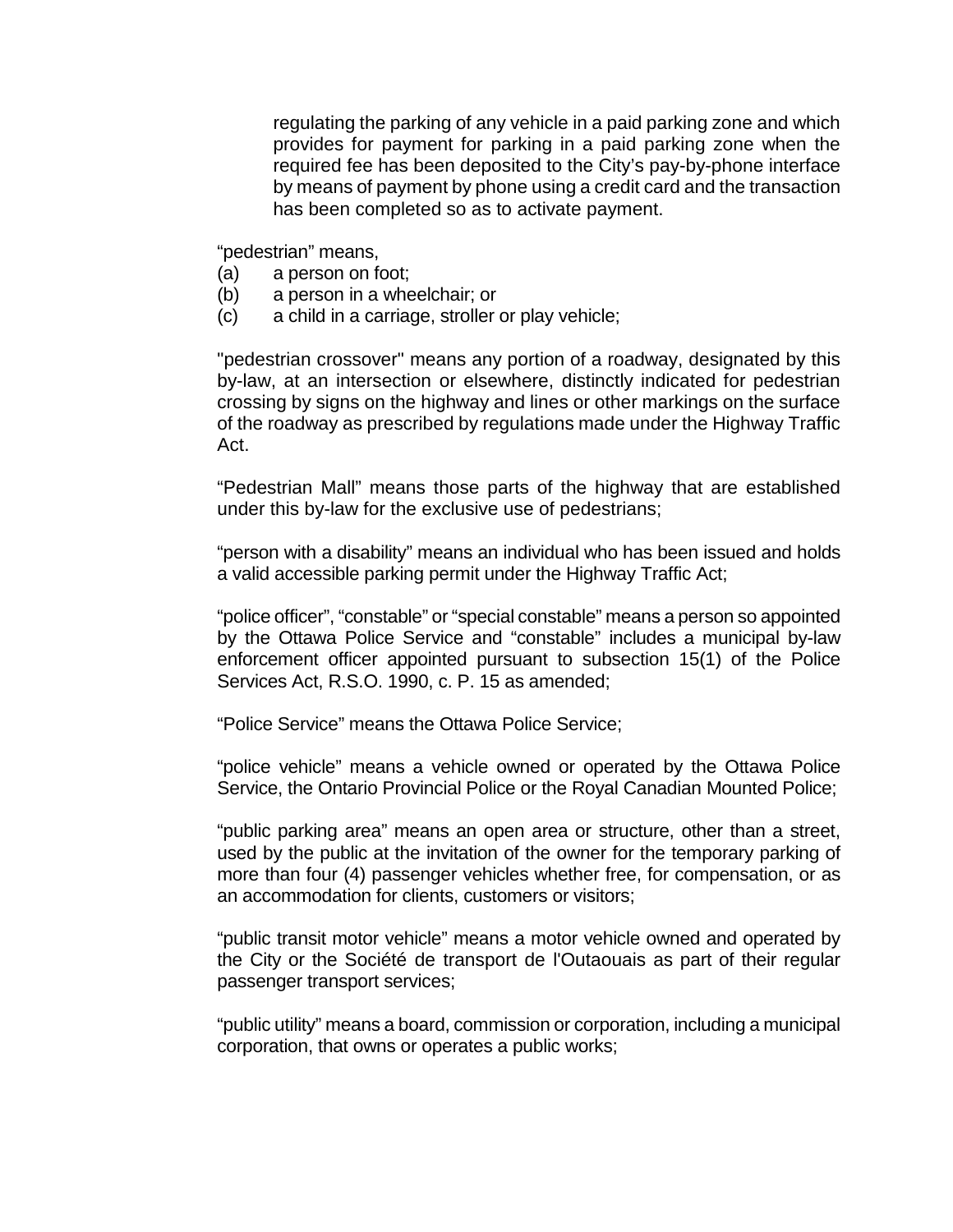"public works" means works supplying the general public with necessities or conveniences and includes, but is not limited to, works for the production, supply and transmission of gas, oil, sewer, water and electric power or energy and all telephone, cable television and other telecommunications lines, and "public work" has a similar meaning;

"residential parking permit" means a current permit issued by the City authorizing a permit holder to park a vehicle in a specific designated parking area;

"road-building machine" means a self-propelled vehicle of a design commonly used in the construction or maintenance of highways that:

- (a) belongs to a class of vehicle prescribed in the HTA regulations,
- (b) has the features or equipment prescribed in the HTA regulations, or
- (c) is being used as prescribed in the HTA regulations;

"roadway" means that part of the highway that is improved, designed or ordinarily used for vehicular traffic, but does not include the shoulder, and, where a highway includes two or more separate roadways, the term "roadway" refers to any one roadway separately and not to all of the roadways collectively;

"roadway, laned" means a highway which has been divided into separate lanes for vehicular traffic which lanes are indicated by lines or other markings on the surface of the roadway or in any other manner;

"roundabout" is an intersection with one-way circulation counter-clockwise around a central island where entering traffic must yield the right-of-way to the traffic circulating within the intersection;

"school bus" means a bus that,

- (a) is a motor vehicle designed for carrying ten (10) or more passengers;
- (b) has a gross weight in excess of four and one-half (4.5) tonnes;
- (c) is painted chrome yellow; and
- (d) displays on the front and rear thereof the words "school bus" and on the rear thereof the words "do not pass when signals flashing";

"school purposes bus" or "school purposes vehicle" means,

- (a) a school bus, or
- (b) any other bus or vehicle operated by or under contract with a school board or other authority in charge of a school while it is being used to transport adults with a developmental disability or children and is clearly identified by markings to be a vehicle operated by or under contract of a school board or other authority in charge of a school;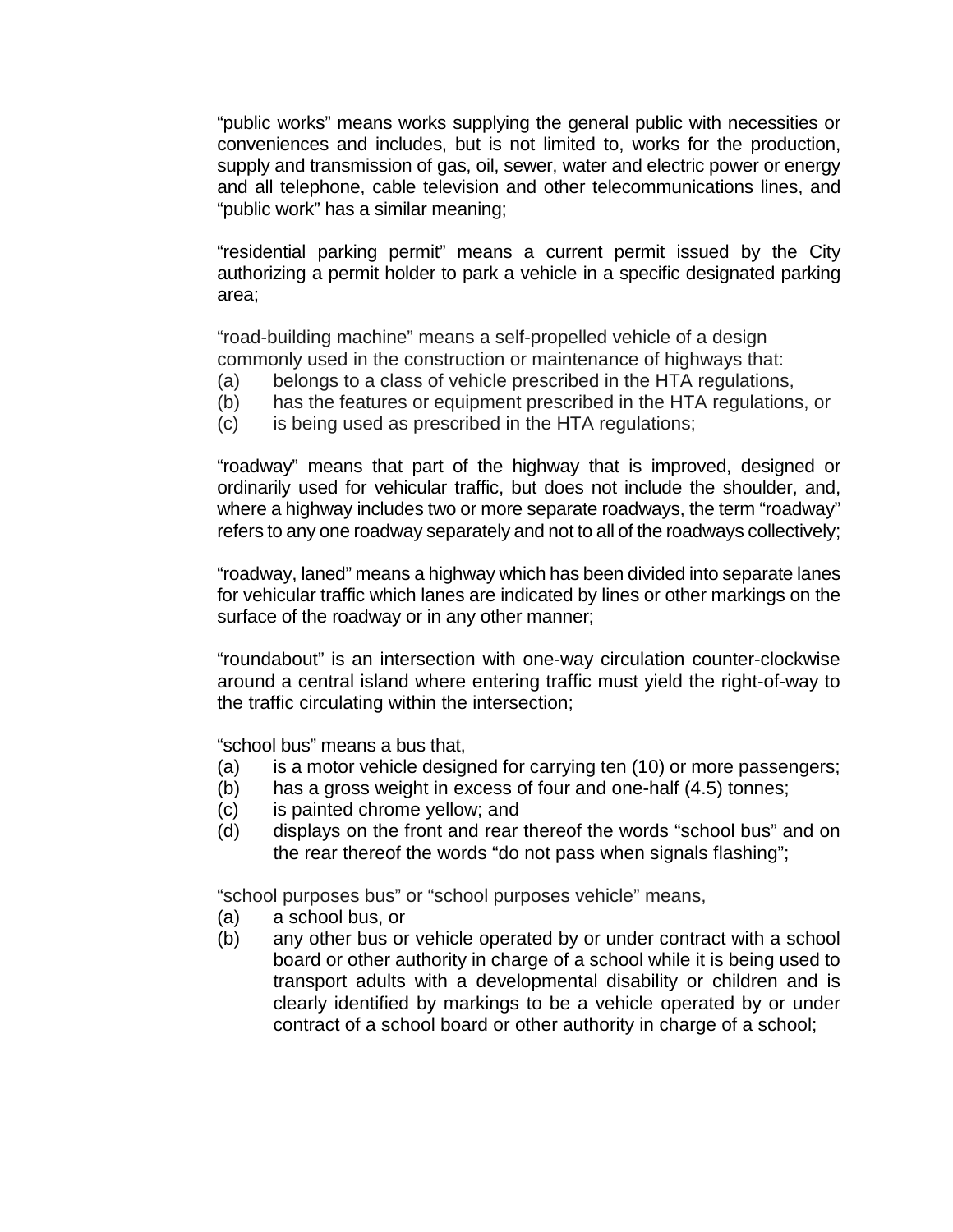"shoulder" means that part of the highway immediately adjacent to the roadway and having a surface which has been improved for the use of vehicles with asphalt, concrete or gravel;

"side approach" means the side of a part of a highway to which vehicular traffic may lawfully approach;

"side leaving" means the side of a part of a highway opposite the approach side;

"sidewalk" means those parts of a highway set aside by the City for the use of pedestrians;

"sign, point" means a point on the curb or edge of the roadway opposite a sign;

"special event" includes a demonstration, parade, sports event, festival, carnival, donation station, street dance, residential block party, sidewalk sale, outdoor mass and other like events;

"stand" or "standing", when prohibited, means the halting of a vehicle, whether occupied or not, except for the purpose of and while actually actively engaged in receiving or discharging passengers;

"stop" or "stopping", when prohibited, means the halting of a vehicle, even momentarily, whether occupied or not, except when necessary to avoid conflict with other traffic or in compliance with the directions of a constable or other police officer or of a traffic control sign or signal;

"taxicab" means a motor vehicle with seating capacity of a maximum of six (6) passengers, plus the driver, that has a validly issued taxi license and that is intended to be used or is actually used for hire for the purpose of transporting a person for compensation and includes an accessible taxicab and a standard taxicab, but does not include a limousine or a Private Transportation Company (PTC) Vehicle, as defined by the Vehicle-for-Hire By-law;

"taxi zone" means a part of a highway designated as an exclusive stopping area for taxicabs at which passengers board or exit taxicabs;

"tour bus" means a bus with the name and address of its operator or owner plainly displayed in letters and figures not less than five (5) centimetres in height in a conspicuous place on both sides of the vehicle, but does not include a public transit motor vehicle or a shuttle bus service;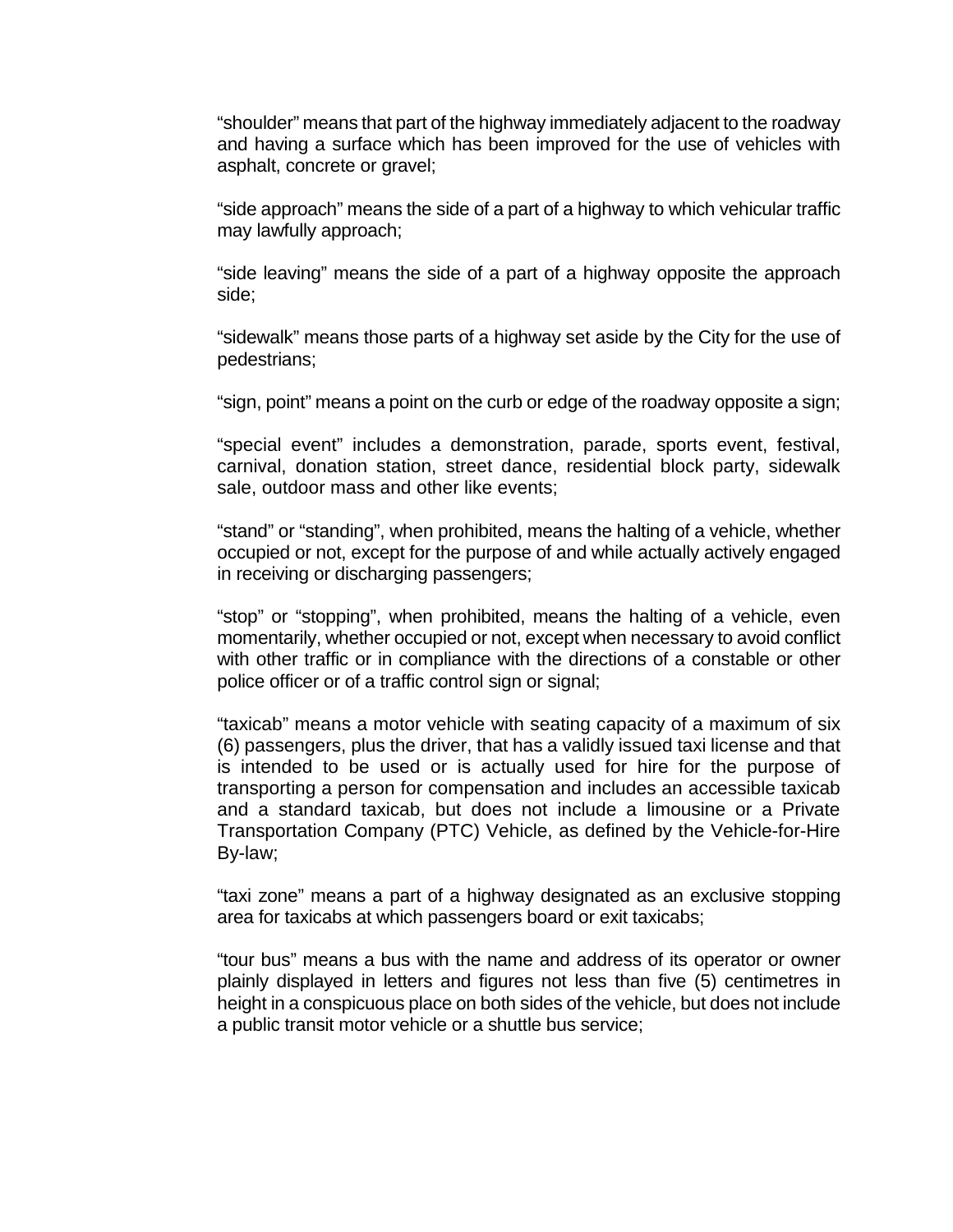"traffic" includes pedestrians, animals which are ridden, led or herded, vehicles, and other conveyances either singly or together while using a highway for the purposes of travel;

"traffic control device" means any sign, signal or other roadway, curb, or sidewalk marking, or any other device erected or placed under the authority of this by-law for the purpose of warning, regulating, guiding or directing traffic;

"traffic control signal" means any device operated manually, electrically, mechanically or electronically for the regulation or control of traffic;

"traffic, one-way" means movement by vehicles upon a highway in one direction only;

"trailer" means a vehicle that is at any time drawn upon a highway by a motor vehicle, except an implement of husbandry, a mobile home, another motor vehicle, or any device or apparatus not designed to transport persons or property, temporarily drawn, propelled or moved upon such highway, and except a side car attached to a motorcycle, and shall be considered a separate vehicle and not part of the motor vehicle by which it is drawn;

"transit only facility" means the entire area between the boundary lines which are owned, leased, or otherwise used including the roads, bridges, transit terminals, and other appurtenances designed and intended for, or primarily used by, the City for its transit service;

"truck route" means a truck route established by Section 54 of this by-law;

"U-turn" means the turning of a vehicle within the highway so as to proceed in the opposite direction to that in which the vehicle was travelling immediately prior to making the turn;

"van" means,

- (a) a vehicle equipped with a ramp, power lift or any other special device to assist a driver with a disability or passenger with a disability in entering and leaving a vehicle; or
- (b) an "accessible urban transit bus" or an "accessible vehicle", as defined in R.R.O. 1990, Regulation 629 to the Highway Traffic Act;

"vehicle" includes a motor vehicle, trailer, traction engine, farm tractor, roadbuilding machine, bicycle and any vehicle drawn, propelled or driven by any kind of power, including muscular power, but does not include a motorized snow vehicle or a street car;

"wheelchair" means a chair mounted on wheels or other remedial appliance or device, driven by muscular or any other kind of power that is designed for and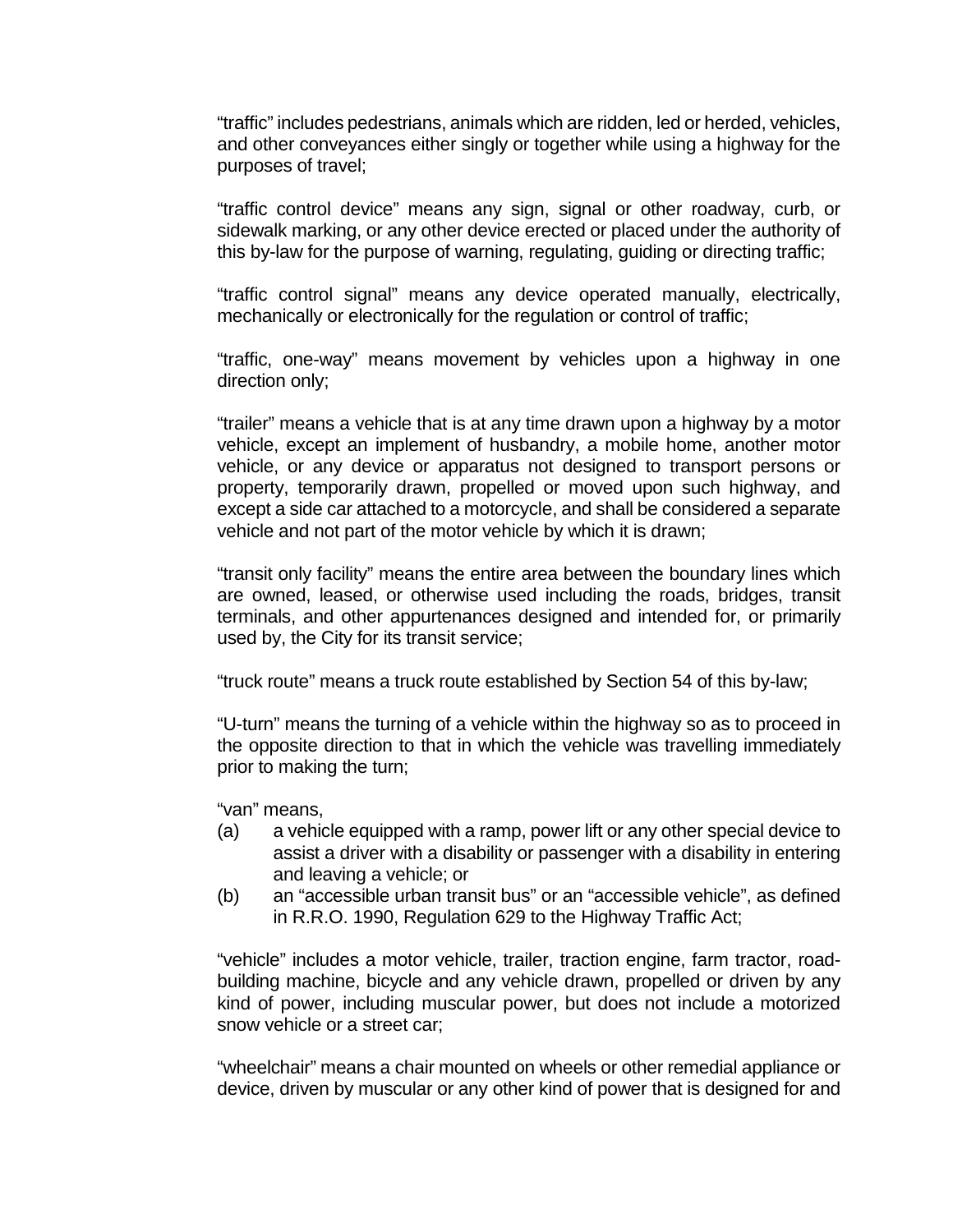used by a person whose mobility is limited by one or more conditions or functional impairments, but does not include a motor vehicle.

### INTERPRETATION

2. (1) In this by-law:

(a) words importing the singular number or the masculine gender only, include more persons, parties or things of the same kind than one and females as well as males and the converse;

(b) a word interpreted in the singular number has a corresponding meaning when used in the plural;

- (c) "may" shall be construed as permissive;
- (d) "shall" shall be construed as imperative;

(e) "vehicle", when used as part of a prohibition of parking or stopping, includes any part thereof; and

- (f) "subsection" when used without reference to another section, refers to
- a subsection contained in the same section in which the phrase is used.
- (2) In the Schedules to this by-law, the following abbreviations, definitions and symbols stand for the words respectively set forth opposite thereto as follows:
	- (a) Ave. Avenue
		- Blvd. Boulevard
		- Ct. Court
		- Cres. Crescent
		- Dr. Drive
		- Gdns. Gardens
		- Hts. Heights
		- Hwy. Highway
		- Pl. Place
		- Priv. Private
		- Rd. Road
		- Sq. Square
		- St. Street
		- Terr. Terrace
	- (b) cm centimetre
		- m metre
		- km kilometre
		- km/h kilometre per hour
	- (c) N. North
		- S. South
		- E. East
		- W. West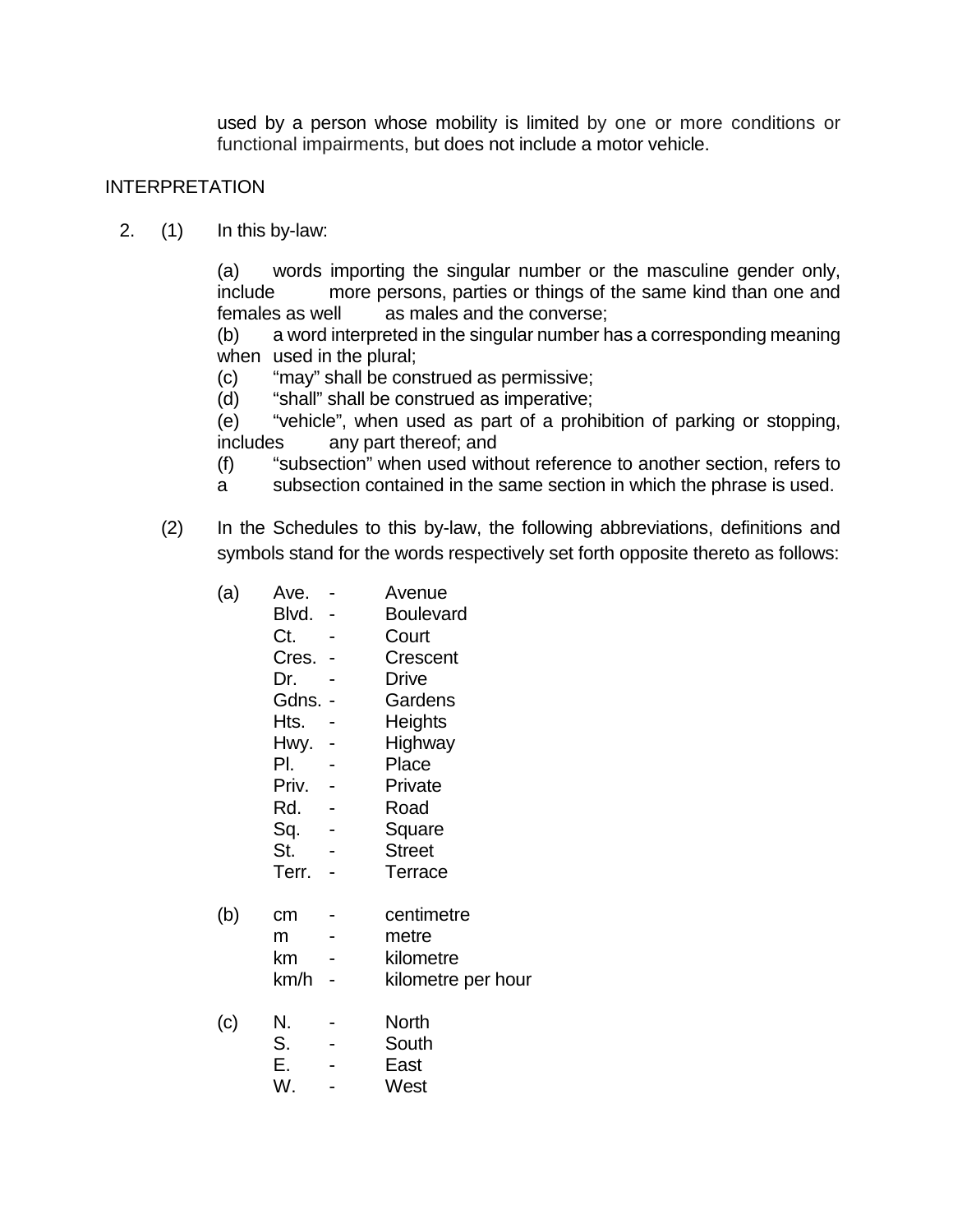- (d) a.m. Ante Meridian p.m. - Post Meridian
- (e) Twp. Township
	- Con. Concession
- (f) B.F. Broken Front O.F. - Ottawa Front
	- R.F. Rideau Front
- (g) Mon. Monday
	- Tues. Tuesday
	- Wed. Wednesday
	- Thurs. Thursday
	- Fri. Friday
	- Sat. Saturday
	- Sun. Sunday
- (3) Where a distance is used in this by-law as part of a prohibition of parking or stopping within a specified distance of an object, structure, land or a part of a highway, such distance shall be measured:
	- (a) along the curb or edge of the roadway from a point in such curb or edge of roadway opposite such object, structure, land or part of a highway, unless the context otherwise requires; and
	- (b) from such point in the curb or edge of roadway in all directions.
- (4) The various prohibitions of this by-law are cumulative and not mutually selfexclusive.
- (5) It is declared that if any section, subsection or part or parts thereof be declared by any court of law to be bad, illegal or ultra vires, such section, subsection or part or parts shall be deemed to be severable and all parts hereof are declared to be separate and independent and enacted as such.
- (6) Municipal law enforcement officer and municipal by-law enforcement officer have similar meanings.
- (7) The Schedules referred to in this by-law shall form part of this by-law and each entry in a column of such a Schedule shall be read in conjunction with the entry or entries across therefrom, and not otherwise.

### STANDARD TIME AND DAYLIGHT SAVING TIME

3. Where any expression of time occurs or where any hour or other period of time is stated, the time referred to shall be standard time, provided however, if what is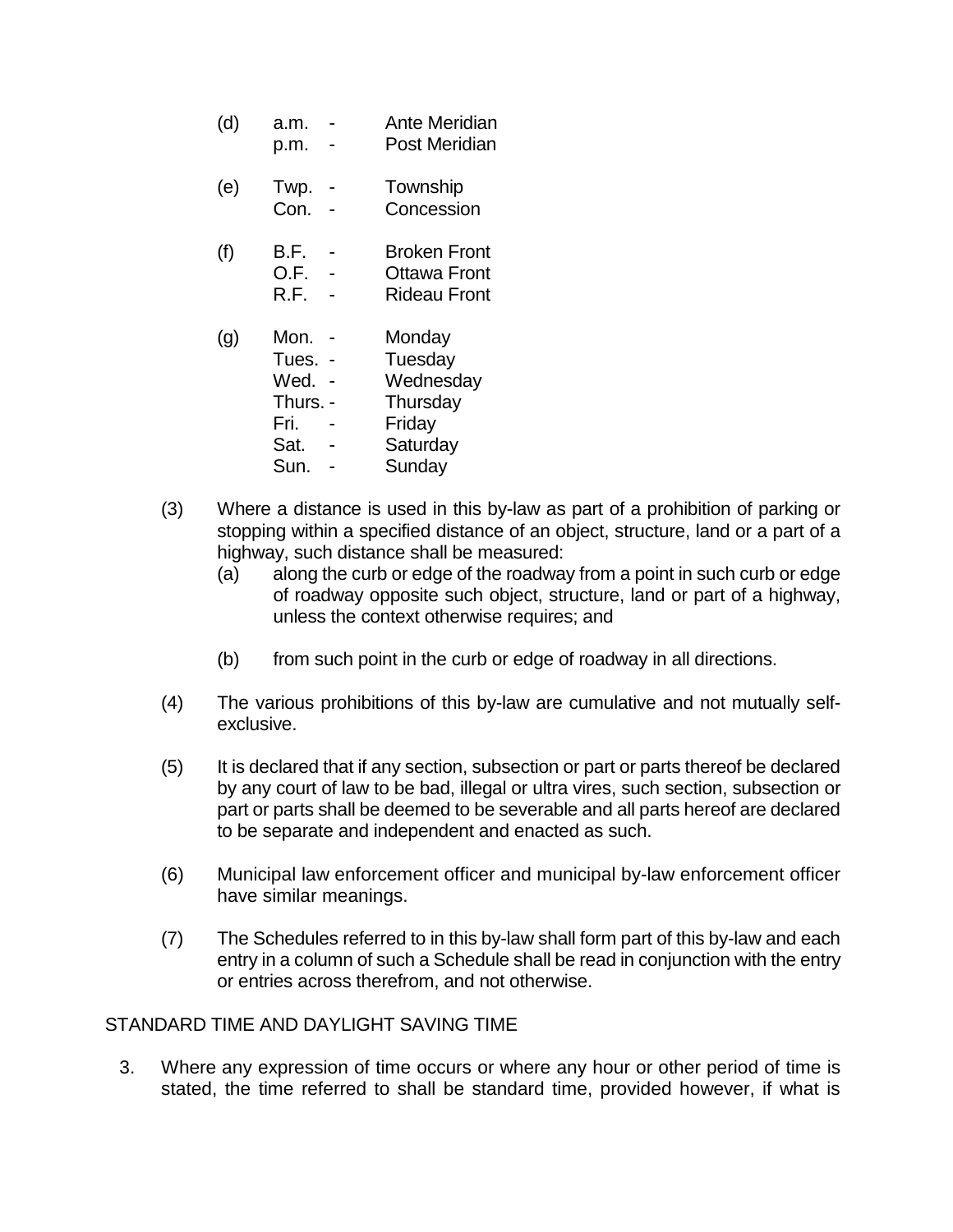known as "daylight saving time" has been generally adopted in the City of Ottawa for any period of the year, under any statute, order-in-council, by-law, resolution or proclamation, whether the same is effective in law or not, such time shall be the time referred to during such period in any reference to time in this by-law.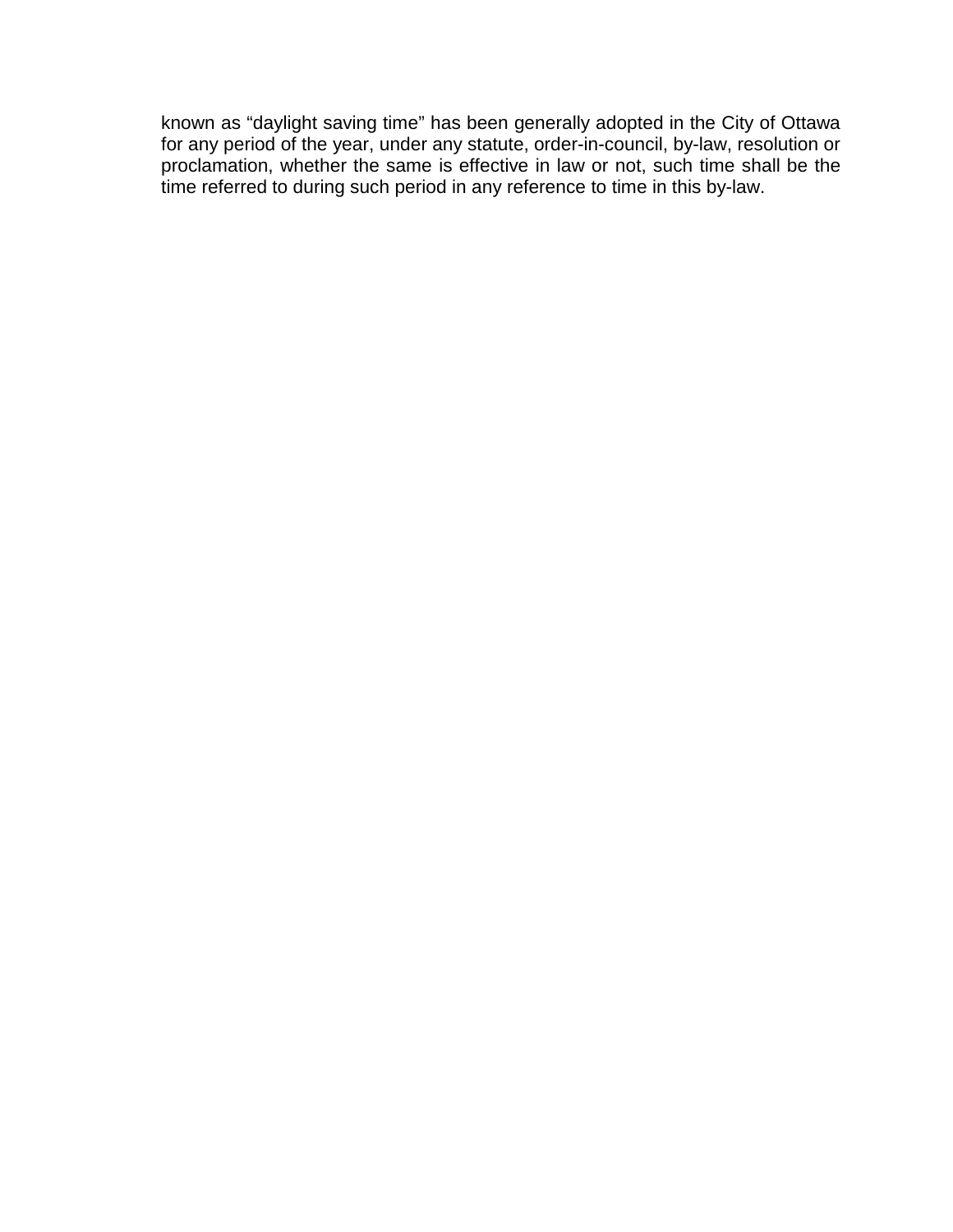### PART "A"

### RULES OF THE ROAD

### PART I

### ERECTION OF SIGNS, TRAFFIC CONTROL DEVICES, ETC.- REGULATIONS

#### REGULATIONS

- 4. (1) The General Manager of Transportation Services is hereby authorized and directed to erect, install and maintain official signs, authorized signs, traffic control signals, markings, barricades, traffic control devices and other structures, plants and equipment as are required to give effect to this by-law and as are required to regulate, direct, warn or guide pedestrian and vehicular traffic and parking for the safety and pedestrian and vehicular traffic and parking for the safety and convenience of the public.
	- (2) When official signs, authorized signs, traffic control signals, markings, barricades, or traffic control devices have been erected, every person shall obey the instruction of or directions on such sign, traffic control signal, marking, barricade, so erected or installed and the sign, traffic control signal, marking, traffic control devices or other structures, plants and equipment are deemed to have been erected pursuant to the section that normally regulates or prohibits the matter.
	- (3) All regulations identified through this by-law are in effect at all times, including on holidays, except when the effective times and days are specified and identified on official or authorized signs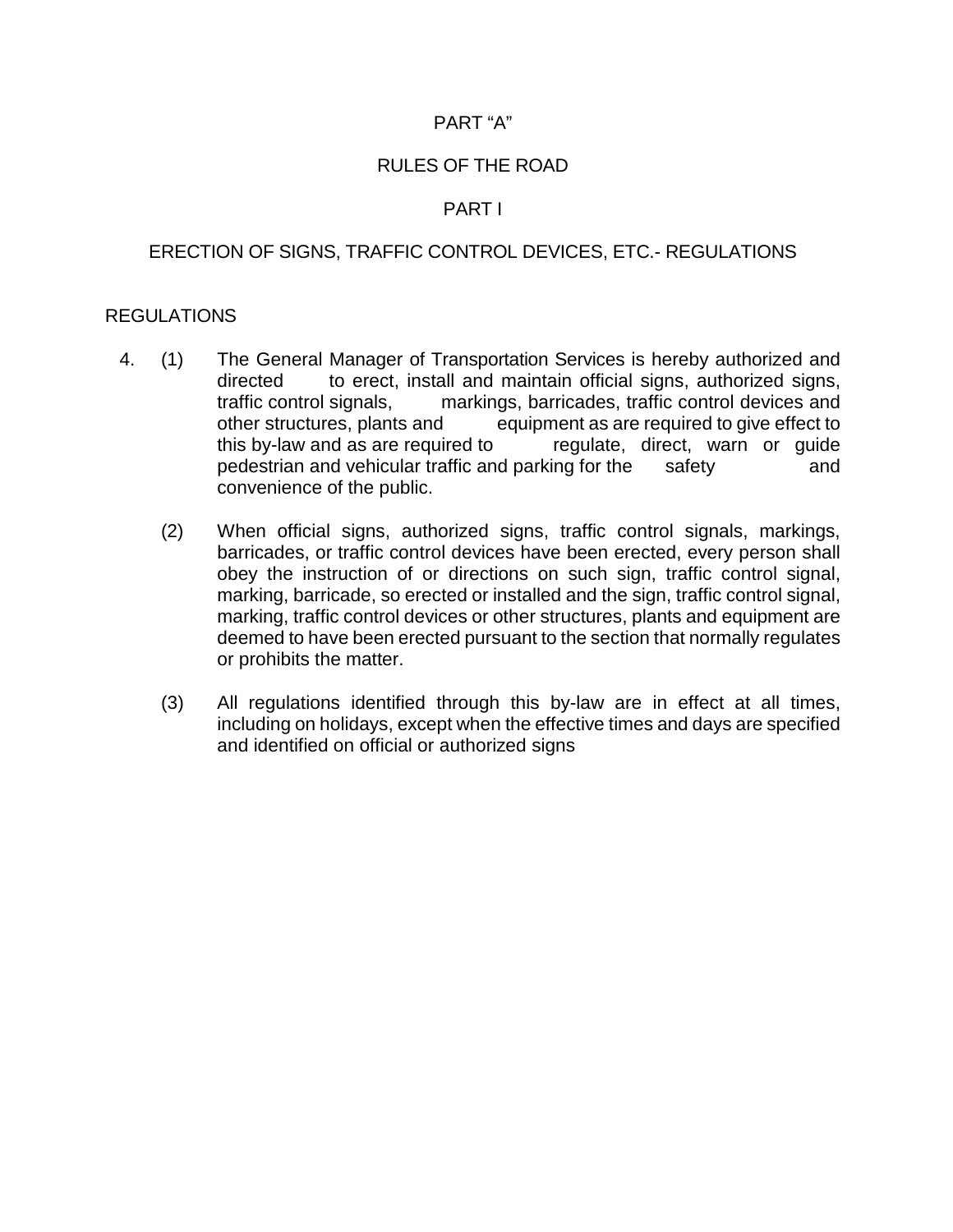## PART II

# PARKING AND STOPPING

# GENERAL REGULATIONS

- 5. (1) Subject to subsections (2) and (3), no person shall park or stop any vehicle or permit a vehicle to remain parked or stopped on any highway except as follows:
	- (a) where there is a raised curb, on the right side of the roadway, having regard to the direction in which the vehicle was travelling, with its right front and rear wheels parallel to and not more than fifteen (15) centimetres away from such curb; or
	- (b) where there is no curb or a rolled curb, on the right side of the highway having regard to the direction in which the vehicle was travelling, with the right front and rear wheels parallel to and as near to the right hand limit of the highway as is practicable without stopping over any part of a highway which is landscaped or which is not intended for the use of vehicles.
	- (2) Subject to subsection (3), where parking is permitted on the left side of a highway designated for one-way traffic, no person shall park or stop any vehicle or permit a vehicle to remain parked or stopped on the left side of a highway designated for one-way traffic except as follows:
		- (a) where there is a raised curb, on the left side of the travelled portion of the highway having regard to the direction in which the vehicle was travelling, with its left front and rear wheels parallel to and not more than fifteen (15) centimetres away from such curb; or
		- (b) where there is no curb or a rolled curb, on the left side of the highway having regard to the direction in which the vehicle was travelling, with the left front and rear wheels parallel to and as near to the left hand limit of the highway as is practicable without stopping over any part of a highway which is landscaped or which is not intended for the use of vehicles.
	- (3) Subsections (1) and (2) do not apply where angle parking is permitted under this by-law, or for bicycles where bicycle parking facilities are provided by the City.

# PARKING PROHIBITED WITH SIGNS

- 6. When official or authorized signs have been erected, no person shall park a vehicle or permit a vehicle to remain parked on any highway:
	- (a) in front of or within eight (8) metres of a lot on which there is a fire hall, on the side of the highway on which the fire hall is located;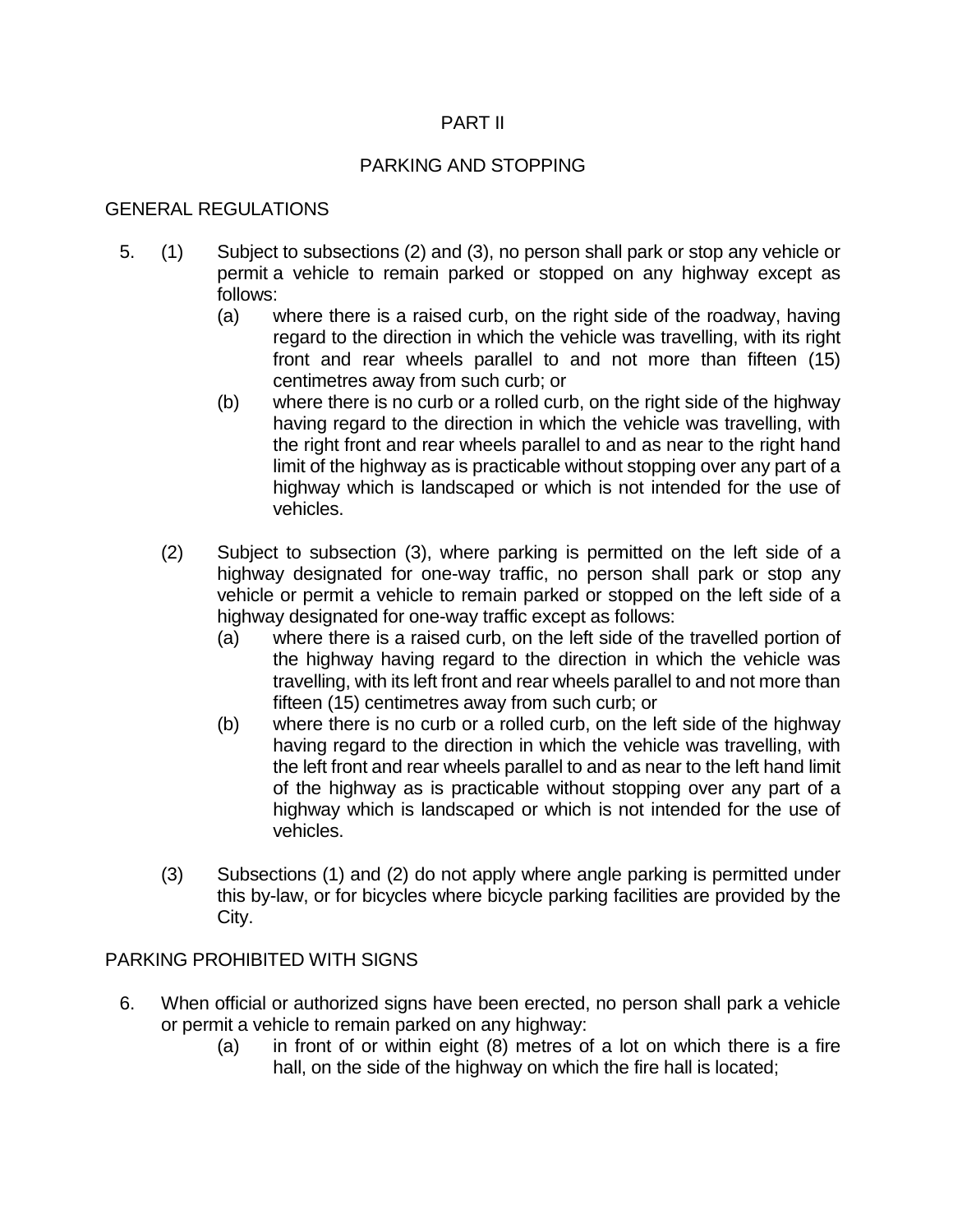- (b) on the opposite side of a highway from that on which a fire hall is located and within thirty (30) metres of the projected lot lines of the lot on which such firehall is located;
- (c) within fifteen (15) metres of an intersection;
- (d) within thirty (30) metres of an intersection controlled by a traffic control signal;
- (e) in front of the main entrance to, or any emergency exit from, any hotel, hospital, nursing home, theatre, auditorium or other building or enclosed space in which persons may be expected to congregate in large numbers;
- (f) within thirty (30) metres of the approach side of a crosswalk that is controlled by a traffic control signal and not located at an intersection;
- (g) within fifteen (15) metres of the leaving side of a crosswalk that is controlled by a traffic control signal and not located at an intersection;
- (h) so as to interfere with the formation of a funeral procession; or
- (i) within fifteen (15) metres of the end of the roadway on a dead end highway.

## PARKING PROHIBITED WITHOUT SIGNS

- 7. No person shall park a vehicle or permit a vehicle to remain parked on any highway:
	- (a) within nine (9) metres of an intersection;
	- (b) within three (3) metres of a point on the curb or edge of roadway opposite a fire hydrant;
	- (c) in front of or within one and one-half (1.5) metres of a laneway or driveway;
	- (d) in such a position that will prevent the convenient removal of any other vehicle previously parked or standing;
	- (e) so as to prevent or impede the ingress to or egress from a metered parking space despite its use for any other purpose;
	- $(f)$  for the purpose of displaying the vehicle for sale;
	- (g) for the purpose of greasing, or repairing the vehicle except for such repairs as have been necessitated by an emergency;
	- (h) for the purpose of stripping or partially stripping the vehicle except for such stripping as has been necessitated by an emergency;
	- $(i)$  on the roadway where the roadway width is six  $(6)$  metres or less;
	- (j) subject to paragraph (k) hereof, on an inner boulevard; or
	- $(k)$  on a driveway within one half  $(0.5)$  metre of a sidewalk, or if there is no sidewalk, within one and one half (1.5) metres of the roadway, or on a driveway upon an outer boulevard within one half (0.5) metre of a sidewalk and/or within one and one half (1.5) metres of the roadway

### PARKING PROHIBITED WITHOUT SIGNS - EXCEPTION

8. Despite the provisions of subsection7(k), no person shall park a vehicle or permit a vehicle to remain parked on a driveway within zero point three (0.3) metres of the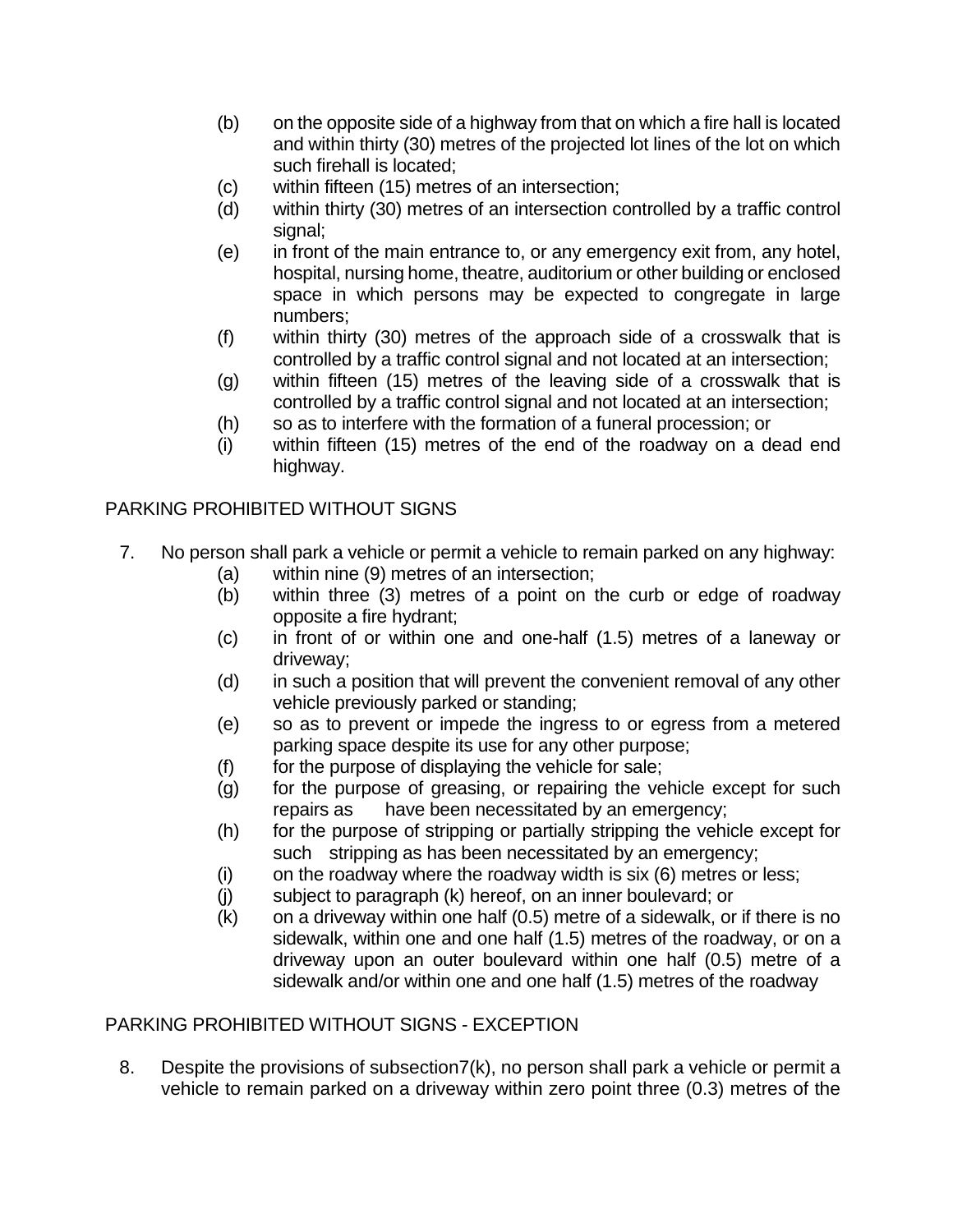sidewalk on the west side of Upper Lorne Place between one hundred and nine (109) metres and one hundred and fifty-two (152) metres north of Somerset Street West.

PARKING REGULATIONS - HIGHWAY CLEARING, SNOW REMOVAL AND HIGHWAY **CLEANING** 

- 9. When official or authorized signs have been erected no person shall park a vehicle or permit a vehicle to remain parked on any highway so as to interfere in any manner with the work of:
	- (a) removing snow or ice;
	- (b) clearing of snow; or
	- (c) cleaning operations, including sweeping.

PARKING PROHIBITED - SPECIFIED TIMES AND PLACES - SIGNS

10. No person shall park a vehicle or permit a vehicle to remain parked on any highway contrary to official or authorized signs.

STOPPING PROHIBITED IN SPECIFIED PLACES - NO SIGNS

- 11. (1) The parts of the highway,
	- (a) that are within thirty (30) metres of the approach side of a school crosswalk designated by markings and authorized school crosswalk signs; and
	- (b) that are within ten (10) metres of the leaving side of a school crosswalk designated by markings and authorized school crosswalk signs, are hereby established as a school crosswalk zone.
	- (2) No person shall stop a vehicle or permit a vehicle to remain stopped on any highway:
		- (a) on or partly on or over a sidewalk, except for a bicycle where bicycle facilities are provided by the City;
		- (b) within an intersection or crosswalk;
		- (c) between the hours of 7:00 a.m. and 7:00 p.m. within a school crosswalk zone;
		- (d) adjacent to or across from any excavation or obstruction in the roadway when the free flow of traffic would thereby be impeded;
		- (e) on the roadway side of any stopped or parked vehicle;
		- (f) upon any bridge or elevated structure or within any tunnel or underpass or within thirty (30) metres of either end of any such structure except where parking in these locations is otherwise permitted by this by-law;
		- (g) on any central boulevard or on any outer boulevard or adjacent to either side or the ends of any central boulevard or median strip, except when parking in these locations is otherwise permitted by this by-law;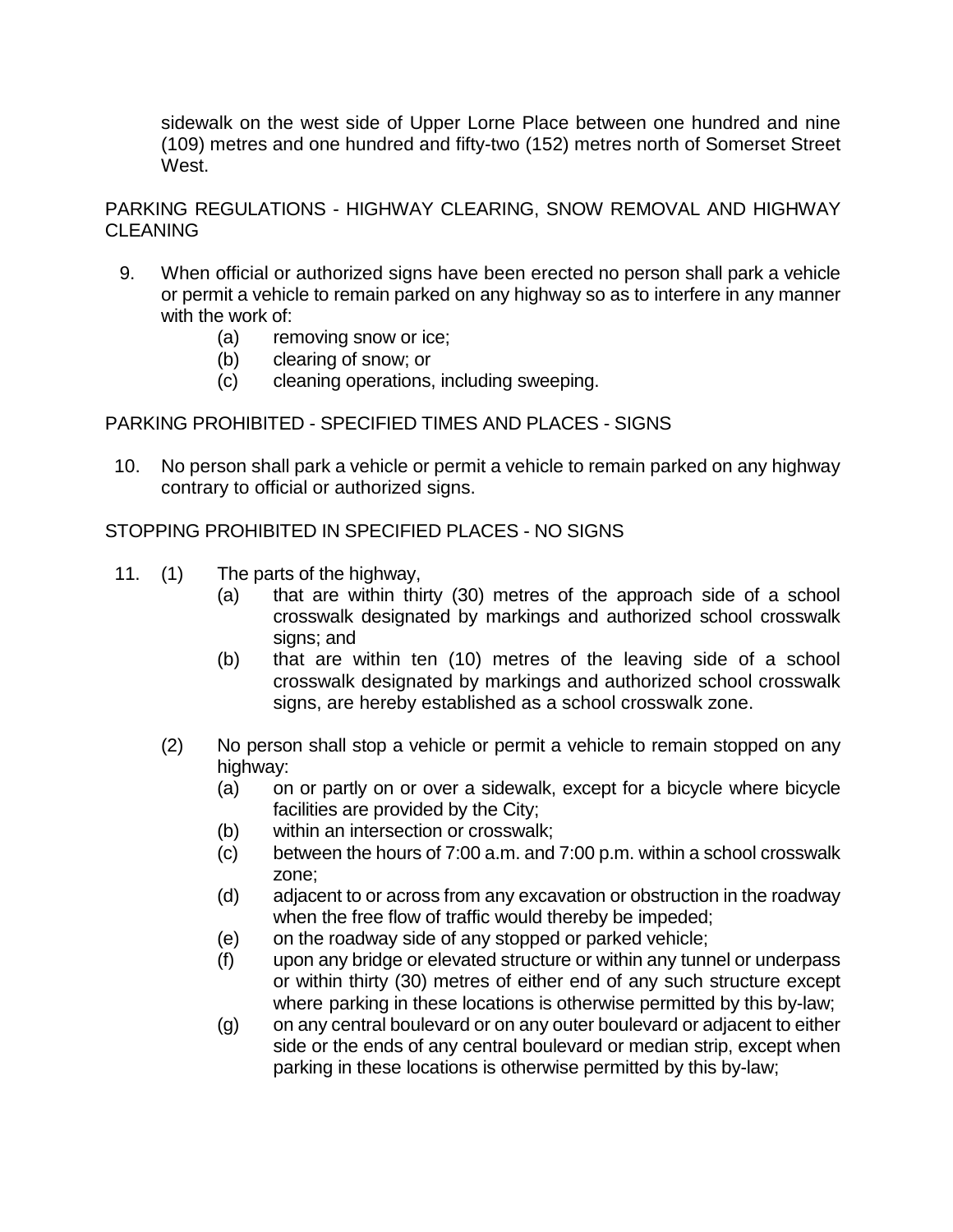- (h) within thirty (30) metres of the approach side of the nearest rail of any level crossing of a railway; or
- (i) within fifteen (15) metres of the leaving side of the nearest rail of any level crossing of a railway.

# STOPPING PROHIBITED WITH SIGNS

- 12. (1) The parts of the highway,
	- (a) that are within thirty (30 m) metres of the approach side of a pedestrian crossover, and
	- (b) that are within fifteen  $(15 \text{ m})$  metres of the leaving side of a pedestrian crossover,

are hereby established as a pedestrian crossover zone.

- (2) When official or authorized signs have been erected, no person shall stop a vehicle or permit a vehicle to remain stopped on any highway:
	- (a) on either side of a highway adjacent to a school, park or playground between the hours of 7:00 a.m. and 7:00 p.m.; or
	- (b) within a pedestrian crossover, or
	- (c) within a pedestrian crossover zone, or
	- (d) within the turning basin of a cul-de-sac, or
	- (e) within thirty (30 m) metres of the approach or leaving side of a roundabout.

# STOPPING PROHIBITED IN SPECIFIED PLACES - SIGNS

- 13. (1) No person shall stop a vehicle or permit a vehicle to remain stopped on any highway at the side and in between the limits contrary to official or authorized signs.
	- (2) The provisions of paragraphs 12(2)(a) and 12(2)(d), and of subsection 13(1) of this by-law do not apply to prevent the stopping of a taxicab provided:
		- (a) it is operated under a valid taxi license;
		- (b) it is stopped only while actively engaged in the process of receiving or discharging passengers, including the processing of fare payment.
	- (3) The provisions of paragraphs 12(2)(a) and 12(2)(d), and of subsection 13(1) of this by-law do not apply to prevent the stopping of a motor vehicle for the purpose of and while actually engaged in receiving or discharging a person with a disability provided that such motor vehicle has a valid accessible parking permit displayed upon its dashboard or on the sun visor in accordance with the provisions of the Highway Traffic Act.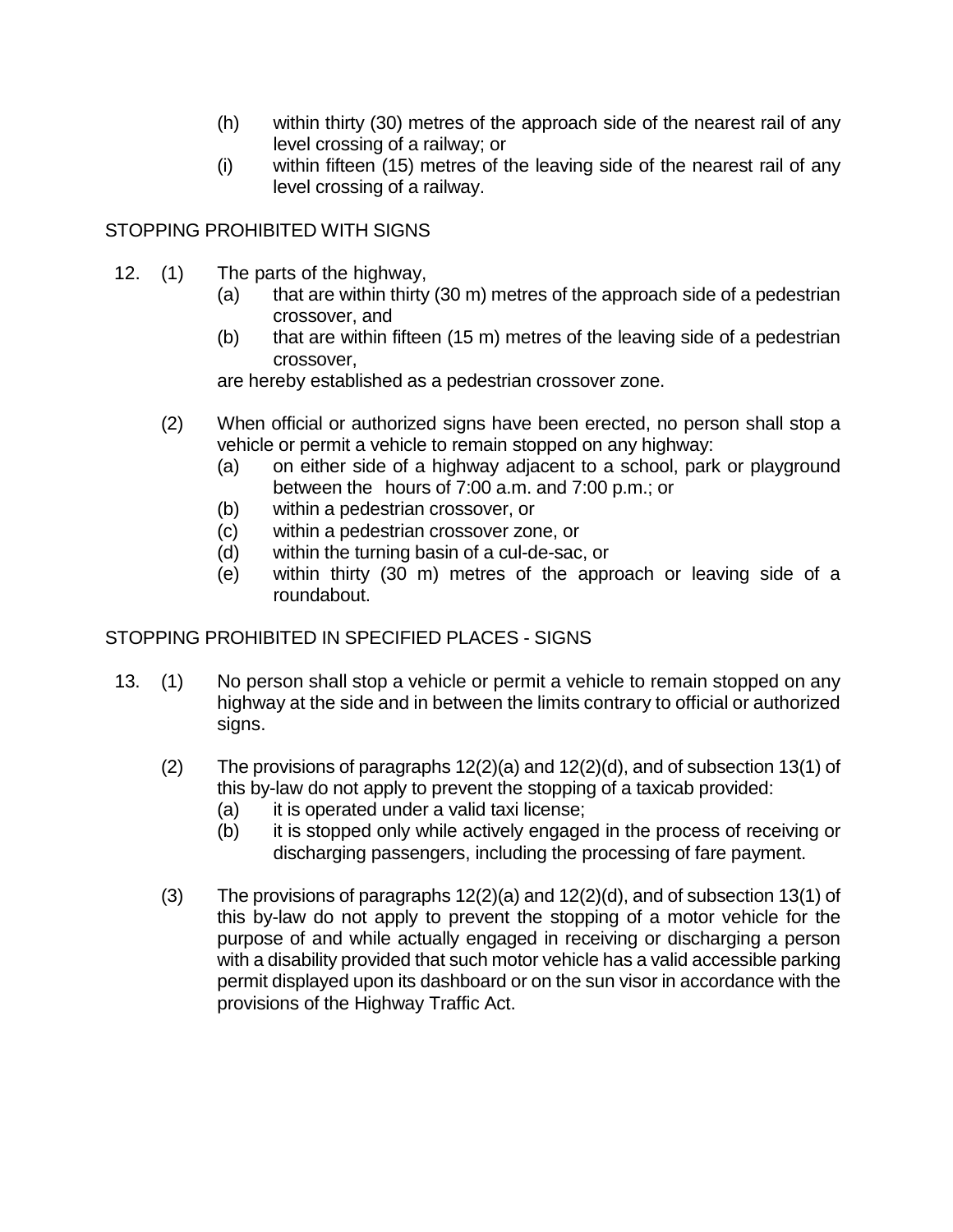## STOPPING PROHIBITED IN SPECIFIED PLACES - SIGNS – Special Events

14. No person shall stop a vehicle or permit a vehicle to remain stopped on any highway at the side and in between the limits contrary to official or authorized signs erected for the purposes and duration of a special event.

PARKING, STANDING AND STOPPING EXEMPTIONS - FUNERAL CORTEGES AND **BUSES** 

- 15. The provisions of this by-law relating to parking, standing and stopping do not apply to prevent the parking, standing or stopping:
	- (a) of passenger motor vehicles forming part of any funeral cortege, provided that all such vehicles are parked or stopped on only one side of a highway at one time; or
	- (b) of public transit motor vehicles at a bus stop.

#### MAXIMUM PARKING LIMIT

- 16. (1) No person shall park or permit a vehicle to remain parked on a highway contrary to the permitted maximum duration during the times and days identified on official or authorized signs.
	- (2) Subject to the other provisions of this by-law, no person shall park a vehicle or permit a vehicle to remain parked on a highway for a period of time longer than three (3) hours between 7:00 a.m. and 7:00 p.m. Monday to Friday, or for a period longer than 6 hours between 7:00 a.m. and 7:00 p.m. on Saturday, or a holiday.
	- (3) No person shall park a vehicle or permit a vehicle to remain parked on a highway within one (1) hour from the time of its removal from a part of highway referred to in subsections (1) and (2) within three hundred (300) metres of such part of highway.
	- (4) Subject to subsections (5) and (10), no person shall park a heavy vehicle or a vehicle exceeding six and one-half (6.5) metres in length or a school bus, or permit a heavy vehicle or a vehicle exceeding six and one-half (6.5) metres in length or school bus to remain parked on a highway at any time.
	- (5) Subject to the other provisions of this by-law, the provisions of subsection (4) shall not apply to heavy vehicles or vehicles exceeding six and one-half (6.5) metres in length or school buses parked on designated truck routes established pursuant to subsection 54(2) of this by-law.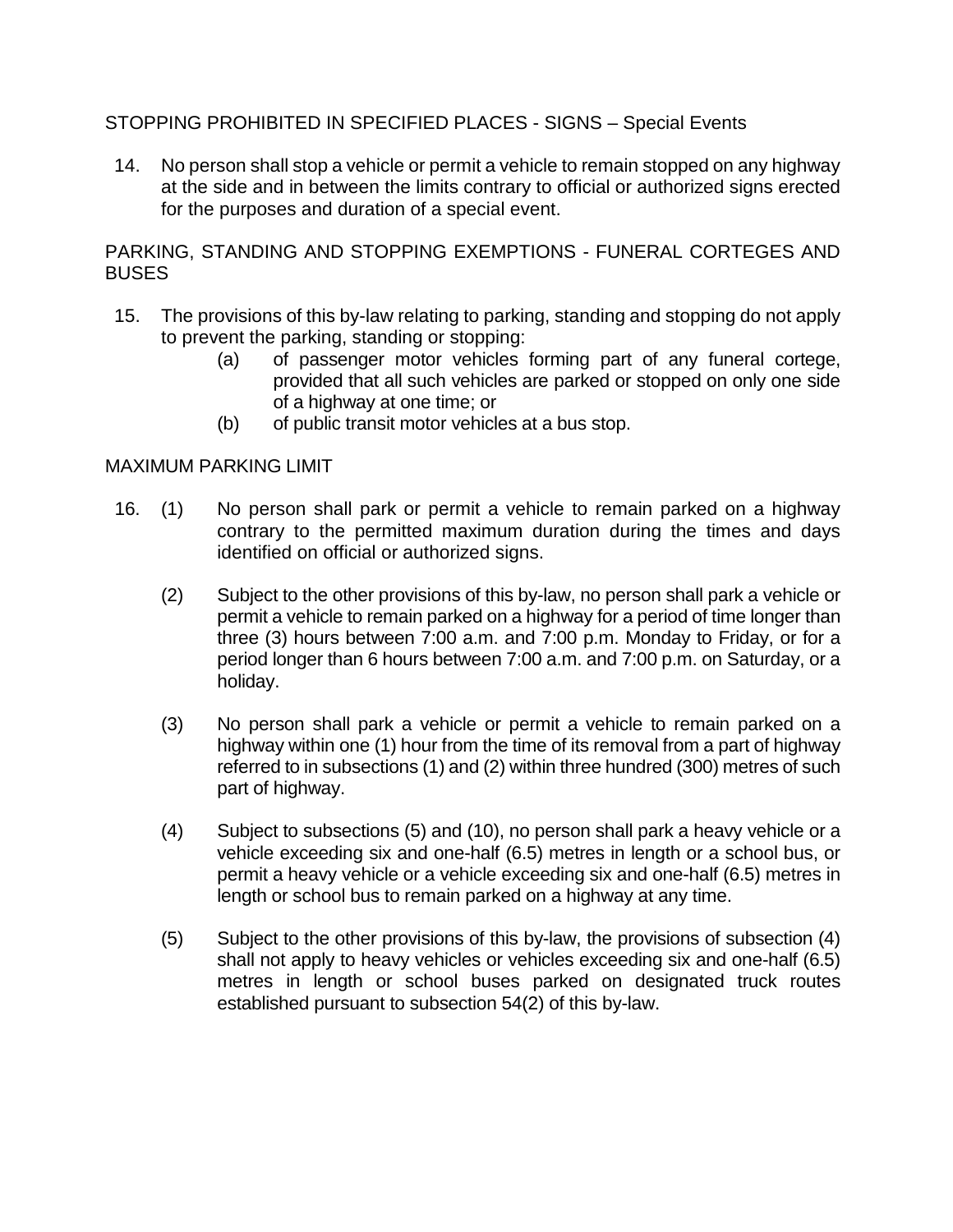- (6) Subject to subsections (7), (8) and (9),
	- (a) no person shall park a vehicle or permit a vehicle to remain parked on a highway at any time between 1:00 a.m. and 7:00 a.m. from November 15 to April 1, inclusive; and,
	- (b) no person shall park a vehicle or permit a vehicle to remain parked on a highway at any time and on any date prescribed by the General Manager of Public Works and Environmental Services.
- (7) The provisions of subsection (6) shall not come into effect:
	- (a) until the General Manager of Public Works and Environmental Services has received a report from the Environment Canada Atmospheric Environment Service or the City's Weather Consultant which forecasts an accumulation of snow of seven (7) centimetres or more, or a range of accumulation of snow which includes seven (7) centimetres or more; or
	- (b) unless, in the opinion of the General Manager of Public Works and Environmental Services, extreme, inclement, or unusual weather, or other conditions, warrant it based on information available to the General Manager.
- (8) The General Manager of Public Works and Environmental Services may:
	- (a) suspend the operation of subsection (6) provided that in his or her opinion, the fall or accumulation of snow, ice or rain is such as not to unduly interfere with the snow and ice removal functions, regular highway maintenance or the proper use and movement of vehicles on the highway;
	- (b) reinstate the operation of subsection (6) as provided for in subsection  $(7)$ ;
	- (c) amend the dates and times prescribed in subsection (6) as may be necessary to facilitate snow and ice removal functions, regular highway maintenance, or the proper use and movement of vehicles on the highway.
- (9) The provisions of subsection (6) not apply to a motor vehicle, displaying a valid residential parking permit issued by the City;
	- (a) parked within the permit parking area for which the said permit has been issued; and
	- (b) parked on part of the highway designated for permit parking.
- (10) The provisions of subsection (4) shall not apply to a tour bus parked in a tour bus zone established pursuant to Section 41.
- (11) The provisions of subsections (1), (2) and (3) shall not apply to a bicycle parked in an on-street bicycle facility.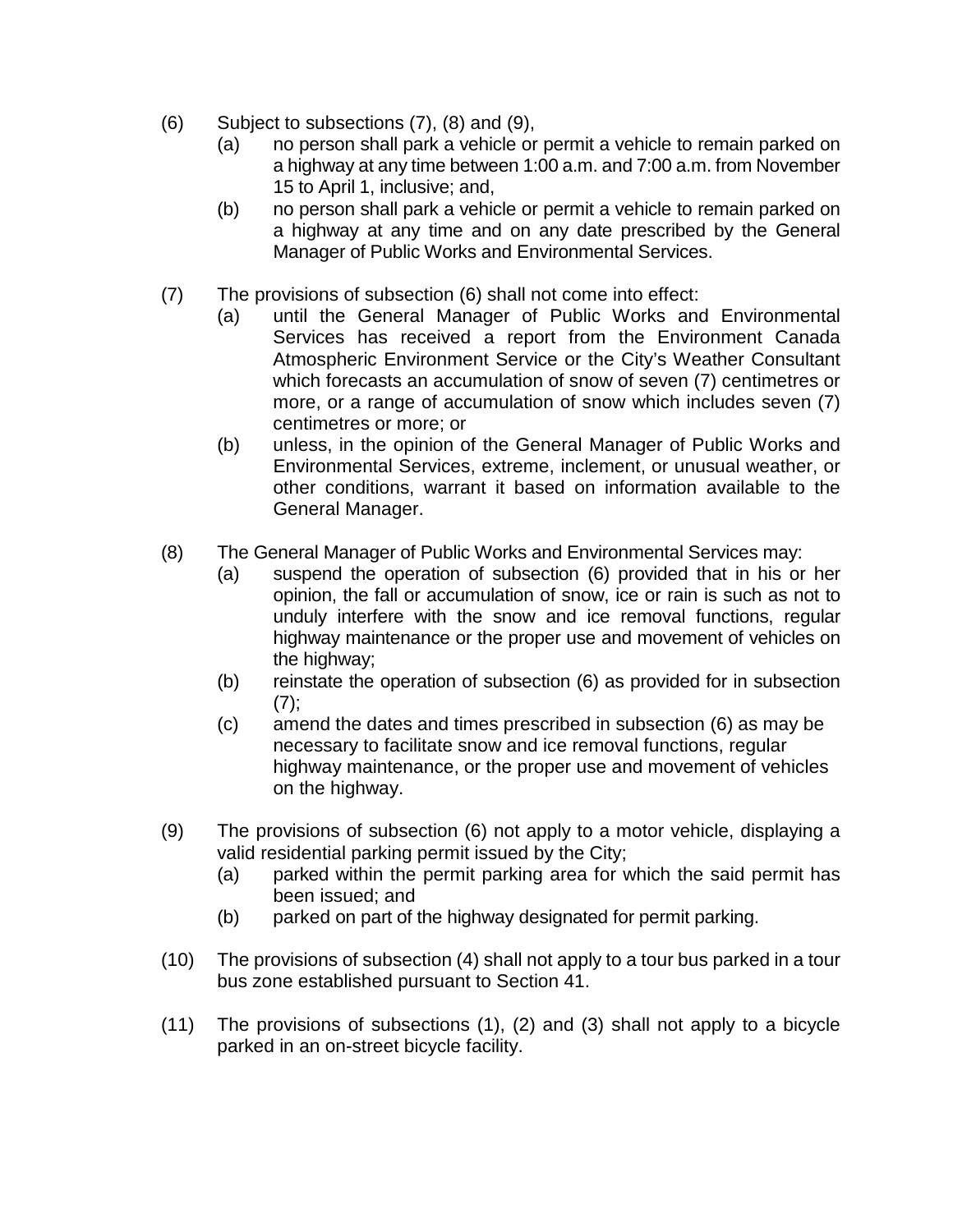- (12) The time limit parking provisions of subsections (1) and (2) shall not apply to a vehicle when standing temporarily for the purpose of and while actively engaged in loading or unloading, subject to the other provisions of this bylaw.
- (13) The provisions of subsection (2) shall not apply to a motor vehicle, displaying a valid residential parking permit issued by the City;
	- (a) parked within the permit parking area for which the said permit has been issued; and
	- (b) parked on part of the highway designated for permit parking.
- (14) A residential parking permit holder may not park their vehicle on the sides and between the limits of highways during the times of day that stopping or parking is prohibited.
- (15) When temporary "No Parking" or "No Stopping" signs are placed by the Corporation of the City of Ottawa, residential parking permit holders shall remove their vehicles from these highways and the permits are not valid until such time as the temporary signs are removed.
- (16) Residential Parking Permit holders shall not park their vehicles in a parking space controlled by a parking payment device during those hours that require payment as set out in instructions contained on the parking payment device unless the payment instructions and parking limits are adhered to.
- (17) A residential parking permit holder may park the vehicle in respect of which the permit was issued on a highway designated for permit parking in the designated permit parking area up to 48 hours without moving the vehicle as long as the signs bearing the words "Permit Holders Exempted" are posted.
- (18) A residential parking permit must be affixed to lower inside of windshield on driver's side to be valid.
- (19) An exemption from the signed specified parking time limitations, or signed "No Parking" regulations is extended to resident's guests for a maximum of three hours with Guest Parking Permits as long as the signs bearing the words "Permit Holders Exempted" are posted
- (20) The Guest Parking Permit does not provide privileges/exemption during street plowing or snow removal operations, or from the provisions of subsection (6).
- (21) The Guest Parking permit must be visibly displayed on the left side of the front windshield of the motor vehicle in order to be valid. A vehicle not displaying a permit will not be granted exemption and may be ticketed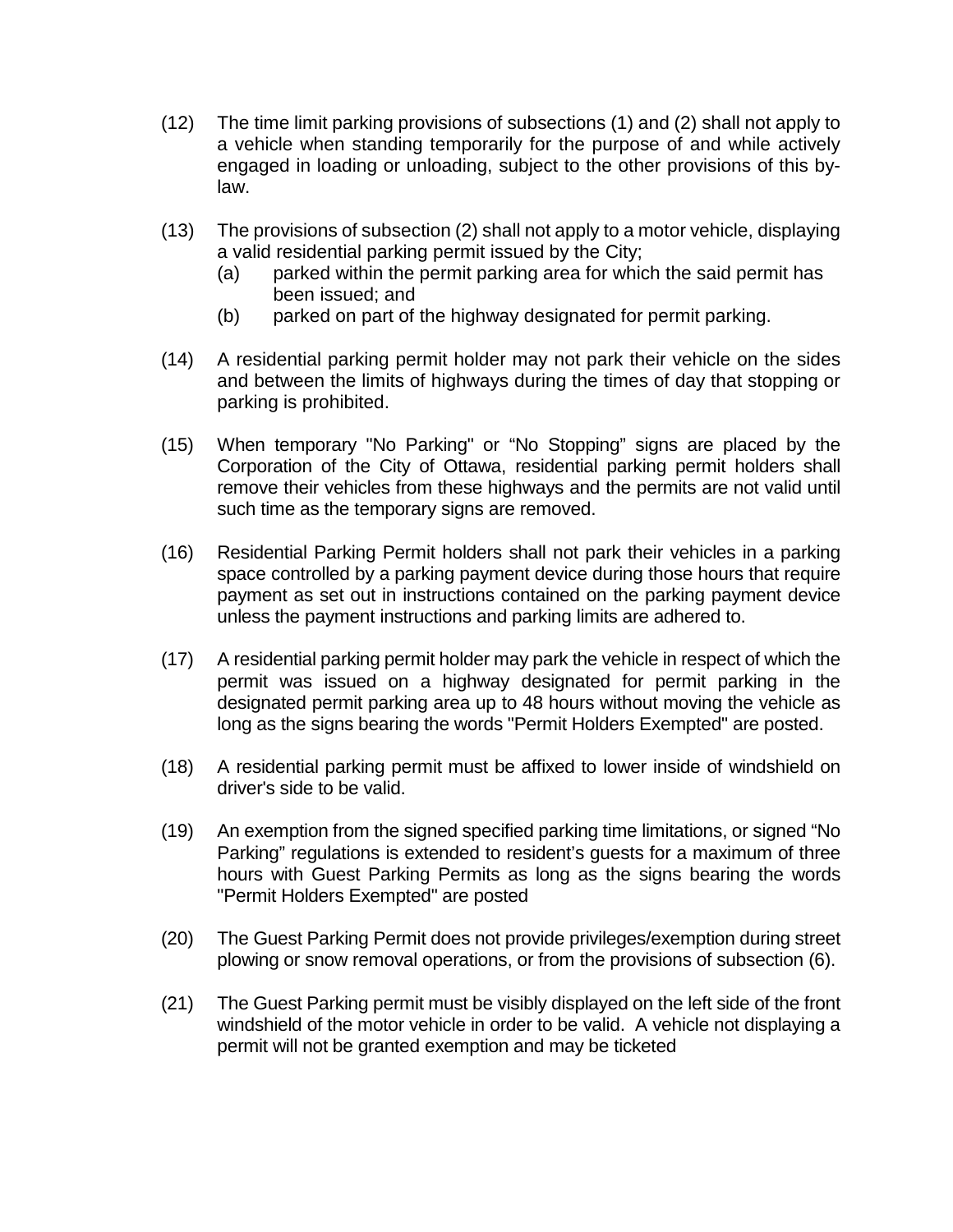### ANGLE PARKING

- 17. (1) Where an angle parking space is designated by lines or other markings on the roadway, or otherwise, no person shall stop, stand or park a vehicle or permit a vehicle to remain parked or standing therein except entirely within the area so designated as a parking space.
	- (2) Where angle parking is permitted on a highway, no person shall stop, stand or park a vehicle or permit a vehicle to remain parked or standing except at the angle designated by the official or authorized sign.
	- (3) Where angle parking on a highway other than at an angle of 90 degrees to the curb or edge of roadway is permitted, no person shall park a vehicle or permit a vehicle to remain parked on such highway except with the front end of the vehicle at the curb or edge of the roadway.
	- (4) No person shall park a vehicle or permit a vehicle to remain parked at an angle on a highway contrary to official or authorized signs.

#### PAID PARKING ZONES

- 18. (1) The City hereby authorizes the establishment of paid parking zones by means of the installation of official or authorized signs and pavement markings.
	- (2) No person shall park a vehicle or permit a vehicle to remain parked on any highway identified by official or authorized signs unless such vehicle is parked entirely within a paid parking zone.
	- (3) For the purposes of subsection (2), the area established by a paid parking zone may be a specified area located on the roadway within a paid parking zone and identified as a space for motorcycles.
	- (4) The parking fees established for a parking space or paid parking zone that is identified for motorcycles shall be one-half of the rate indicated on the parking payment device controlling the space or zone.

#### USE OF PARKING PAYMENT DEVICE

- 19. Where parking payment devices have been erected in a paid parking zone, no person shall park a vehicle or permit a vehicle to remain parked during the days and hours indicated on the parking payment device unless:
	- (a) the parking payment device controlling the paid parking zone or parking space is used,
	- (b) the fee in accordance with the rate per hour indicated on the parking payment device is deposited into the device by means of: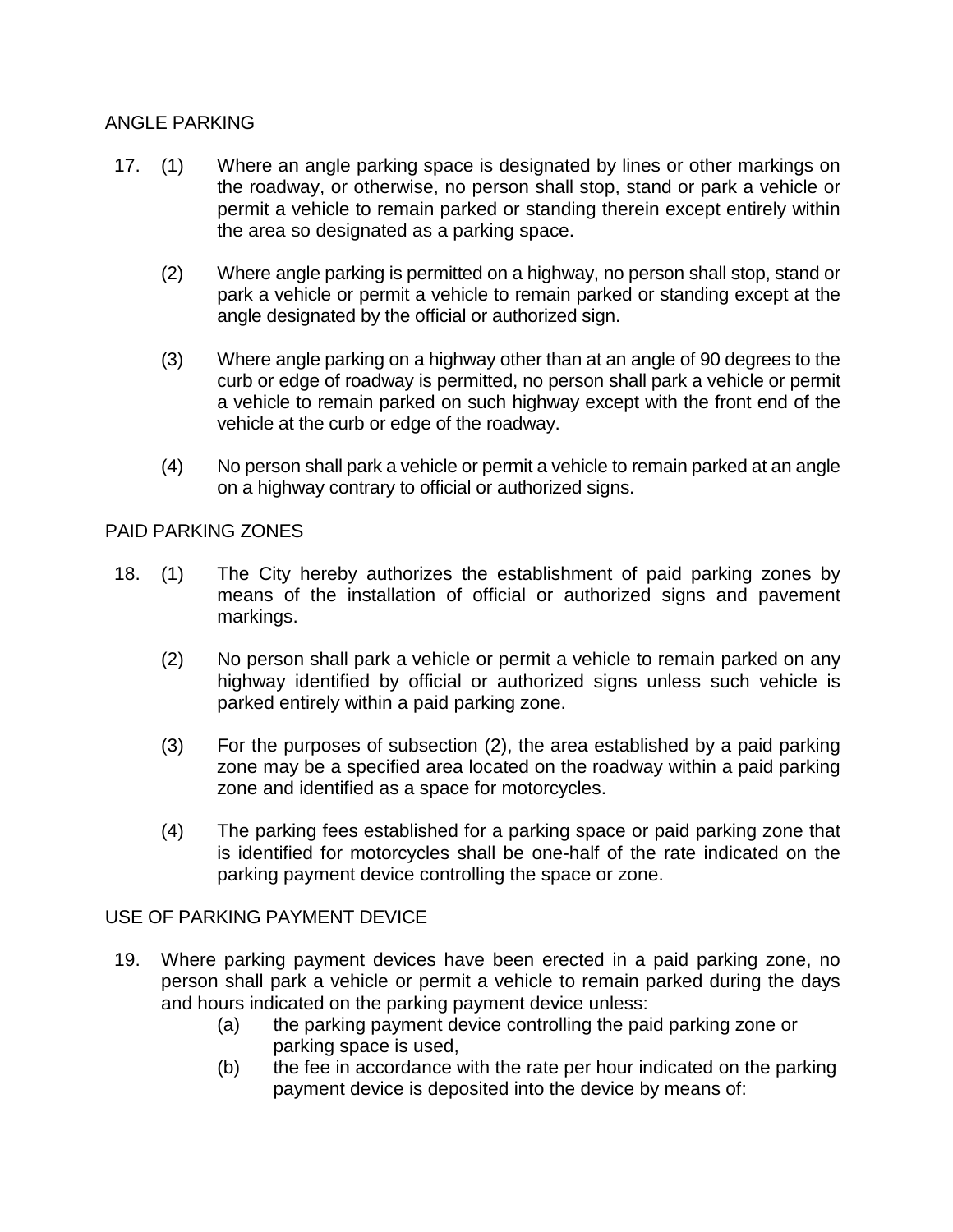- (i) depositing the denomination of coin required as indicated on the meter;
- (ii) depositing a token;
- (iii) swiping or inserting a credit card, parking card, or proximity card; or
- (iv) using the pay-by-phone component of the Parking Operations System,
- (c) the parking payment device is activated, and,
- (d) the parking payment device, or the receipt issued by it and placed on the vehicle's dashboard, indicates unexpired time paid for in accordance with the applicable rate per hour.
- 20. No person who uses a pay and display machine to pay for parking in accordance with this by-law shall park without displaying the pay and display receipt so that the writing and numbering on the receipt can be easily seen from outside of the vehicle while the vehicle is parked.
- 21. No person shall deposit a fee in a parking payment device in accordance with the rate per hour established for a motorcycle pursuant to subsection 18(4) other than a person parking or permitting a motorcycle to be parked in the paid parking zone.

# PARKING PAYMENT DEVICE VIOLATION AND TIME EXPIRED SIGNAL – EFFECT

- 22. For the purposes of Section 19, the following is prima facie evidence that a vehicle is unlawfully parked in a paid parking zone or a parking space:
	- (a) the expiration of the authorized parking duration indicated on a receipt issued by a pay and display machine,
	- (b) the display on a parking meter showing a violation or time expired meter signal or flag, or
	- (c) failure to remove outdated receipts and place the valid receipt issued by a pay and display machine in the vehicle's dashboard in a position so that the writing and markings on the receipt's face can easily be seen from the outside of the vehicle.

# HOODED PARKING METERS

23. No person shall park a vehicle or permit a vehicle to remain parked in a parking meter space if the parking meter has been covered with a parking meter hood.

# MANNER OF PARKING AT PARKING METER

- 24. Where parking meters have been installed under the authority of this by-law, no person shall park a vehicle or permit a vehicle to remain parked in a parking meter space unless:
	- (a) where parallel parking is permitted, the front wheels of such vehicle are opposite to the parking meter provided for such space;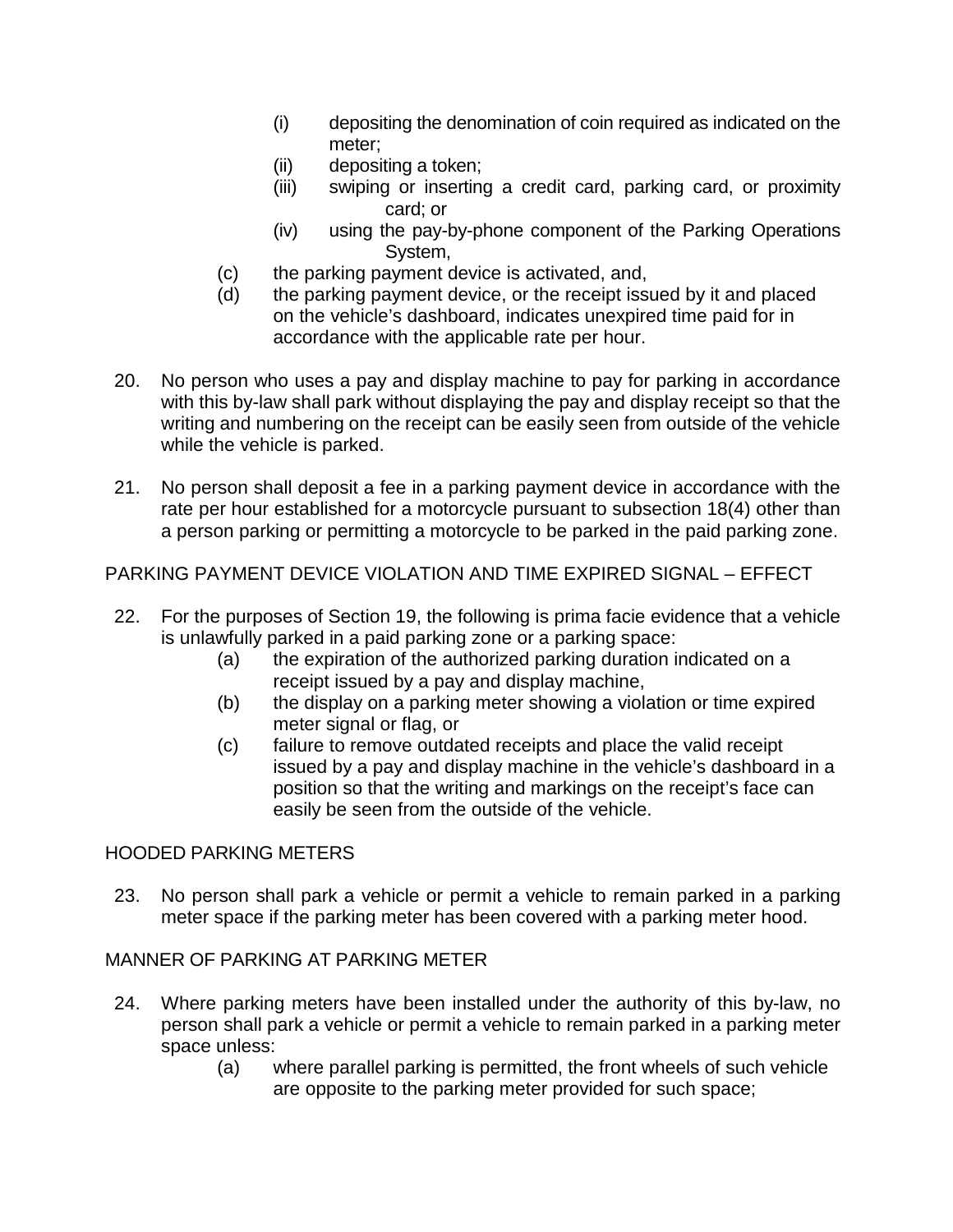- (b) where parallel parking is permitted and two (2) meters are mounted on the same standard, the rear of the forward vehicle shall be opposite or as close as is practicable to the forward parking meter and the front of the rear vehicle shall be opposite or as close as is practicable to the rear parking meter; or
- (c) where angle parking is permitted, the front of the vehicle shall be opposite or as close as is practicable to the parking meter provided for such parking meter space.

# VEHICLE TO BE WITHIN ONE OR MORE SPACES

25. If a vehicle is parking in a parking space that is controlled by a parking meter and the vehicle is of such length as to render it impossible to park it in one (1) parking space, no person shall fail to use the adjoining parking space or spaces to park the vehicle provided the parking meters for all spaces used by the vehicle are activated in accordance with Section 19

### UNEXPIRED TIME ON PARKING METERS

26. Subject to Section 19 this by-law shall not prevent the driver of a vehicle from using the unexpired time remaining on a parking meter from its previous user without depositing a coin therefor.

### COINS ACCEPTABLE

- 27. No person shall deposit or cause to be deposited in any parking payment device:
	- (a) any slug, device or other substitute for a coin of Canada or of the United States of America; or
	- (b) any coin, except a coin of Canada or of the United States of America which the pay and display parking machine is designed to accommodate.

DAMAGE TO PARKING PAYMENT DEVICE – OFFENCE

28. No person shall deface, conceal, damage, tamper with, open or willfully break, destroy or impair the usefulness of any parking payment device or part thereof.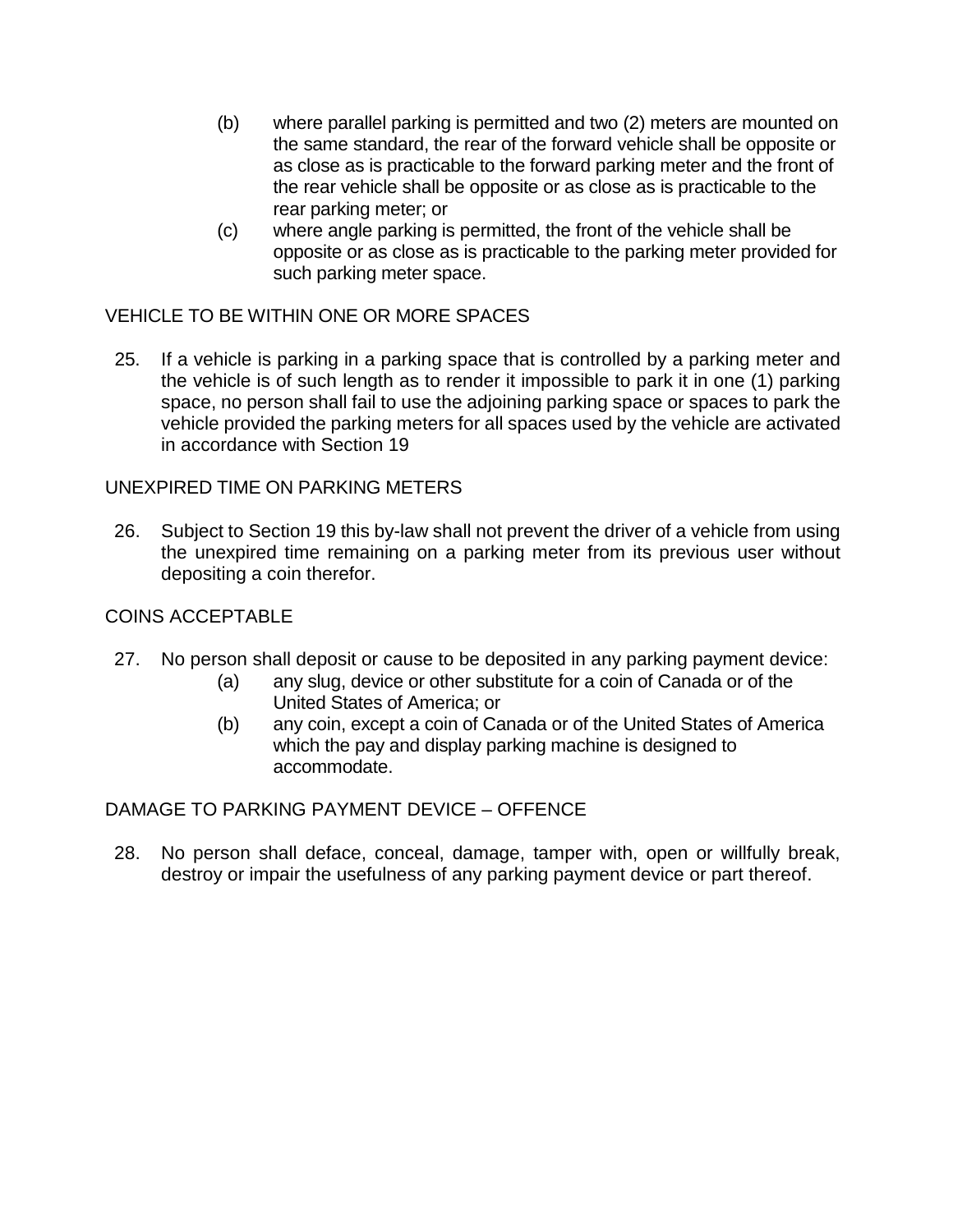#### PART III

### **ZONES**

### LOADING ZONES

- 29. (1) Official or authorized signs designate parts of a highway that are established as loading zones during the times or days identified on the signs.
	- (2) No person shall park or stop a vehicle or permit a vehicle to remain parked or stopped in a loading zone for a period of time longer than fifteen (15) minutes or the permitted maximum duration during the times and days identified on official or authorized signs.

### BUS ZONES

- 30. (1) The City hereby authorizes the establishment of bus stops on highways. A bus stop shall be deemed to have been established when an authorized sign or marker has been erected.
	- (2) The parts of the highway,
		- (a) that are within thirty-four (34) metres of a bus stop on the approach side thereof, and
		- (b) that are within eighteen (18) metres of a bus stop on the leaving side thereof, are hereby established as bus zones.
	- (3) No person shall stop a vehicle or permit a vehicle other than a public transit motor vehicle to remain stopped in a bus zone.

### PARA TRANSPO BUS ZONES

- 31. (1) The City authorizes the establishment of Para Transpo bus stops on highways. A Para Transpo bus stop shall be deemed to have been established when authorized signs have been erected.
	- (2) No person shall stop a vehicle or permit a vehicle, other than a Para Transpo motor vehicle, to remain stopped in a Para Transpo bus zone.

### BUS TIME POINT ZONE

- 32. (1) Official or authorized signs designate parts of highways that are established as bus time point zones during the times identified on the signs.
	- (2) No person shall park or stop a vehicle other than a public transit motor vehicle or permit a vehicle other than a public transit motor vehicle to remain parked or stopped in a bus time point zone contrary to official or authorized signs.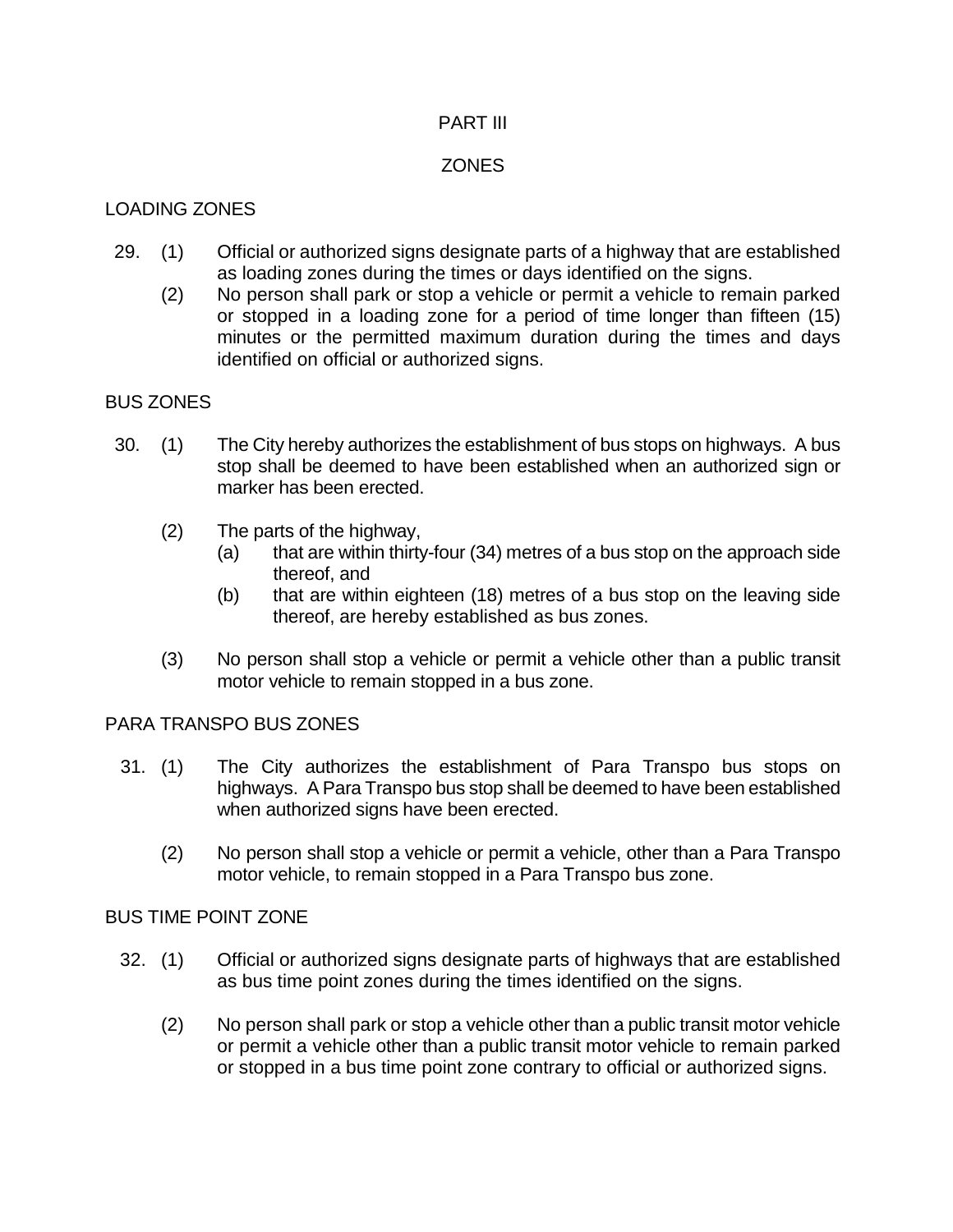## SCHOOL BUS LOADING ZONES

- 33. (1) Official or authorized signs shall designate the parts of highways that are established as school bus loading zones for use during the days and times identified on the signs.
	- (2) No person shall park or stop a vehicle other than a school purposes vehicle, or permit a vehicle other than a school purposes vehicle to remain parked or stopped, in a school bus loading zone contrary to official or authorized signs

# TAXI ZONES

- 34. (1) Official or authorized signs will designate the parts of highways established as taxi zones for use in taxicabs during the days and times identified on the signs.
	- (2) No person shall park or stop a vehicle or permit a vehicle to remain parked or stopped in a taxi zone contrary to official or authorized signs, other than a taxicab licensed by the City of Ottawa waiting for hire or engagement.
	- (3) No person shall park or stop a taxicab in a taxi zone unless the taxicab is occupied by the driver and waiting for hire.

## POLICE VEHICLE ZONES

- 35. (1) Official or authorized signs will designate the parts of highways established as police vehicle zones during the times and days identified on the signs.
	- (2) No person shall park or stop a vehicle or permit a vehicle to remain parked or stopped in a police vehicle zone contrary to official or authorized signs, other than a police vehicle.

### HOTEL LOADING ZONES

- 36. (1) Official or authorized signs shall designate parts of highways that are established as hotel loading zones during the times and days identified on the signs.
	- (2) No person shall park or stop a vehicle or permit a vehicle to remain parked or stopped in a hotel loading zone contrary to official or authorized signs other than:
		- (a) a vehicle while actively engaged in the loading or unloading of hotel patrons;
		- (b) a tour bus from 1:00 a.m. to 7:00 a.m. of the same day;
		- (c) a vehicle owned or operated by a hotel patron.
	- (3) Despite paragraph (2)(c), no person shall park or stop a vehicle described in paragraph (2)(c) or permit such a vehicle to remain parked or stopped in a hotel loading zone for a period exceeding fifteen (15) minutes.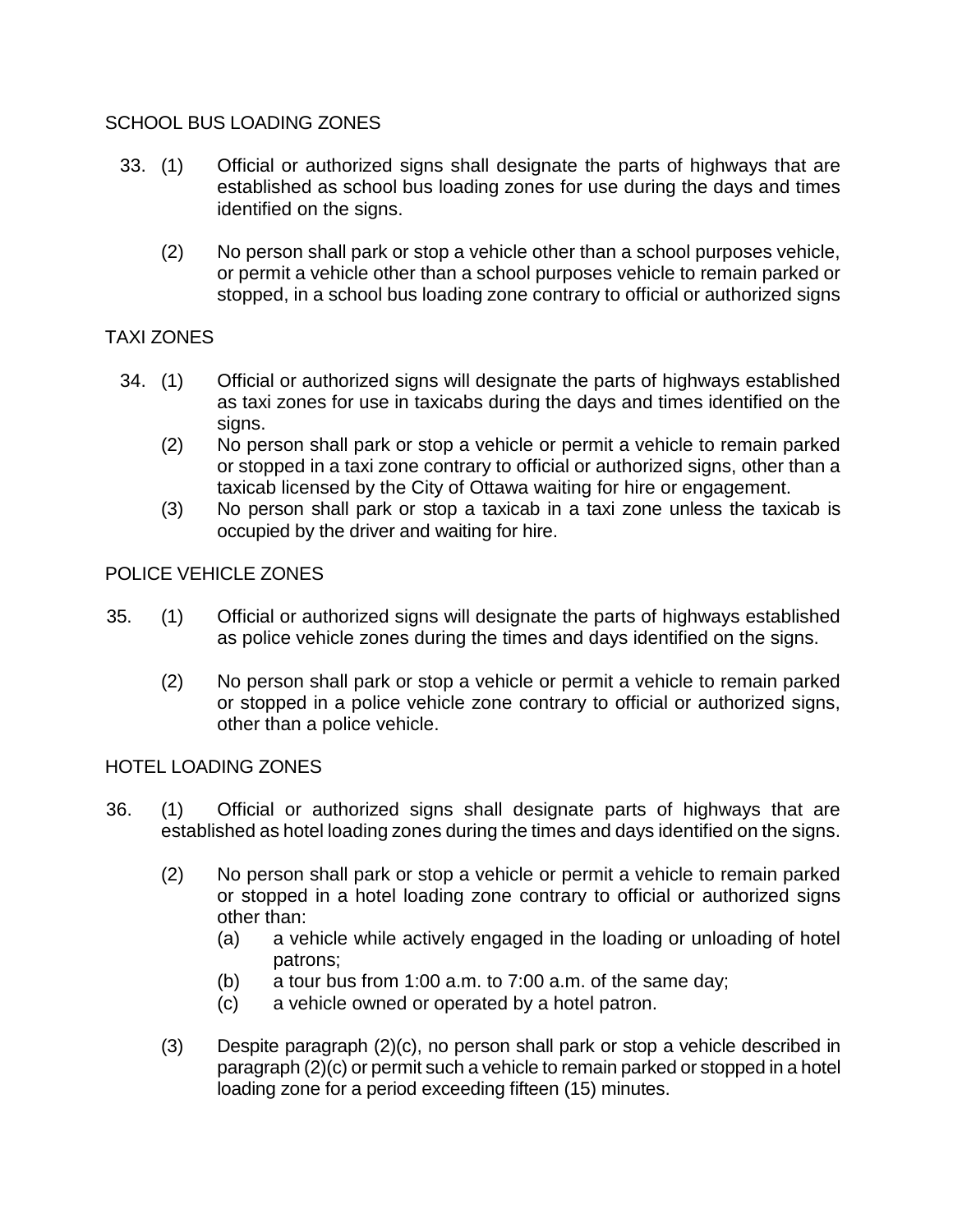### BOOKMOBILE ZONES

- 37. (1) Official or authorized signs shall designate parts of highways that are established as bookmobile zones during the times and days identified on the signs.
	- (2) No person shall park or stop a vehicle or permit a vehicle to remain parked or stopped in a bookmobile zone contrary to official or authorized signs, other than a bookmobile.

## DIPLOMATIC LOADING ZONES

- 38. (1) Official or authorized signs shall designate parts of highways established as diplomatic loading zones during the times and days identified on the signs.
	- (2) No person shall park or stop a vehicle other than a motor vehicle bearing official diplomatic corps license plates or permit a vehicle other than a motor vehicle bearing official diplomatic corps license plates to remain parked or stopped in a diplomatic loading Zone.
	- (3) No person shall park or stop or permit the parking or stopping of a vehicle bearing official diplomatic corps license plates in a diplomatic loading zone except for the purpose of and while actively engaged in loading thereon or unloading therefrom passengers, freight or merchandise, or for a period of time longer than fifteen (15) minutes or the permitted maximum duration during the times and days identified on official or authorized signs.

## MOTORCYCLE ZONES

- 39. (1) Official or authorized signs shall designate parts of highways established as motorcycle zones during the times and days identified on the signs.
	- (2) No person shall park or stop a vehicle or permit a vehicle to remain parked or stopped in a motorcycle zone contrary to official or authorized signs, other than a motorcycle.

### TOUR BUS ZONES

- 40. (1) Official or authorized signs shall designate parts of highways established as tour bus zones during the times and days identified on the signs.
	- (2) No person shall park or stop a vehicle or permit a vehicle to remain parked or stopped in a tour bus zone, contrary to official or authorized signs, other than a tour bus.

### EXCURSION LOADING ZONES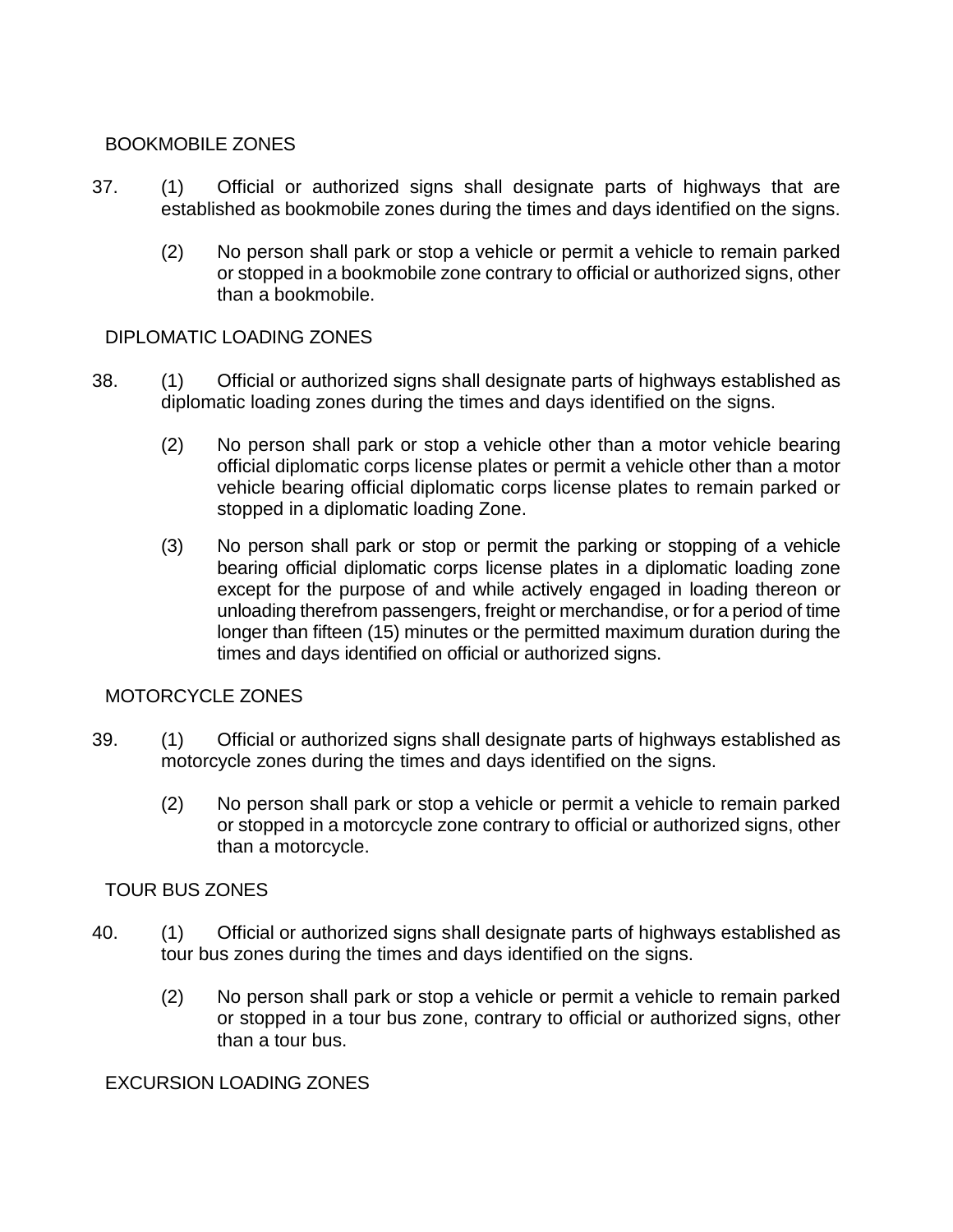- 41. (1) Official or authorized signs shall designate parts of highways established as excursion loading zones during the times and days identified on the signs.
	- (2) No person shall park or stop a vehicle or permit a vehicle to remain parked or stopped in an excursions loading zone contrary to official or authorized signs, other than a tour bus or taxicab waiting for hire or engagement.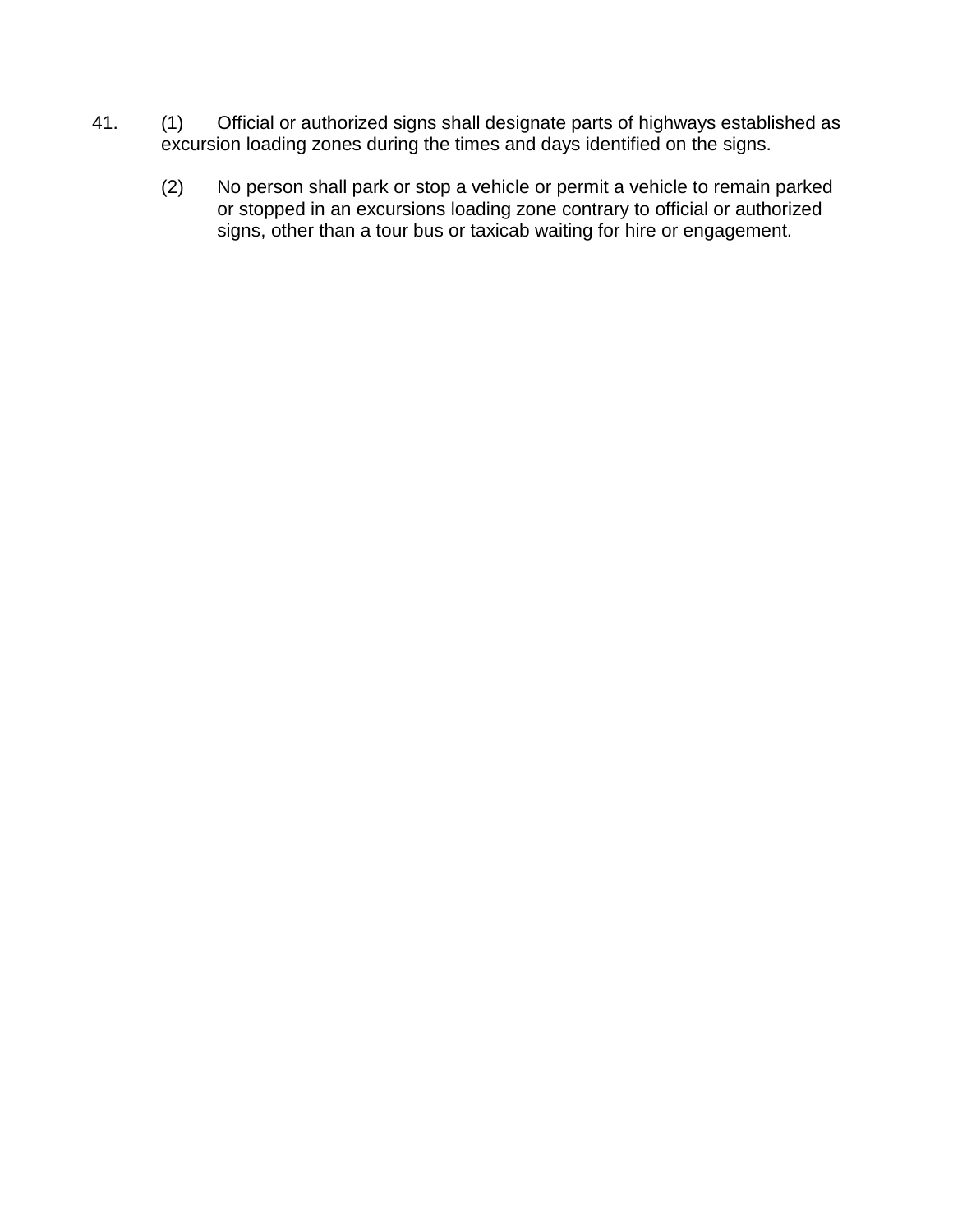### PART IV

# TRAFFIC MOVEMENTS AND LANES

# U-TURNS

42. Where a U-turn is not otherwise prohibited under this by-law or the Highway Traffic Act, no person shall make such a turn when it cannot be made in safety or without interfering with other traffic.

# PROHIBITED MOVEMENTS

- 43. (1) No person shall drive a vehicle in any intersection or on part of any highway or on property proceeding in a direction that is contrary to an official or authorized sign.
	- (2) Subsection (1) does not apply to a vehicle for which an exception has been granted and such exception is identified by an official or authorized sign.
	- (3) No person operating a vehicle shall pass on the right side of a stopped public transit motor vehicle or a school purposes vehicle that is loading or unloading passengers, unless the loading / unloading passenger area is separated from passing vehicles

### ONE-WAY HIGHWAYS

44. No person shall drive a vehicle in on a one-way highway in a direction contrary to an official or authorized sign.

# ROUNDABOUTS

- 45. (1) No Person shall drive any animal or vehicle otherwise than counter-clockwise direction in any roundabout:
	- (a) While approaching a roundabout, a driver shall obey any authorized signs, to guide their desired entrance and exit;
	- (b) While approaching a roundabout, a driver shall stop for any pedestrians approaching or crossing at the crossover;
	- (c) A driver shall enter the roundabout only once there is an acceptable gap in traffic and it is safe to do so;
	- (d) Upon exiting the roundabout, a driver shall stop for any pedestrians approaching or crossing at the crossover;
	- (e) A driver shall proceed to the edge of the circulatory roadway and yield to vehicles in all lanes approaching from their immediate left before entering the roundabout;
	- (f) unless signs or road markings indicate otherwise, a driver shall enter in the lane appropriate for the desired exit and follow the lane around the roundabout in order to depart the roundabout at that exit.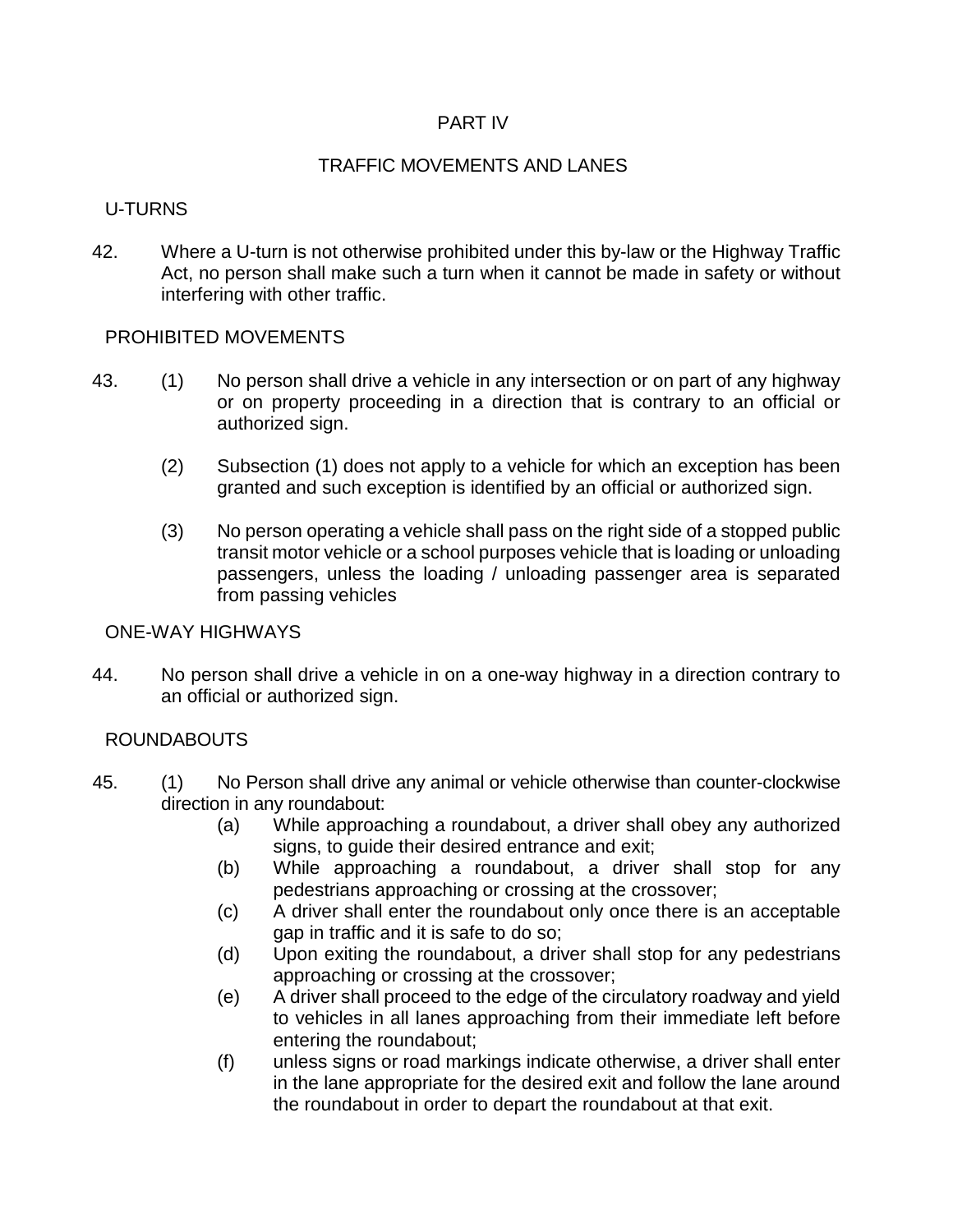- (2) Additional:
	- (a) A driver shall give space to any large vehicle within a roundabout such as commercial vehicles and emergency vehicles as they may take up more than one entry lane and the entire circulatory roadway;
	- (b) When in a roundabout while an emergency vehicle is approaching, a driver shall take the immediate exit and proceed to a point beyond the splitter island and pull over as far to the right as possible to allow emergency vehicles to pass;
	- (c) A driver who has not yet entered the roundabout shall pull over as far to the right as possible and wait until the emergency vehicle has passed before proceeding;
	- (d) A driver of a large vehicle is permitted to use the inner or outer truck aprons where available to help maneuver around the roundabout;
	- (e) In the absence of a pedestrian crossover, pedestrians shall cross at the marked location waiting for an acceptable gap in traffic and crossing when safe to do so.
	- (f) Bicyclists may position their vehicle in such a manner as to "claim" the driving lane that they are using.

# MULTIPLE-LANED HIGHWAYS

- 46. (1) No person shall drive a vehicle within a lane in a direction contrary to an official or authorized sign.
	- (2) Subsection (1) does not apply to a vehicle for which an exception has been granted and such exception is identified by an official or authorized sign.

# RESERVED BUS LANES

- 47. (1) Official or authorized signs shall designate reserved bus lanes established during the times and days identified on the official or authorized signs.
	- (2) When official or authorized signs have been erected to designate a reserved bus lane, no person shall:
		- (a) drive or permit to be driven any vehicle, other than a public transit motor vehicle, on any lane or part of lane established as a reserved bus lane under subsection (1); or
		- (b) stop or permit to remain stopped any vehicle, other than a public transit motor vehicle, on any lane or part of lane established as a reserved bus lane under subsection (1) hereof.
	- (3) Subsection (2) shall not apply to prevent:
		- (a) a vehicle making a right hand turn provided the vehicle does not enter the reserved bus lane at a point farther than forty-six (46) metres in advance of the intersection, or as otherwise indicated by official or authorized signs or by pavement markings;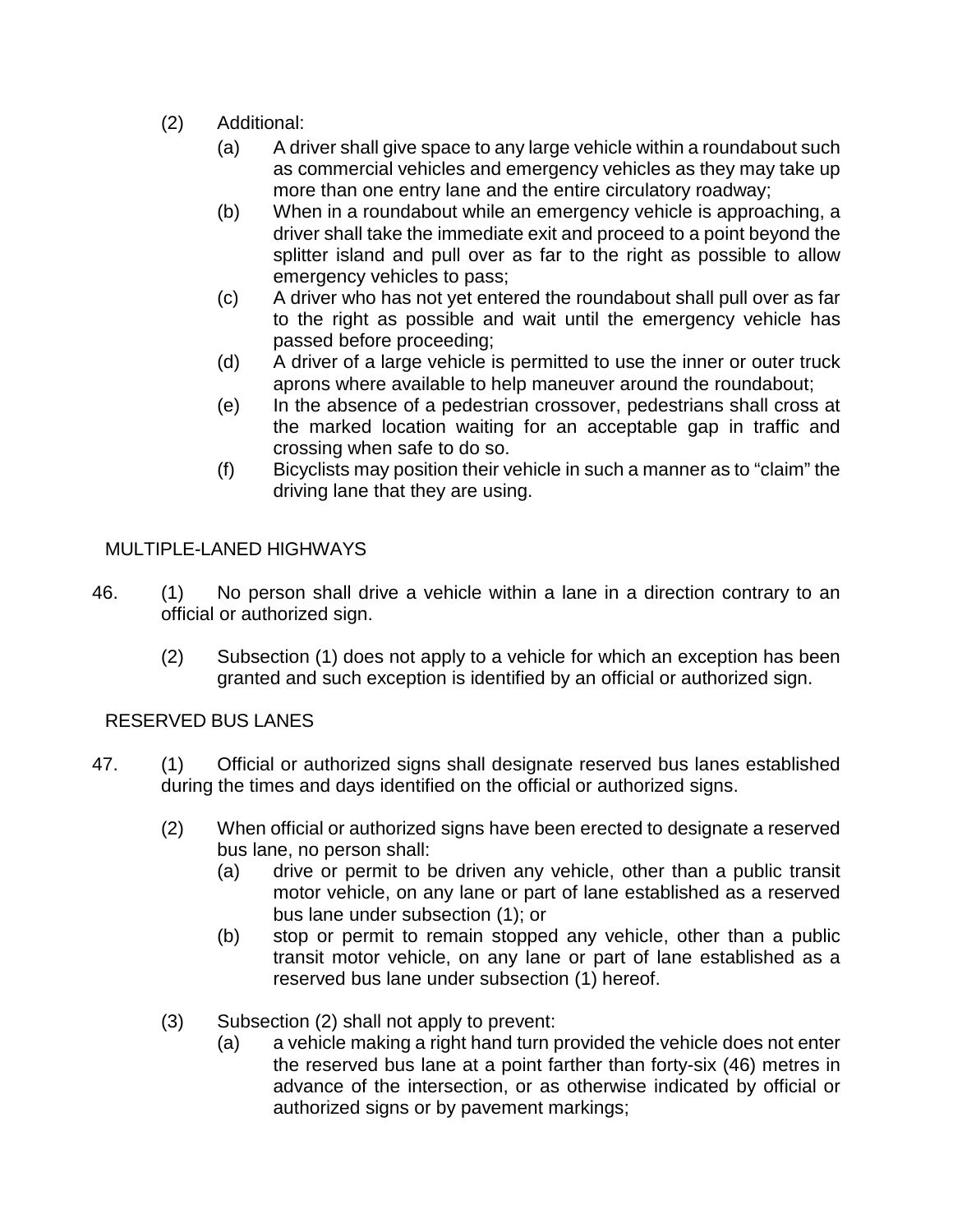- (b) the driver of a taxicab, from stopping while actively engaged in the process of receiving or discharging passengers, including the processing of fare payment, provided that such taxicab shall not be stopped in a lane in such a manner as to interfere with the movement of a public transit motor vehicle;
- (c) the stopping of a motor vehicle for the purpose of and while actually engaged in receiving or discharging person with a disability, provided that:
	- (i) such motor vehicle shall not be stopped in a lane in such a manner as to interfere with the movement of a public transit motor vehicle, and
	- (ii) such motor vehicle has a valid accessible parking permit displayed upon its dashboard or on the sun visor in accordance with the provisions of the Highway Traffic Act, as amended;
- (d) the operation of a transit motor vehicle operating in accordance with a license issued under the Public Vehicles Act, as amended, or under agreement with the City of Ottawa provided the owner of the transit motor vehicle has obtained a permit from the General Manager of Transportation Services to operate in a reserved bus lane;
- (e) the operation of an authorized vehicle; or
- (f) the operation of a bicycle or taxicab when permitted by official or authorized signs

# RESERVED BICYCLE LANES

- 48. (1) Official or authorized signs shall designate parts of highways established as reserved bicycle lanes during the times and days identified on the official or authorized signs.
	- (2) When official or authorized signs have been erected to designate a reserved bicycle lane, no person shall:
		- (a) drive or permit to be driven any vehicle, other than a bicycle, on any lane or part of lane established as a reserved bicycle lane under subsection (1) hereof; or
		- (b) stop or permit to remain stopped any vehicle, other than a bicycle, on any lane or part of lane established as a reserved bicycle lane under subsection (1) hereof.
	- (3) Subsection (2) shall not apply to prevent:
		- (a) a vehicle making a right-hand turn, or a left-hand turn from a one-way highway, provided the vehicle does not enter the reserved bicycle lane at a point farther than fifteen (15) metres from the intersection, or as otherwise indicated by official or authorized sign, or by pavement markings;
		- (b) the driver of a taxicab from stopping while actively engaged in the process of receiving or discharging passengers, including the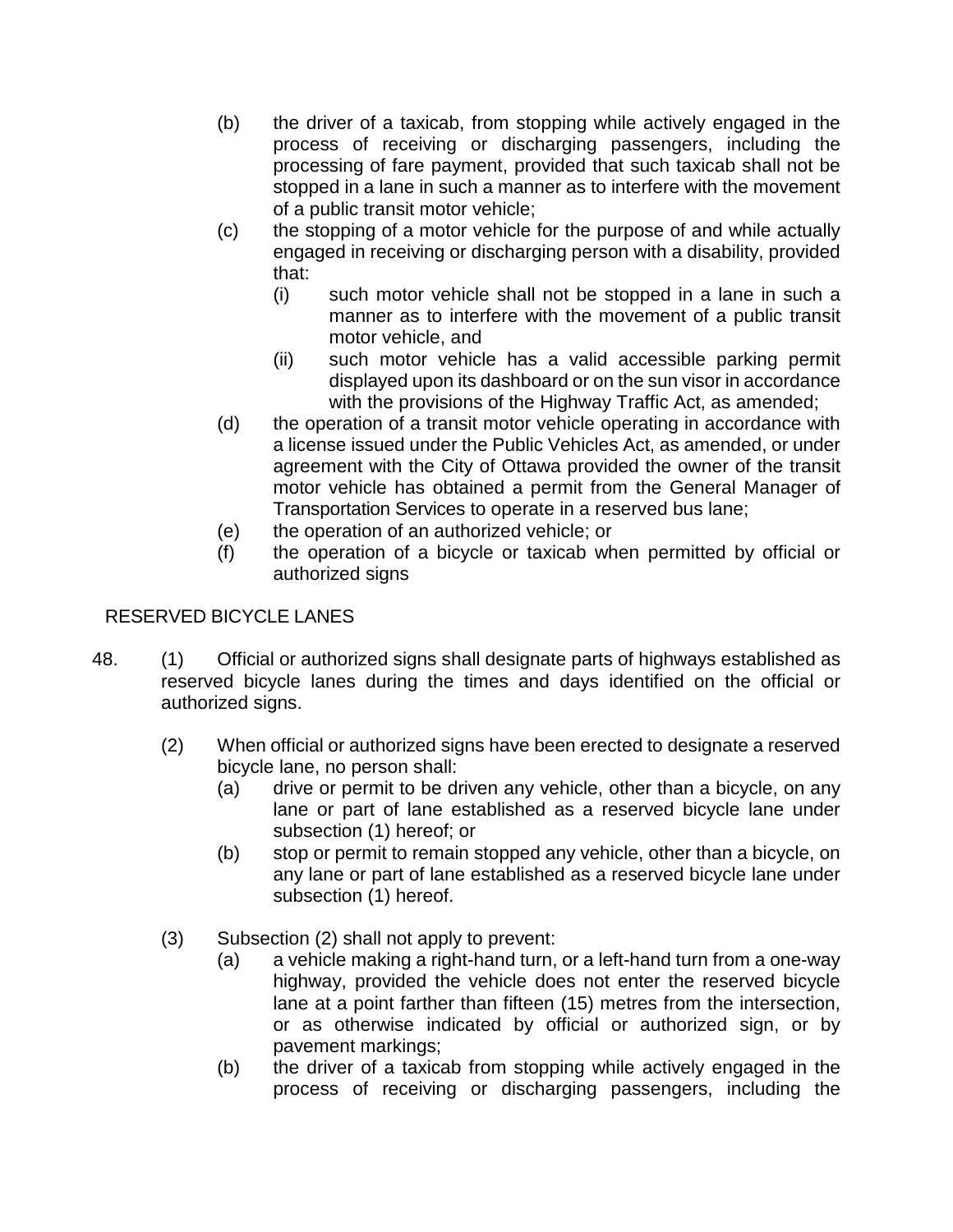processing of fare payment, provided that such taxicab shall not be stopped in a lane in such a manner as to interfere with the movement of a bicycle;

- (c) the stopping of a motor vehicle for the purpose of and while actually engaged in receiving or discharging a person with a disability, provided that:
	- (i) such motor vehicle shall not be stopped in a lane in such a manner as to interfere with the movement of a bicycle, and
	- (ii) such motor vehicle has a valid accessible parking permit displayed upon its dashboard or on the sun visor in accordance with the provisions of the Highway Traffic Act; or
- (d) a vehicle pulled over for emergency purposes or repairs.<br>(e) the operation of an authorized vehicle;
- the operation of an authorized vehicle;

# RESERVED HIGH-OCCUPANCY VEHICLE (HOV) LANES

- 49. (1) Official or authorized signs shall designate parts of highways established as reserved high-occupancy vehicle lanes during the times and days identified on the official or authorized signs.
	- (2) When authorized signs have been erected to designate a reserved highoccupancy vehicle lane, no person shall:
		- (a) drive or permit to be driven any vehicle to be driven, other than a highoccupancy vehicle carrying the minimum number of persons shown on the authorized signs, or
		- (b) stop or permit to remain stopped any vehicle, other than a public transit motor vehicle, on any lane or part of lane established as a reserved high-occupancy vehicle lane under subsection (1) hereof.
	- (3) Subsection (2) shall not apply to prevent:
		- (a) a vehicle making a right hand turn provided the vehicle does not enter the reserved high-occupancy vehicle lane at a point farther than fortysix (46) metres in advance of the intersection, or as otherwise indicated by official or authorized sign, or by pavement markings;
		- (b) the driver of a taxicab from stopping while actively engaged in the process of receiving or discharging passengers, including the processing of fare payment, provided that such taxicab shall not be stopped in a lane in such a manner as to interfere with the movement of a high-occupancy vehicle;
		- (c) the stopping of a motor vehicle for the purpose of and while actually engaged in receiving or discharging a person with a disability, provided that:
			- (i) such motor vehicle shall not be stopped in a lane in such a manner as to interfere with the movement of a high-occupancy vehicle; and
			- (ii) such motor vehicle has a valid accessible parking permit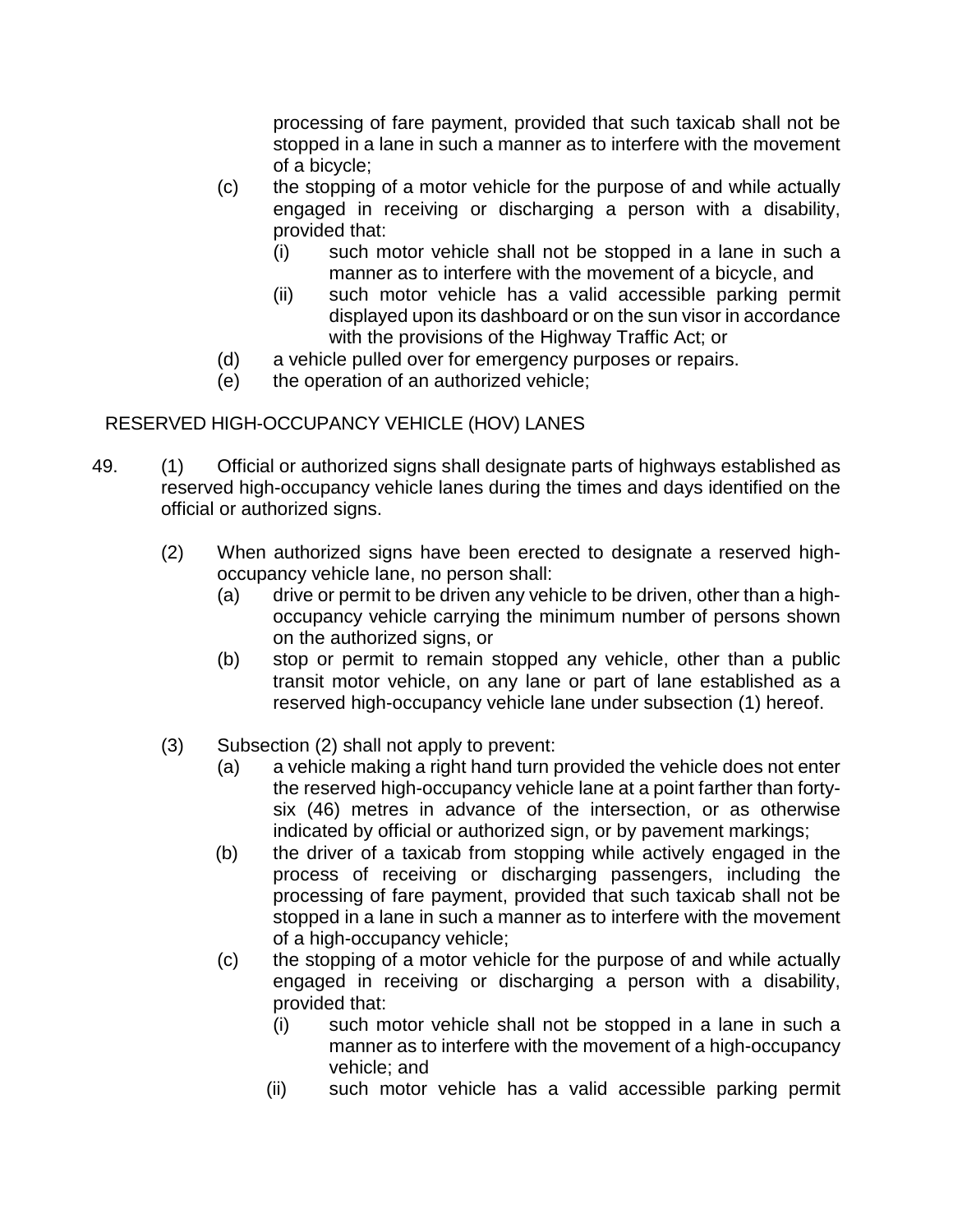displayed upon its dashboard or on the sun visor in accordance with the provisions of the Highway Traffic Act;

- (d) the operation of an authorized vehicle; or
- (e) the operation of a bicycle when permitted by authorized signs.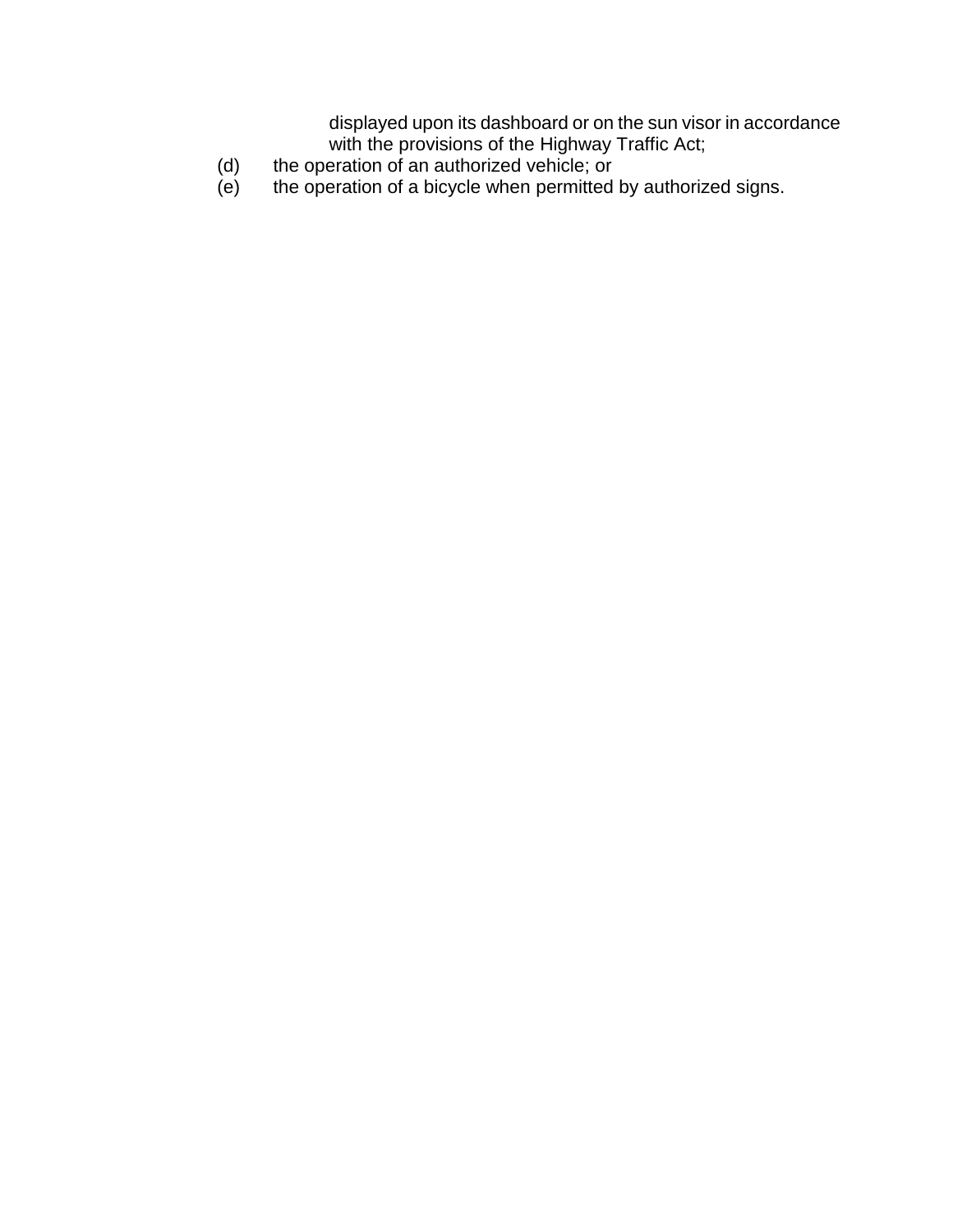# PART V

# CONTROLLED-ACCESS ROADS

# **DESIGNATION**

- 50. (1) The following highways or parts of highways are hereby designated as controlled-access roads:
	- (i) Ottawa Rd. 174 (formerly Hwy. 17) from Hwy. 417 to the easterly limits of the City of Ottawa
	- (2) No person shall:
		- (a) sell, offer or expose for sale any vegetables, fruit or other produce or any goods or merchandise upon a controlled-access road; or
		- (b) construct or use any private road, entranceway, gate or other structure or facility as a means of access to a controlled-access road.
	- (3) The General Manager of Transportation Services may give notice to the owner of land to close up any private road, entranceway, gate or other structure or facility constructed or used as a means of access to a controlled-access road in contravention of paragraph 51(2)(b).
	- (4) Where the person to whom notice is given under subsection (3) fails to comply with the notice within 30 days after its receipt, the General Manager of Transportation Services may close up the private road, entranceway, gate or other structure or facility, as required by the notice, at the cost of the land owner.

### PEDESTRIANS PROHIBITED ON CONTROLLED-ACCESS ROADS

- 51. (1) No pedestrian shall enter on a controlled-access road when it is prohibited by official or authorized signs.
	- (2) Subsection (1) shall not apply to pedestrians:
		- (a) engaged in police duties, highway maintenance or construction duties; or
		- (b) making use of a controlled-access road where the use is necessary because of an emergency.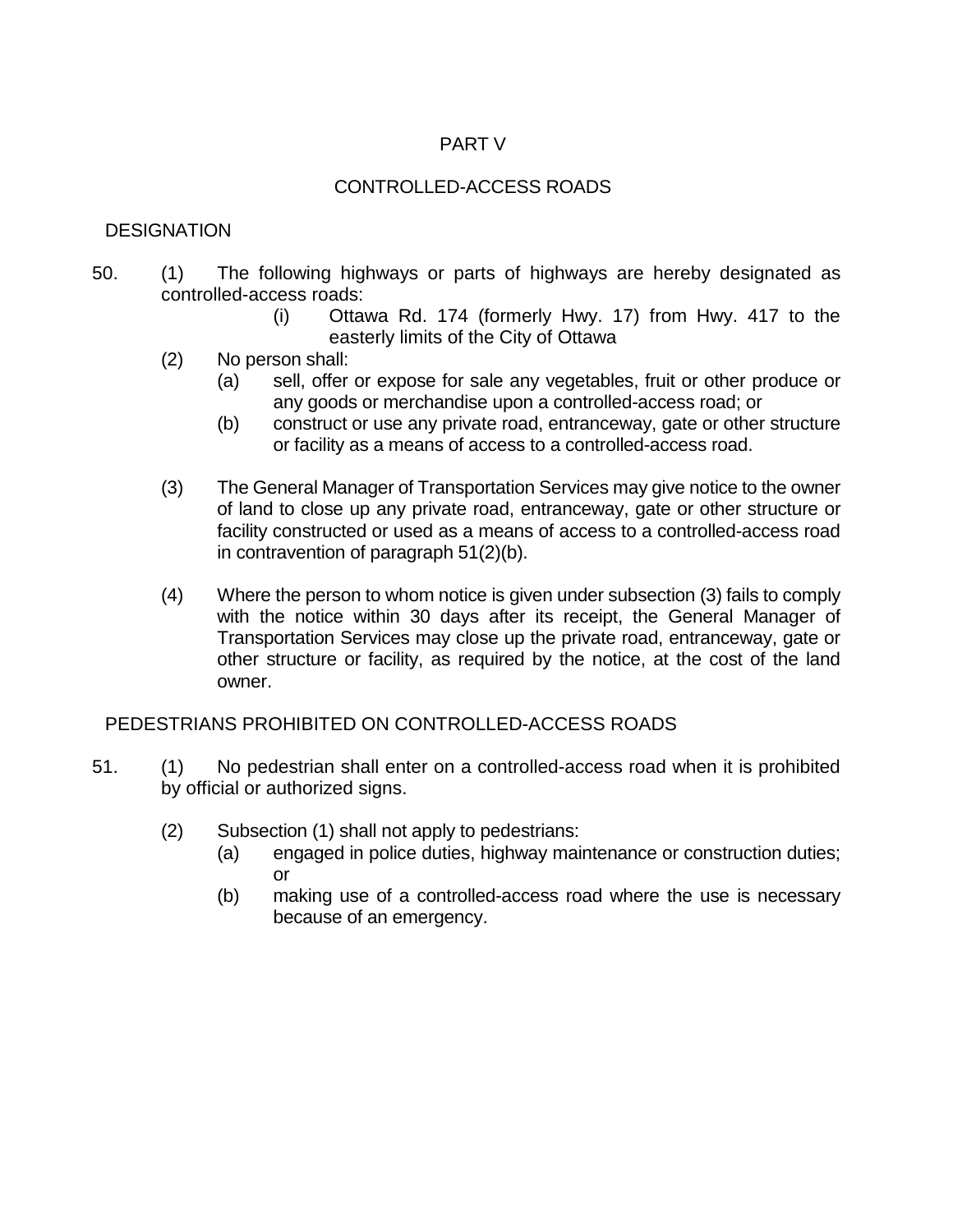#### PART VI

#### SPEED REGULATIONS

#### SPEED LIMITS

- 52. (1) No person shall drive, move or operate any vehicle on a highway, bridge at a greater rate of speed than the rate of speed identified on official or authorized signs.
	- (2) When official or authorized signs have not been erected, no person shall drive, move or operate any vehicle on a highway or bridge at a greater rate of speed than the default rate of speed prescribed in the Highway Traffic Act, as amended.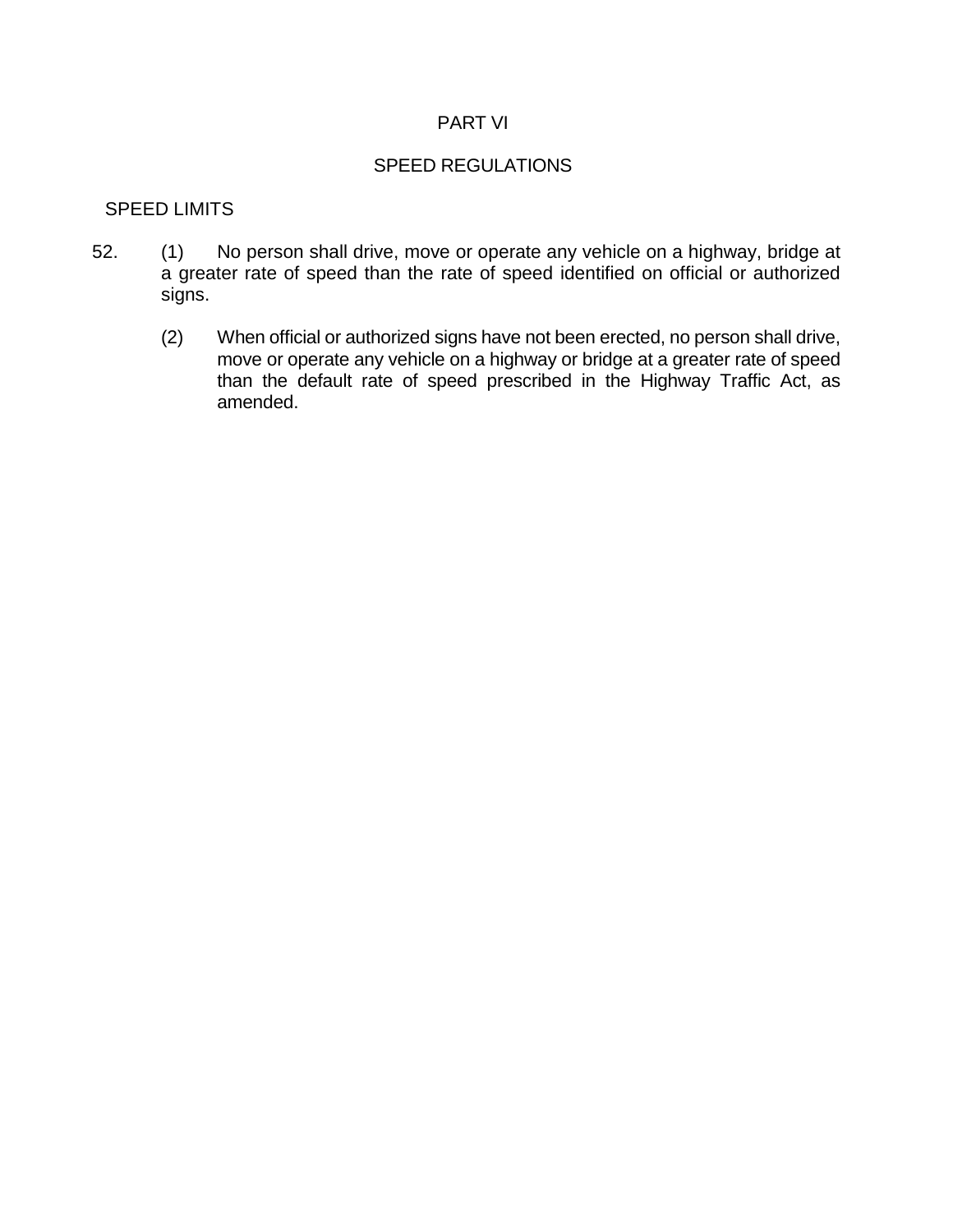## PART VII

## HEAVY TRAFFIC

## HEAVY TRUCKS PROHIBITED

- 53. (1) Subject to subsection (2), no person shall drive or cause to be driven any heavy truck on any highway or part of a highway under the jurisdiction of the City.
	- (2) Subsection (1) shall not prevent the operation of any heavy truck on a highway identified on either Schedule 1 entitled "Urban Truck Route Map" or in Schedule-2 "Rural Truck Route Map", in accordance with the days and times identified on official or authorized signs. Where no time or day restrictions are posted, heavy truck traffic is permitted on said highways at any time and on any day.
	- (3) Despite subsection (2), a time restriction on a truck route shall not apply to prevent the operation of any heavy truck owned by the City or a private contractor working for the City during winter maintenance operations.

## DEVIATIONS FROM TRUCK ROUTES

- 54. (1) Subject to subsections (2) and (3), Section 53 shall not apply to prevent the deviation from a truck route for the following purposes:
	- (a) deliveries by a heavy truck to premises not abutting a truck route;
	- (b) the performance of services requiring a heavy truck at premises not abutting a truck route;
	- (c) a heavy truck proceeding to or from a garage or other premises not abutting a truck route for the purpose of housing, storing or repairing such heavy truck; or
	- (d) the performance of public works by the City or a local board thereof.
	- (2) Every such deviation shall be made from the point on a truck route nearest by highway distance to the premises or location of performance of services referred to in subsection (1).
	- (3) When successive deliveries are to be made in an area bounded by truck routes, after the last such delivery, the heavy truck shall be driven to the nearest truck route.

### HEAVY TRUCKS AND BUSES

55. (1) No person shall drive, move or operate a heavy truck or bus on any highway contrary to official or authorized signs except in the traffic lane nearest to the right hand curb or side of the roadway.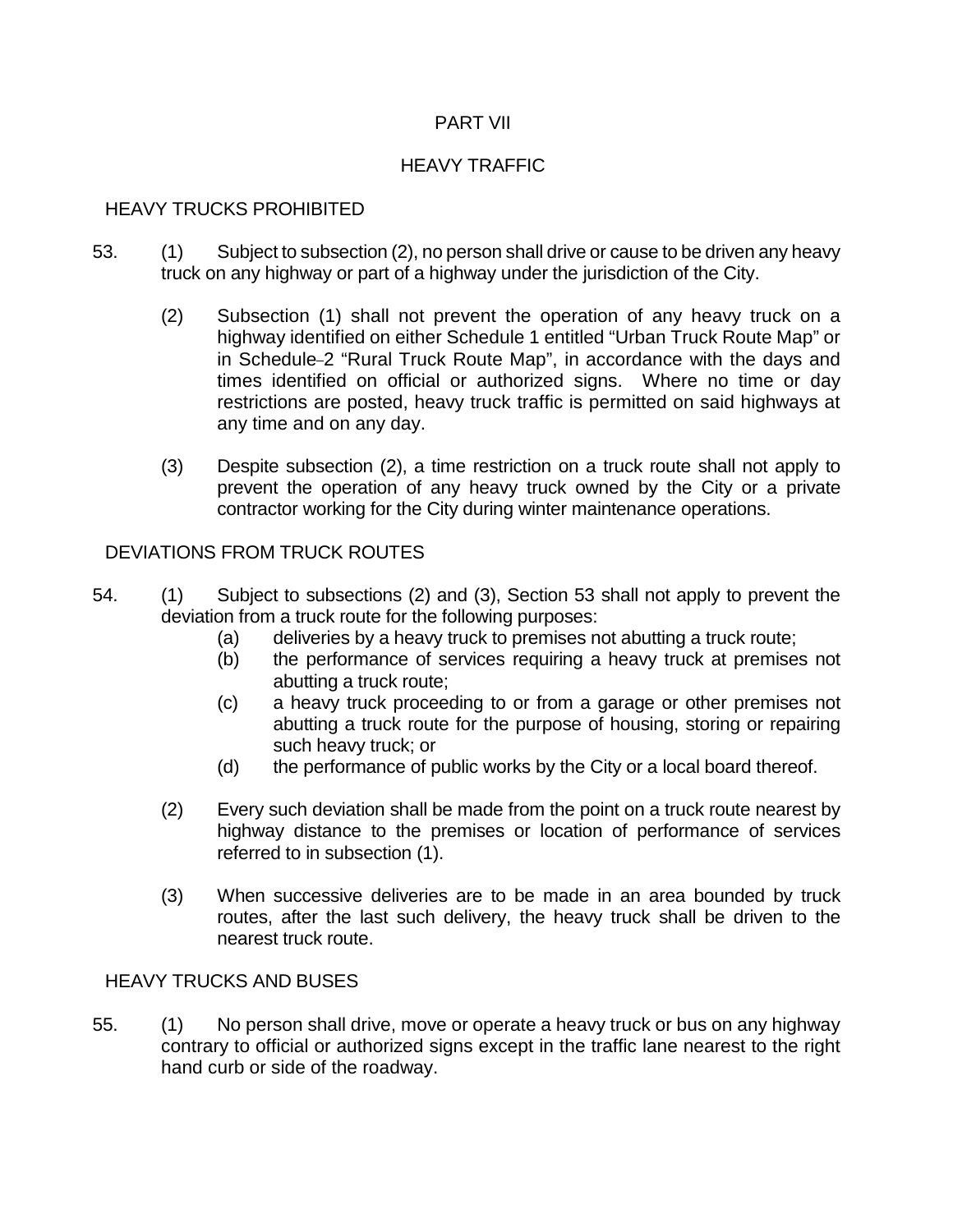(2) Subsection (1) shall not apply to prohibit the driving, moving or operating of a heavy truck or bus in a traffic lane other than the lane nearest the right-hand curb or side of the roadway in preparation for a left-hand turn or when overtaking and passing another vehicle or an obstruction.

### RESTRICTED LOADS ON HIGHWAYS

- 56. (1) The provisions of Section 122 of the Highway Traffic Act, as amended, shall extend and apply to all highways on which official signs have been erected and displayed in respect of restricted loads between March 1<sup>st</sup> and May 15<sup>th</sup> of each and every year.
	- (2) Despite subsection (1), the General Manager of Transportation Services is hereby authorized to erect the official signs either before or after the first day of March and to remove the official signs either before or after the fifteenth day of May in each and every year in response to extraordinary weather conditions.
		- (3) Despite subsection (1), a restriction on a truck route shall not apply to prevent the operation of any heavy truck owned by the City.
		- (4) Subsection (1) shall not apply to a highway or part of a highway that is an extension of the route of the King's Highway through or in the City except at such times as the said Section 122 applies to the King's Highways of which any such highway is an extension.

HEAVY LOADS – SPECIAL PERMITS

57. The General Manager of Planning, Infrastructure and Economic Development is hereby authorized to grant a permit to exempt a heavy truck from the axle weight restriction specified in Section 122 of the Highway Traffic Act on a highway under the jurisdiction of the City during the period that official signs are erected pursuant to Section 56.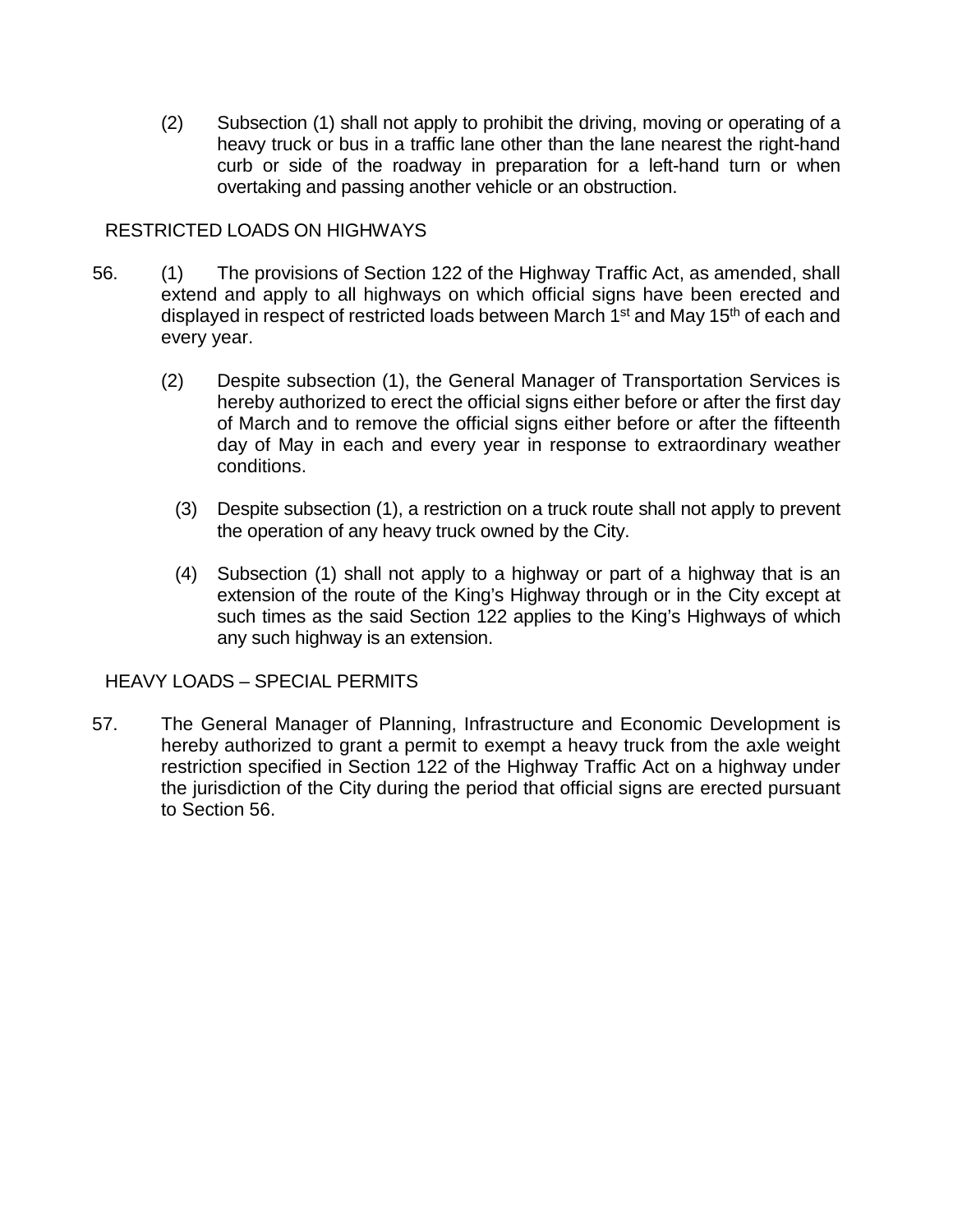#### PART VIII

#### DRIVING AND RELATED RULES

#### EMERGING FROM LANES

58. The driver or operator of a vehicle emerging from a driveway, laneway, lot, building or bus loop onto a highway shall, upon driving onto a sidewalk, yield the right-ofway to pedestrians upon such sidewalk.

#### BARRICADED HIGHWAYS

59. No person shall drive, operate or park a vehicle or permit a vehicle to remain parked on any part of any highway barricaded and marked by City signs showing that its use is prohibited or restricted for a specified time.

#### COASTING ON ROADWAYS

60. No person shall coast on a roadway, whether on a sleigh, skateboard, rollerskate, in-line skate, cart, children's wagon or toboggan, by attaching it, them, himself or herself to a vehicle or street car on a highway.

#### TRAFFIC CONTROL AT FIRES

- 61. (1) No person shall drive a vehicle other than a Police Service or Fire Service vehicle on any highway within ninety (90) metres of a fire, fire apparatus or fire-fighting equipment, except as directed by a constable or officer of the Ottawa Fire Service.
	- (2) Unless directed by a police constable or by an officer of the Ottawa Fire Service, no person shall drive a vehicle over a fire hose on any highway.

### TOW TRUCK SERVICES AT A COLLISION SCENE

- 62. (1) No person shall make or convey an offer of services of a tow truck while that person is within one hundred (100) metres of:
	- (a) the scene of a collision or apparent collision; or
	- (b) a vehicle involved in a collision, on a highway.
	- (2) No person shall park a tow truck or permit a tow truck to remain parked on a highway within one hundred (100) metres of:
		- (a) the scene of a collision or apparent collision; or
		- (b) a vehicle involved in a collision.
	- (3) Subsections (1) and (2) shall not apply to a person who is at the scene of a collision at the request of a constable, a municipal by-law enforcement officer,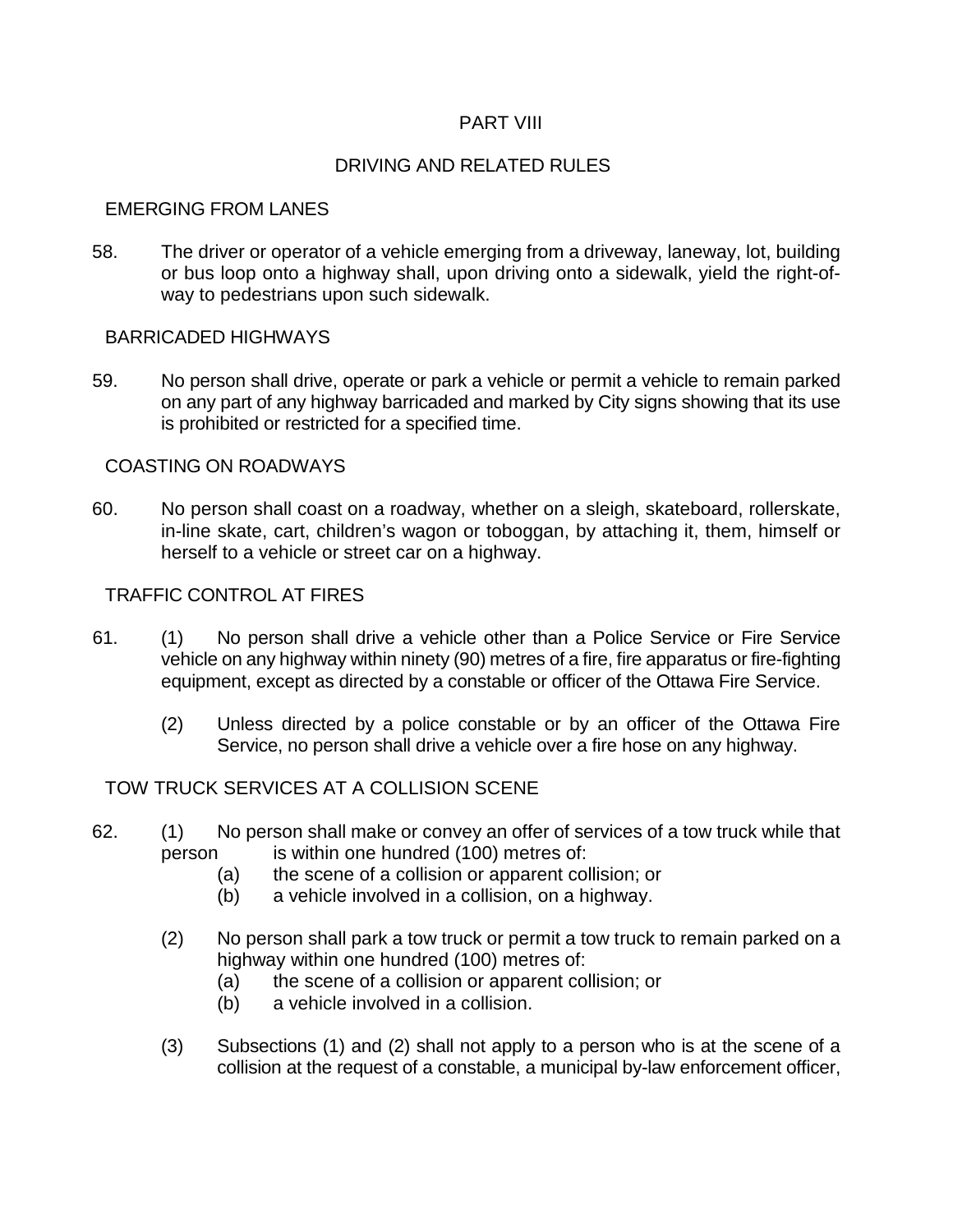a person engaged in highway maintenance, or a person involved in the collision.

### RACING PROHIBITED

63. No person shall drive a vehicle on a highway in a race or on a bet or wager.

## VEHICLES OBSTRUCTING TRAFFIC

- 64. (1) No person driving or operating a vehicle approaching a circular green or green arrow traffic control signal-light at an intersection shall enter the intersection, or a bike box on approach to an intersection, unless traffic in front of the said person is moving in a manner that would reasonably lead him or her to believe he or she can clear the intersection before the traffic control signal-light turns red.
	- (2) Subsection (1) shall not apply to the driver or operator of a vehicle who enters an intersection for the purpose of turning to the right or left into an intersecting highway and signals his or her intention to make such turn prior to entering the intersection.
	- (3) No person shall drive, park or stop a vehicle on a highway in such a manner as to obstruct traffic.

### EMERGENCY AND SPECIAL REGULATIONS

65. Despite any provisions of this by-law to the contrary, a police officer or the General Manager of Transportation Services may, during any emergency or special circumstance, by the erection of appropriate signs or signals, prohibit or regulate the movement of vehicles on any highway or part of a highway and no person shall drive or operate a vehicle in contravention of any such sign or signal.

### FUNERAL AND OTHER PROCESSIONS

- 66. (1) No person shall, except under the direction of a police officer, drive or operate a vehicle on a highway between vehicles comprising a funeral cortege or other procession recognizable as such by the display of pennants or other identifying insignia while the vehicles in such procession are in motion.
	- (2) No person shall drive a vehicle in a funeral cortege or other procession on a highway except as near to the right-hand edge of the roadway as is practicable and follow the vehicle ahead as close as is practicable and safe.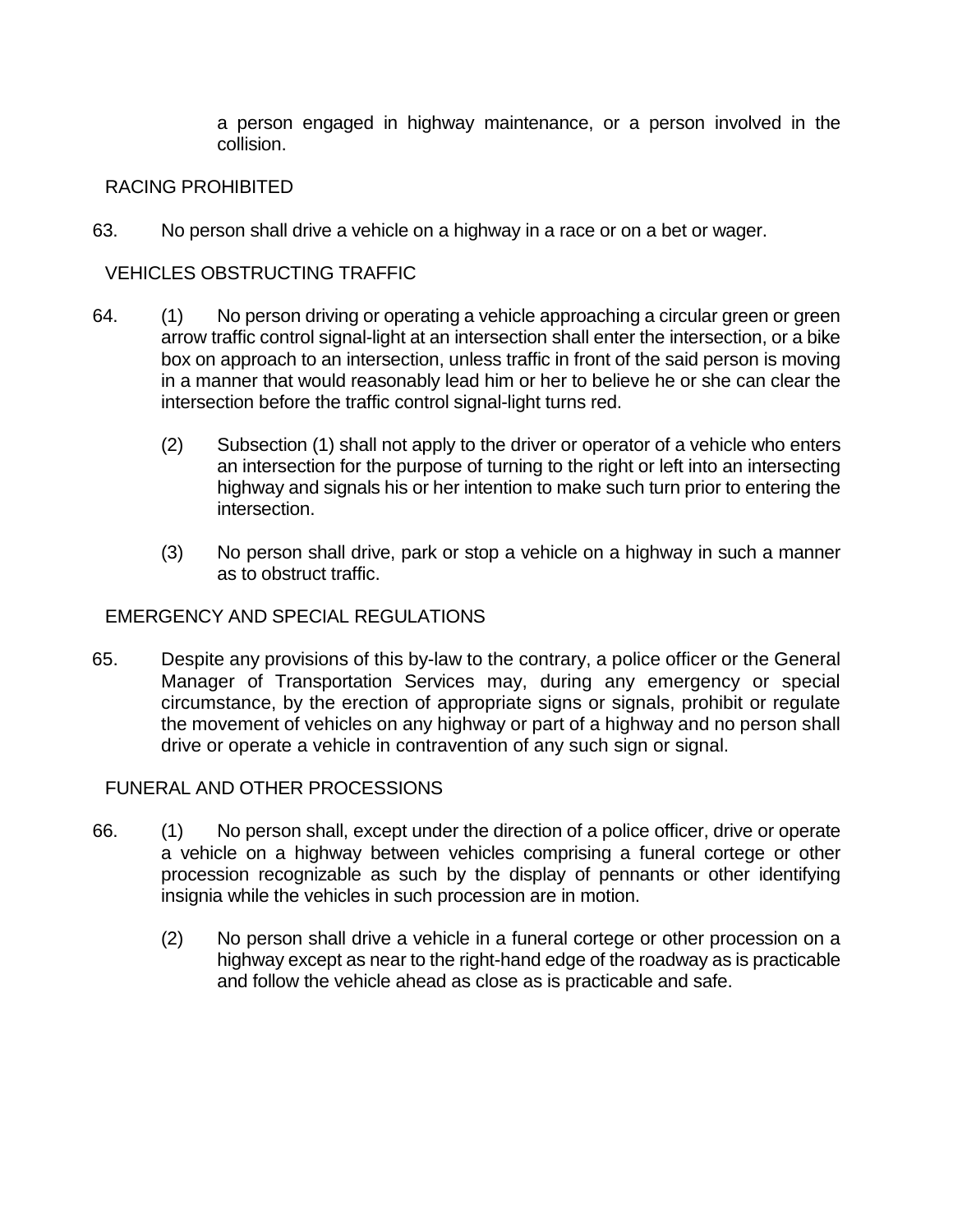# VEHICLES CROSSING SIDEWALKS, BOULEVARDS AND CURBS

- 67. (1) No person shall drive a vehicle or ride upon a skateboard, rollerskates or inline skates on a sidewalk except for the purpose of directly crossing the sidewalk.
	- (2) No person shall drive a vehicle over a raised curb or sidewalk except at a place where there is a ramp, rolled curb or depressed curb.
	- (3) No person shall drive a vehicle on a boulevard except for the purpose of directly crossing a boulevard at a driveway or other designated vehicular crossing.
	- (4) Subsections (1), (2) and (3) shall not apply to wheelchairs, baby carriages, children's tricycles, children's wagons, handcarts used for vending, or bicycles crossing between the roadway and any other cycling path or facility.
	- (5) Subsection (1) shall not apply to prevent the driving of bicycles on a sidewalk where it is permitted by official or authorized signs.
	- (6) Despite the provisions of subsection (5), a person driving a bicycle on a sidewalk shall yield the right-of-way to any pedestrian and shall give an audible signal before overtaking and passing such pedestrian.
	- (7) Nothing in this section shall relieve the pedestrian from the obligation of taking all due care to avoid a collision.
	- (8) Subsection (3) shall not apply to prevent the driving of bicycles on a boulevard where it is permitted by official or authorized signs.
	- (9) Despite subsection (8), a person driving a bicycle on a boulevard shall yield the right of way to any pedestrian and shall give an audible signal before overtaking and passing such pedestrian.

### BOARDING AND ALIGHTING FROM MOVING VEHICLES

68. No person shall board or alight from any vehicle while such vehicle is in motion.

### OBEDIENCE TO POLICE OFFICERS, SIGNS AND TRAFFIC CONTROL SIGNALS

69. Despite any provisions of this by-law, every person shall promptly obey all signals given by a traffic control signal, traffic control device or an authorized or official sign and all directions given by a police officer and nothing in this by-law shall affect the powers to regulate traffic held by the Ottawa Police Services Board.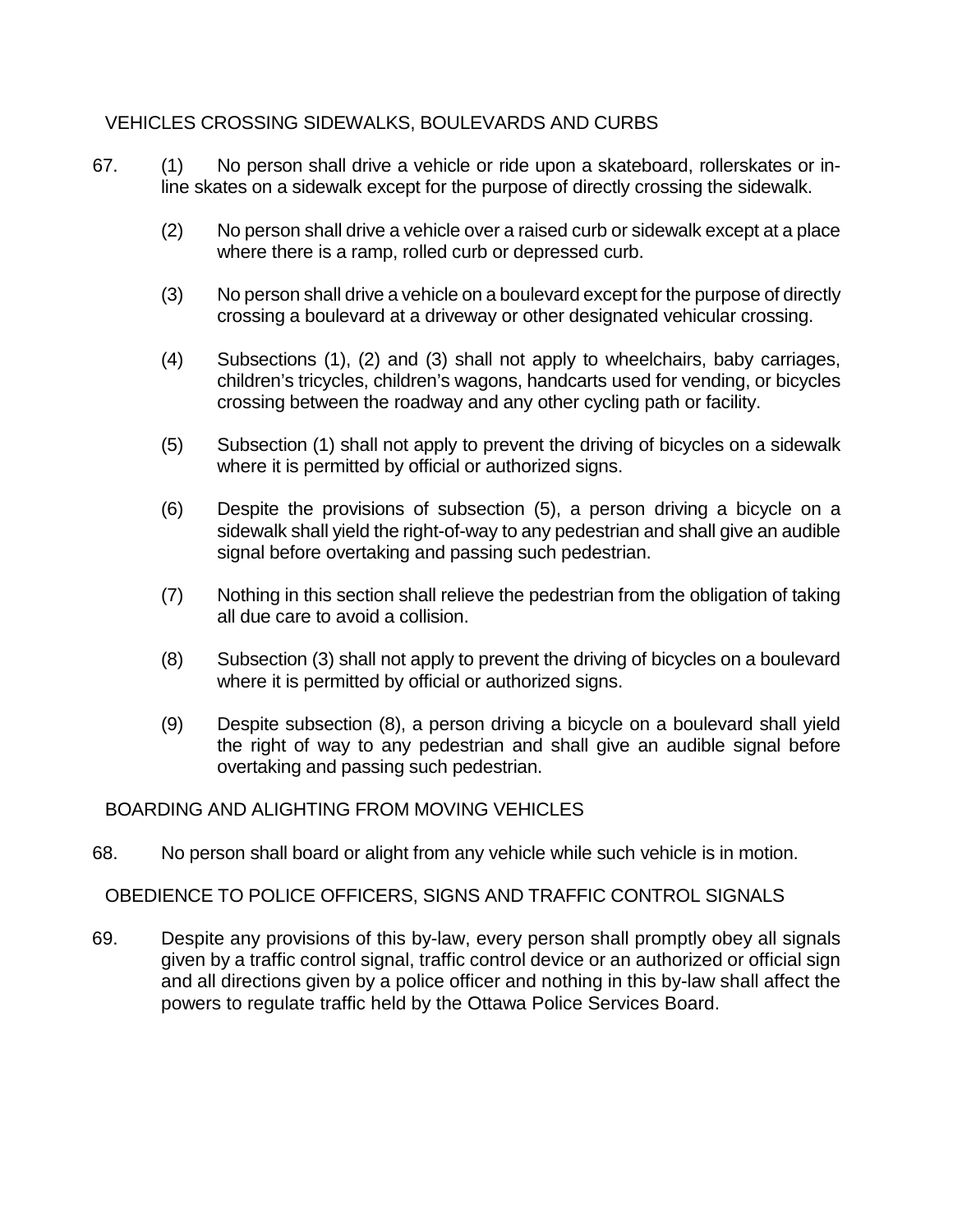### MUNICIPAL VEHICLES PERFORMING WORK ON HIGHWAYS - EXEMPTION

70. The provisions of Part VII and the provisions of subsection 64(3) and Section 67 do not apply to vehicles owned or operated by or on behalf of the City while such vehicles are engaged in the performance of cleaning, clearing, maintenance, repair, construction or other work on any highway.

## EMERGENCY VEHICLES - EXEMPTION

71. Parts I, II, III, IV, and VII and Sections 53, 54, 55, 56, 59, 61, 66 and 67 and subsection 64(3) shall not, in the case of emergency, apply to ambulances or police, fire or City vehicles.

## ACCESSIBLE PARKING PERMIT - EXEMPTIONS

- 72. (1) The provisions of Sections 20, and 21of this by-law shall not apply to a motor vehicle displaying a valid accessible parking permit upon its dashboard or on the sun visor in accordance with the provisions of the Highway Traffic Act.
	- (2) Despite the provisions of Sections 10, 20 and subsections 16(1) and 16(2) of this by-law, no person shall park a vehicle displaying a valid accessible parking permit upon its dashboard or on the sun visor in accordance with the provisions of the Highway Traffic Act or permit such a vehicle to remain parked for a period of time longer than four (4) hours.
	- (3) The provisions respecting the display of a valid accessible parking permit referred to in subsection 13(3) and paragraphs 47(3)(c), 48(3)(c) and 49(3)(c) of this by-law shall be deemed to be satisfied in the case of a person with a disability being received by a motor vehicle displaying a valid accessible parking permit upon its dashboard or on the sun visor in accordance with the provisions of the Highway Traffic Act.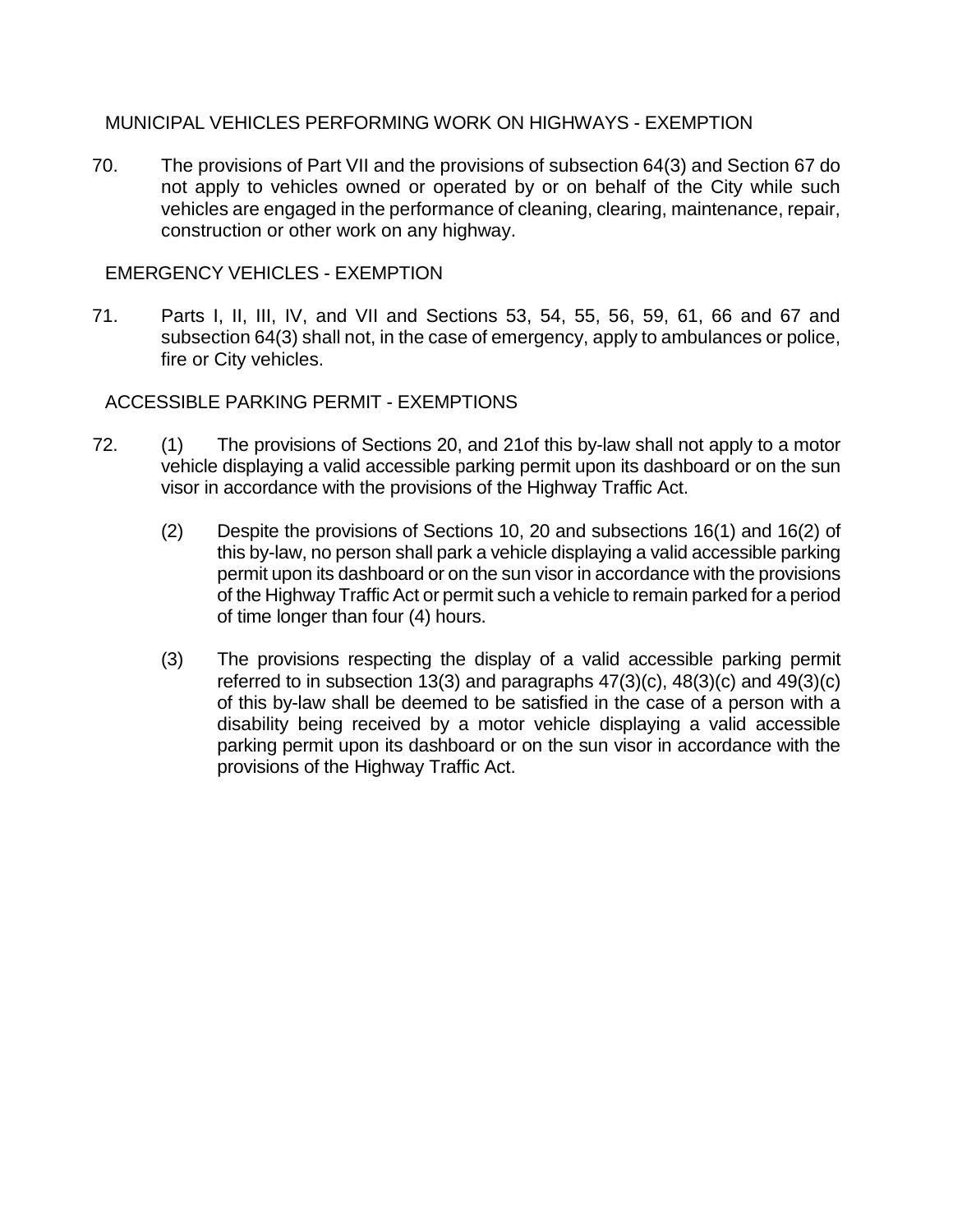### PART IX

### PEDESTRIANS AND PEDESTRIAN MALLS

## PEDESTRIAN TO YIELD TO VEHICULAR TRAFFIC

73. Except where traffic control signals are in operation or where traffic is being controlled by a constable, no pedestrian shall cross a highway without yielding the right-of-way to all vehicles upon the roadway, but nothing in this section shall relieve the driver of a vehicle from the obligation of taking all due care to avoid a collision.

### PEDESTRIAN PROHIBITED ON ROADWAY

74. Except for the purpose of crossing a roadway, where there is a sidewalk that is reasonably passable on one side or on both sides of a roadway, a pedestrian shall use the available sidewalk.

#### PEDESTRIAN BARRIERS

75. No person shall go over or under a pedestrian barrier installed on a sidewalk or at any other location within a highway.

#### PLAYING ON ROADWAY PROHIBITED

- 76. (1) No person shall play or take part in any game or sport upon a roadway, except while engaged in ball hockey where the free flow of traffic is not impeded.
	- (2) Where there are sidewalks, no person on or riding in or by means of any children's wagon, toboggan, or similar device shall go upon a roadway, except for the purpose of crossing it, and when so crossing, such person shall have the rights and be subject to the obligations of a pedestrian.
	- (3) Subsection (1) shall not apply to any activity which City Council permits by way of any motion, resolution or by-law approved by Council since January 1, 2001 or any activity which the City may permit pursuant to a permit.

#### PEDESTRIAN CROSSING PROHIBITED

77. No pedestrian shall enter on or cross a roadway contrary to official or authorized signs.

#### PEDESTRIAN MALLS

78. (1) The following parts of highways are Pedestrian Malls established as ways for pedestrians during the times and days set out below: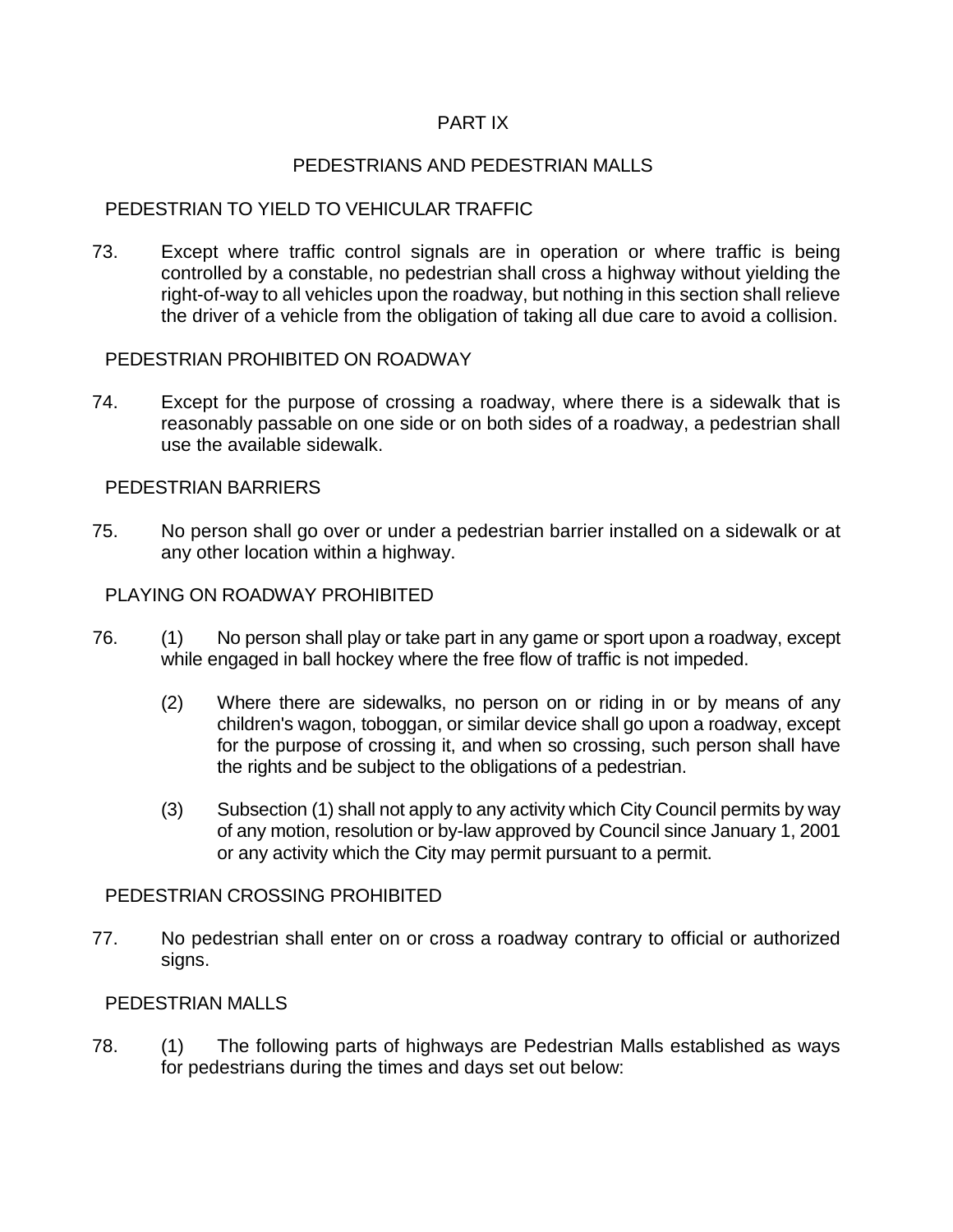- (i) laneway between the easterly limits of Dorion Ave. and the westerly limits of Drake Ave., lying between Lots 263, 264, 273 and 274, as shown on Plan No. 569, at any time;
- (ii) laneway between the southerly limits of Honeywell Ave. and the northerly limits of Knightsbridge Rd., lying between Lots 27, 26, 52 and 53 as shown on a Plan No. 314932, at any time.
- (iii) Nicholas Street between Rideau Street and Besserer Street, known as Ogilvie Square
- (2) Subject to subsections (3) and (4), no person shall draw, propel, drive, park or stop any vehicle on or along a Pedestrian Mall during the times or days set out in subsection (1).
- (3) A public utility whose public works are in a highway under any statute, franchise or agreement with the City may at any time in an emergency enter upon a Pedestrian Mall with vehicles and equipment to such extent as may be necessary for the purpose of carrying out its public work.
- (4) The Chief of Police may issue a permit to allow a vehicle to enter upon any Pedestrian Mall other than:
	- (i) Sparks Street Mall
	- (ii) Waller Street Mall
	- (iii) William Street Mall

for the purposes of loading or unloading goods or for the purposes of building maintenance of any premises abutting on the mall and such permit shall be carried at all times by the owner of the vehicle and produced when requested by a police officer.

(5) Nothing contained in Parts I, II and III of this by-law or its Schedules shall apply to highways designated as Pedestrian Malls pursuant to subsection (1), or to the Sparks Street Mall, the Waller Mall, or the William Street Mall.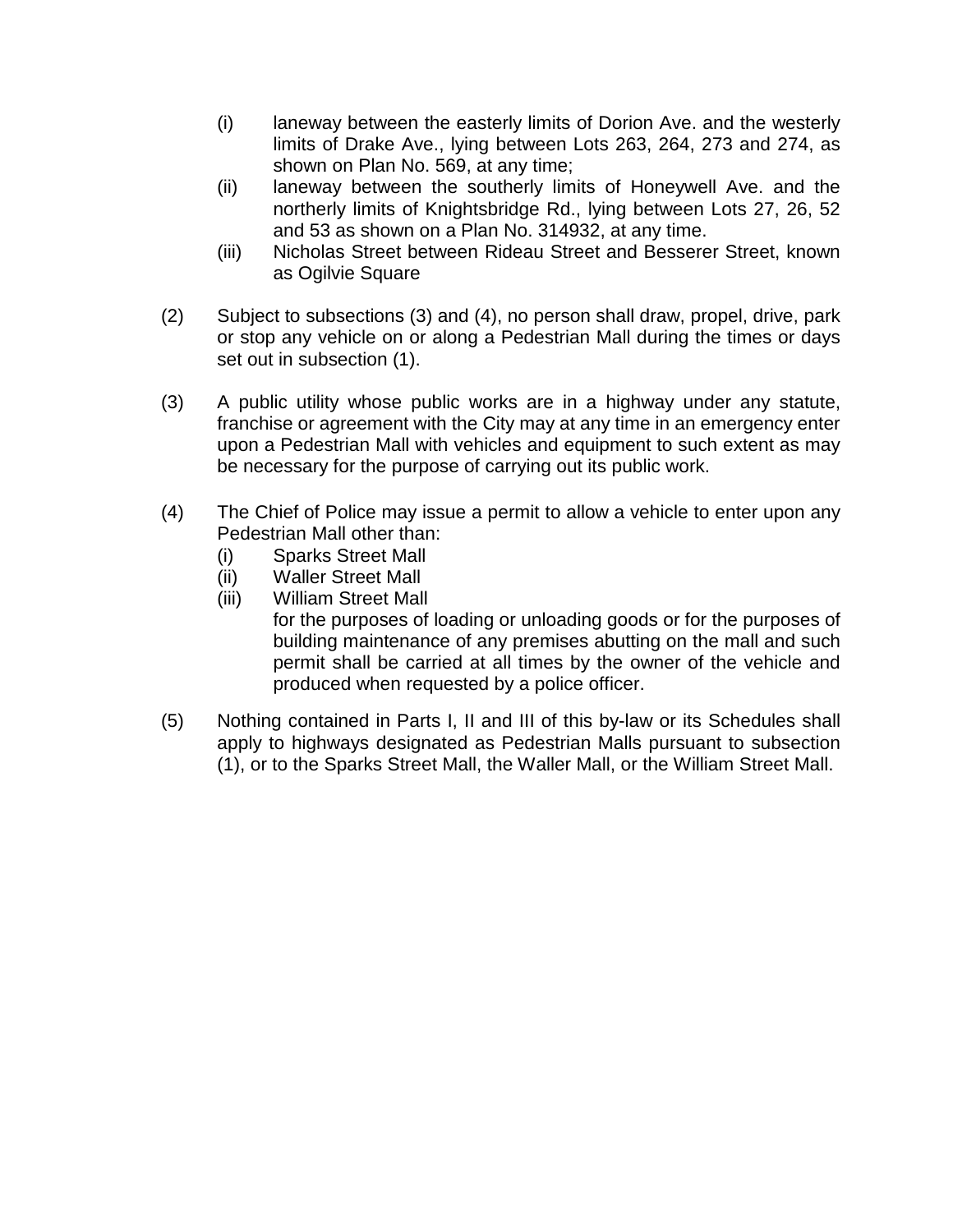### PART X

## **BICYCLES**

# REGULATIONS

- 79. (1) A person driving a bicycle upon a roadway shall:
	- (a) where practicable, drive in the right-hand lane when available for traffic or as close as practicable to the right hand curb or edge of the roadway, except where the lane nearest the right-hand side of the roadway is a reserved bus lane; and
	- (b) exercise due care when passing a parked, stopped or standing vehicle or one proceeding in the same direction.
	- (2) A person driving a bicycle upon a highway designated for one-way traffic shall:
		- (a) where practicable, drive in the right-hand or left-hand lane when available for traffic or as close as practicable to the right-hand or lefthand curb or edge of the roadway, except where the lane nearest the right-hand side of the roadway is a reserved bus lane; and
		- (b) exercise due care when passing a parked, stopped or standing vehicle or one proceeding in the same direction.
	- (3) No person driving a bicycle upon a highway shall carry any package, bundle or article which prevents the rider from keeping both hands on the handlebars or interferes with the normal operation of the bicycle.
	- (4) Subsections (1) and (2) do not apply to bicycles being ridden upon the shoulder of a highway while travelling in the same direction as the adjacent traffic lane

BICYCLES, MOTOR ASSISTED BICYCLES AND ANIMALS PROHIBITED

80. No person shall ride or cause to be ridden, or use, a bicycle, motor-assisted bicycle or animal on any highway or part of a highway contrary to official or authorized signs.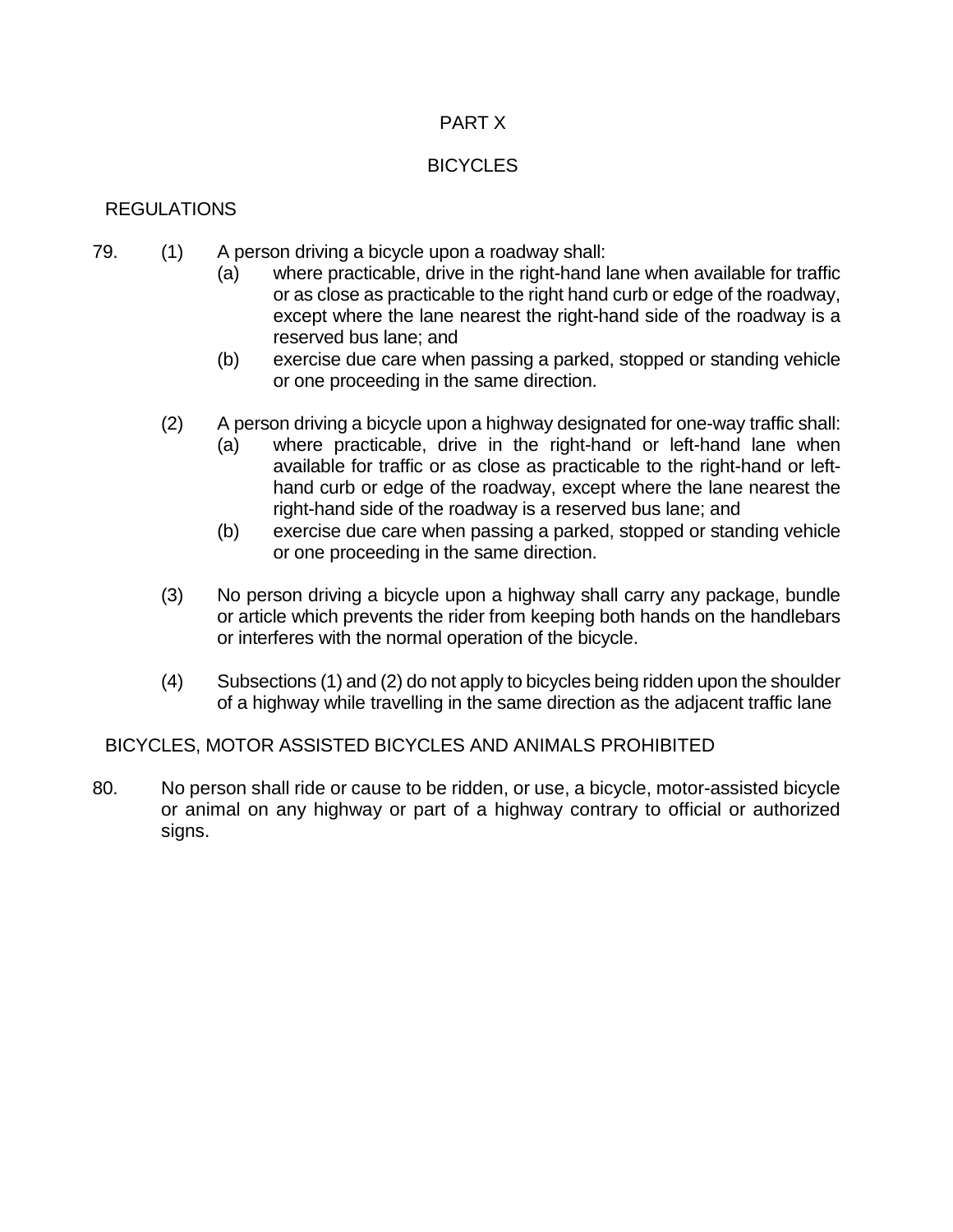#### PART XI

#### **SIGNS**

### SIGNS BY CHIEF OF POLICE

81. The Chief of Police may erect, place and maintain such official and authorized signs as are required to give effect to the provisions of this by-law.

### CONFLICTING PRIVATE SIGNS

- 82. No person shall place, maintain or display upon any highway any sign, signal, marking or device which:
	- (a) conceals a traffic control device, traffic control signal or parking meter from view;
	- (b) interferes with the effectiveness of a traffic control device, traffic control signal or parking meter; or
	- (c) purports to be or is an imitation of or resembles any official or authorized sign, traffic control signal or traffic control device.

### DEFACING SIGNS AND TRAFFIC CONTROL SIGNALS

83. No person shall move, remove, deface or in any manner interfere with any authorized or official sign, traffic control signal, marking or other traffic control device placed, erected or maintained under this by-law.

### FRESHLY PAINTED LINES ON ROADWAY

- 84. (1) No person shall drive any vehicle over any marking on the roadway where markers are in place to indicate that the marking material has been freshly applied.
	- (2) No person shall drive any vehicle into or over any marker placed on the roadway.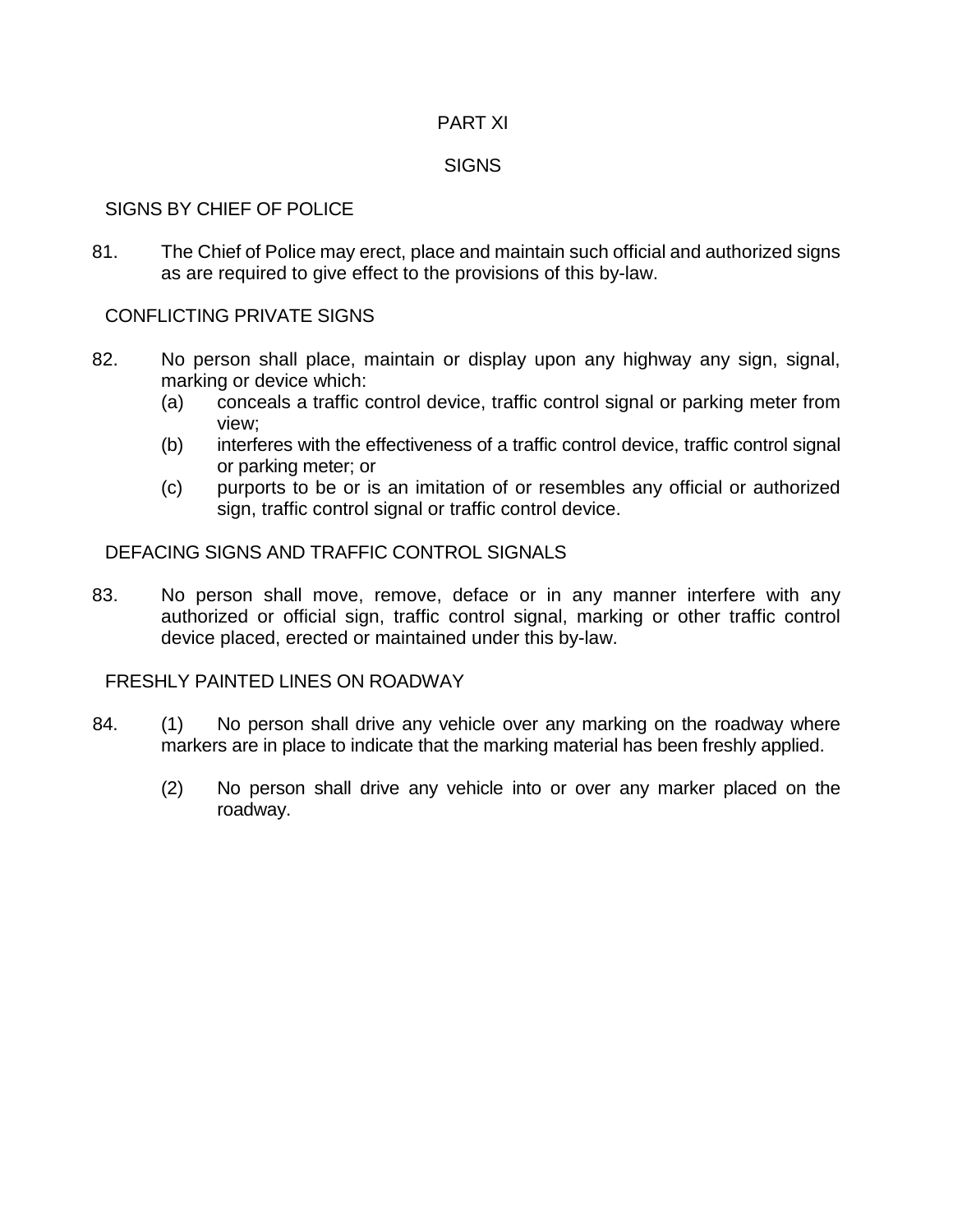### PART XII

### **PENALTIES**

### OFFENCES AND FINES

- 85. (1) Every person who contravenes any of the provisions of Part "A" of this by-law is guilty of an offence.
	- (2) Every person who is convicted of an offence is liable to a fine as provided for in the Provincial Offences Act, R.S.O. 1990, c. P.33 as amended.
	- (3) Any person who is issued a parking infraction notice for alleged violation of Sections 10, 19, or subsections 13(1), 16(1), 16(2), 48(2), 49(2), or 50(2), or paragraphs 12(2)(a) or 12(2)(d) of this by-law because a valid accessible parking permit was not displayed and who within thirty (30) days (exclusive of Saturdays, and Holidays) from the date of issue of the parking infraction notice obtains a valid accessible parking permit, upon presentation of the said notice and the said permit at the office of the issuer of the said notice, shall not be required to pay the penalty for the alleged violation of the provisions of the said notice.

### VEHICLES SUBJECT TO REMOVAL WHEN ILLEGALLY PARKED

86. In addition to any other penalties provided by this by-law, upon discovery of any vehicle parked, stopped or standing on any highway in contravention of any provision of this by-law, a police officer, police cadet, municipal by-law enforcement officer or an officer appointed for the carrying out of the provisions of the Highway Traffic Act may cause such vehicle to be moved or taken to and placed or stored in a suitable place and all costs and charges for the removing, care and storage thereof, if any, are a lien upon the vehicle being released and may be enforced in the manner provided by the Repair and Storage Liens Act, R.S.O. 1990, c. 25 as amended.

### LIABILITY OF OWNER

- 87. (1) The owner of a vehicle that is parked, stopped or left standing in contravention of this by-law is guilty of an offence unless the owner proves to the satisfaction of the court that at the time of the offence the vehicle was in the possession of another person without the owner's consent, express or implied.
	- (2) The owner of a vehicle shall incur the penalties provided for any contravention of this by-law unless at the time of the contravention the vehicle was in the possession of some person other than the owner or his or her chauffeur without the owner's consent, and the driver or operator of a vehicle not being the owner shall also incur the penalties provided for any such contravention.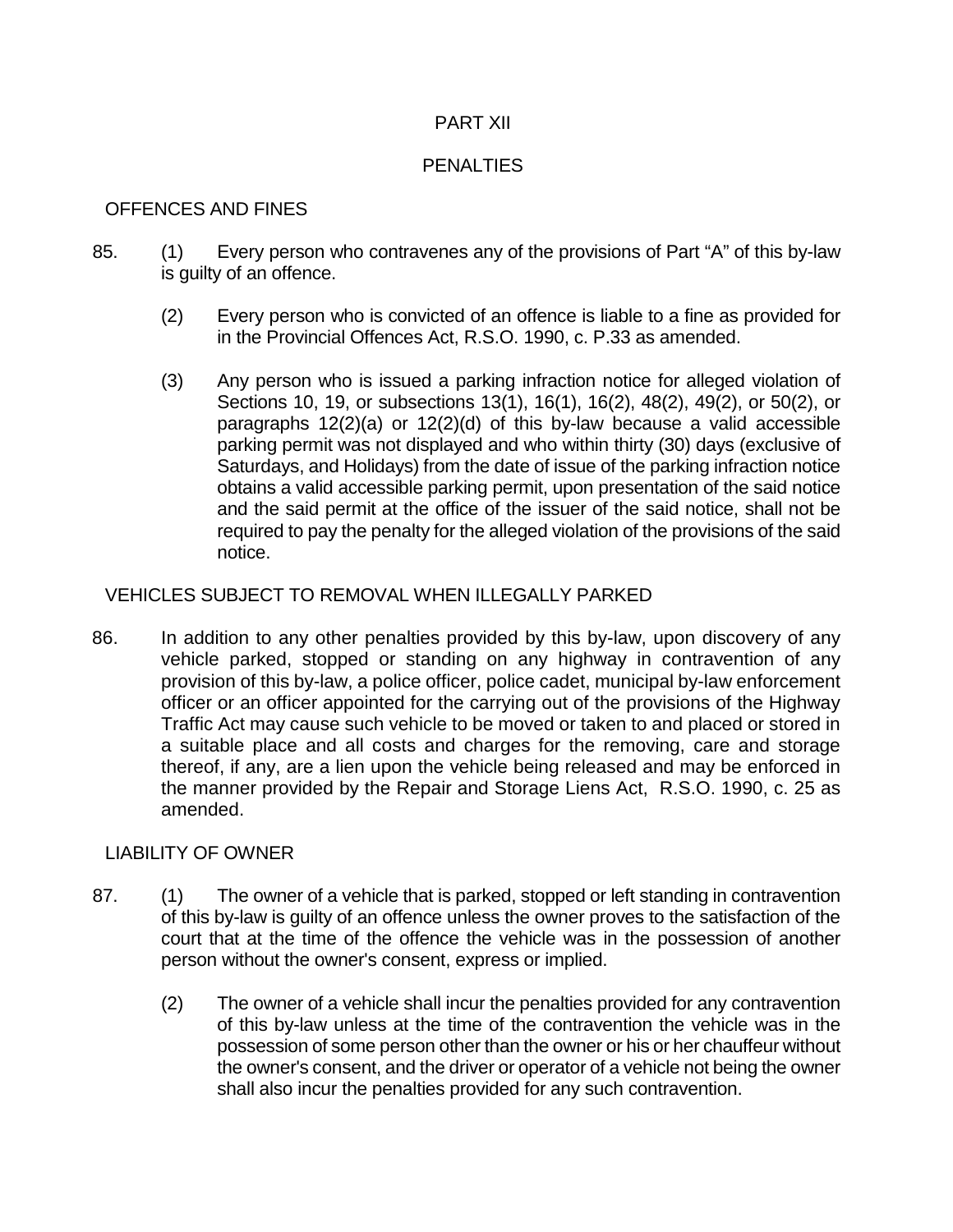#### PART XIII

#### APPLICATION AND ADMINISTRATION

#### ENFORCEMENT

- 88. (1) This by-law shall be enforced by the Chief of Police and the Municipal By-Law Enforcement Officers of the City of Ottawa.
	- (2) The Chief of Police and the Municipal By-Law Enforcement Officers are exempt from complying with the provisions of this by-law while actively engaged in its enforcement or the parts thereof that they have been appointed to enforce when no suitable parking is available.

#### APPLICATION OF BY-LAW

89. This by-law applies to all highways under the jurisdiction of the City.

CONDITIONS OF USE OF AN ACCESSIBLE PARKING PERMIT

- 90. (1) A displayed accessible parking permit shall not be valid when the motor vehicle in or on which it is displayed is not actually used for the purpose of picking up or transporting a person with a disability.
	- (2) No person other than the person to whom it was issued, or a person conveying the person to whom it was issued, or a person conveying a person with a disability for a corporation or organization that provides transportation services primarily to persons with disabilities and has been issued a permit, shall use or display an accessible parking permit.

### BY-LAW SUBJECT TO THE HIGHWAY TRAFFIC ACT

91. The provisions of this by-law are subject to the provisions of the Highway Traffic Act.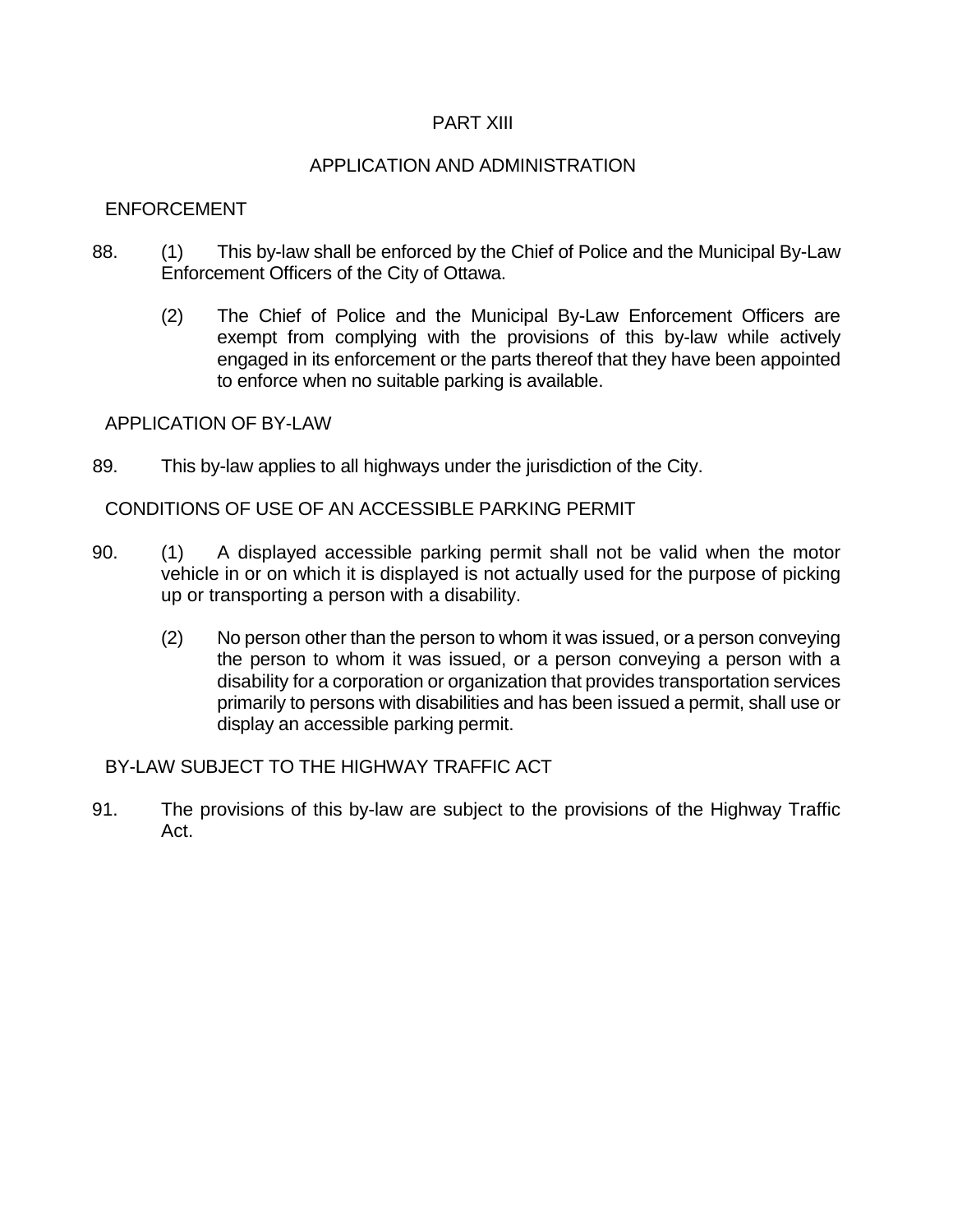### PART "B"

# PARKING - PRIVATE PROPERTY AND CITY PROPERTY

# **DEFINITIONS**

# 92. In this part:

(a) "owner", when used in relation to property, means:

- (i) the registered owner of the property;
- (ii) the registered owner of a condominium unit whose consent shall extend only to the control of the unit of which he or she is owner and any parking spaces allotted to him or her by the condominium corporation or reserved for his or her exclusive use in the declaration or description of the property;
- (iii) the spouse of a person described in subparagraph (i) or (ii), hereof;
- (iv) where the property is included in a description registered under The Condominium Act, S.O. 1998, c. 19 as amended, the board of directors of the condominium corporation; and
- (v) a person authorized in writing by the property owner as defined in subparagraph (i), (ii), (iii) or (iv) hereof to act on the owner's behalf for requesting the enforcement of this part of the by-law;
- (b) "occupant" means:
	- (i) the tenant of the property or part thereof whose consent shall extend only to the control of the land of which he or she is tenant and any parking spaces allotted to him or her under his or her lease or tenancy agreement;
	- (ii) the spouse of a tenant;
	- (iii) a person, the City of Ottawa, or a local board thereof, having an interest in the property under an easement or right of way granted to or expropriated by the person, the City of Ottawa or local board whose consent shall extend only to the part of the property that is subject to the easement or right of way; and
	- (iv) a person authorized in writing by an occupant as defined in subparagraph (i), (ii) or (iii) hereof to act on the occupant's behalf for requesting the enforcement of this part of the by-law.

# GENERAL REGULATIONS

- 93. (1) The driver of a motor vehicle, not being the owner, is liable to any penalty provided under this part of the by-law, and the owner of a motor vehicle is also liable to such a penalty unless at the time the offence was committed the motor vehicle was in the possession of a person other than the owner without the owner's consent.
	- (2) Subject to subsection (4), the driver or owner of a motor vehicle parked or left on private property is not liable to any penalty or to have the motor vehicle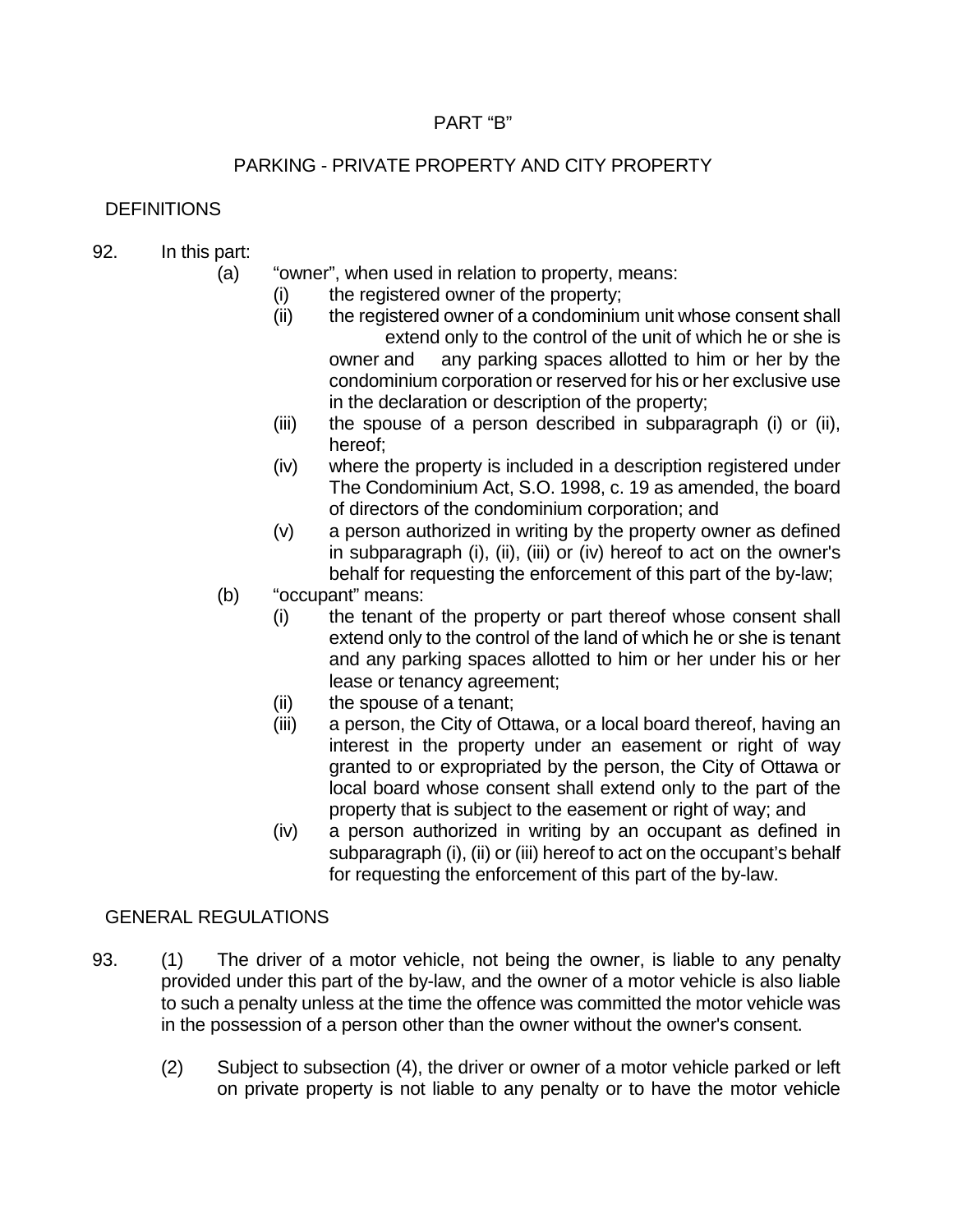removed from such property or impounded under this part of the by-law except upon the written complaint of the owner or occupant of the property given to a constable or officer appointed for the carrying out of the provisions of this part of the by-law.

- (3) Where an owner or occupant of property affected by this part of the by-law has posted signs stating conditions on which a motor vehicle may be parked or left on the property or prohibiting the parking or leaving of a motor vehicle on the property, a motor vehicle parked or left on the property contrary to such conditions or prohibition shall be deemed to have been parked or left without consent.
- (4) If it is alleged in a proceeding that a provision of Part "B" of this by-law has been contravened, the oral or written evidence of a police officer, police cadet or municipal by-law enforcement officer is receivable in evidence as proof, in the absence of evidence to the contrary, of the facts stated therein in respect of,
	- (a) the ownership of occupancy of the property;
	- (b) the absence of the consent of the owner or occupant; and
	- (c) whether any person is an owner or an occupant as defined in Section 92.
- (5) A document offered as evidence under subsection (4) hereof shall be admitted without notice under the Evidence Act.
- 94. No person shall park or leave any motor vehicle on private property without the consent of the owner or occupant of the property.
- 95. Whenever a motor vehicle is parked or left on private property without the express authority of the owner or occupant of such property, a police officer, police cadet, municipal by-law enforcement officer or an officer appointed for the carrying out of the provisions of subsection 170(15) of the Highway Traffic Act, upon the written complaint of the owner or occupant of the property, may cause the said motor vehicle to be moved or taken to and placed or stored in a suitable place and all costs and charges for removing, care and storage thereof, if any, shall be paid by the owner of the said motor vehicle and such costs and charges shall be a lien upon the said motor vehicle which may be enforced in the manner provided by the Repair and Storage Liens Act, R.S.O. 1990, c.25 as amended.
- 96. No person shall park or stop a vehicle on a park except on the portion of the park specified as a parking area.
- 97. No person shall park a vehicle on a park or permit a vehicle to remain parked on the portion of the park specified as a parking area between the hours of 11:00 p.m. of one day and 5:00 a.m. of the next following day except as a participant or spectator of a function approved by the General Manager of Recreation, Cultural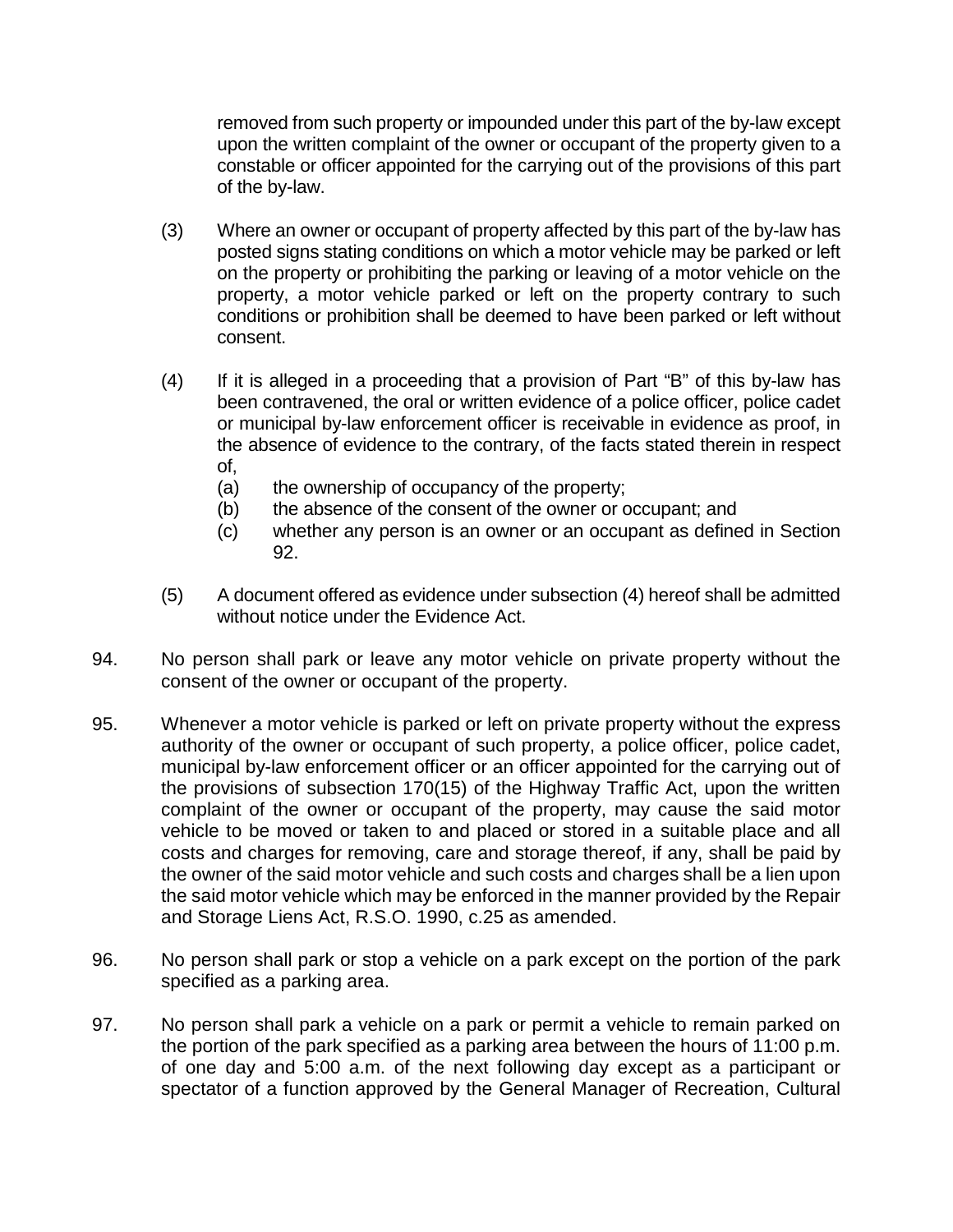and Facility Services pursuant to By-law No. 2004-276, the Parks and Facilities Bylaw, or except with the written approval of the General Manager of Public Works and Environmental Services.

- 98. Despite the provisions of Sections 96 and 97, the General Manager of Public Works and Environmental Services may authorize vehicles and equipment relating to maintenance, construction and programming that are operating from or under the direction of the City of Ottawa to operate or park on a park, when necessary.
- 99. (1) No person shall bring a vehicle onto the park known as "Brewer Park" between the hours of 11:00 p.m. of one day and 7:00 a.m. of the next following day, without first obtaining the written approval of the General Manager of Public Works and Environmental Services to do so.
	- (2) No person shall park or stop a vehicle or permit a vehicle to be parked or stopped on the park known as "Brewer Park" between the hours of 11:00 p.m. of one day and 7:00 a.m. of the next following day, without first obtaining the written approval of the General Manager of Public Works and Environmental Services to do so.
	- (3) Every person who obtains the written approval of the General Manager of Public Works and Environmental Services to park or stop on a park pursuant to Section 97 and subsection 99(2) shall display the written approval on the dashboard of the vehicle so as to be clearly visible from the outside of the vehicle.
- 100. Where the City has posted signs stating the conditions on which a vehicle may be parked or left on the park or prohibiting the parking or leaving of a vehicle on the park, a vehicle parked or left on the park contrary to such conditions or prohibition shall be deemed to have been parked or left without consent.
- 101. No person shall park or permit a vehicle to be parked on the portion of the park specified as a parking area contrary to any conditions or prohibitions that are stated on the posted signs.
- 102. Where a parking payment device has been erected in a park, no person shall park a vehicle or permit a vehicle to remain parked in the paid parking zone in the park during the days and hours indicated on the paid parking device unless:
	- (a) the parking payment device is used;
	- (b) the fee in accordance with the rate per hour indicated on the parking payment device is deposited into the parking payment device by means of:
		- (i) depositing the denomination of coin required as indicated on the parking meter;
		- (ii) depositing one or more tokens;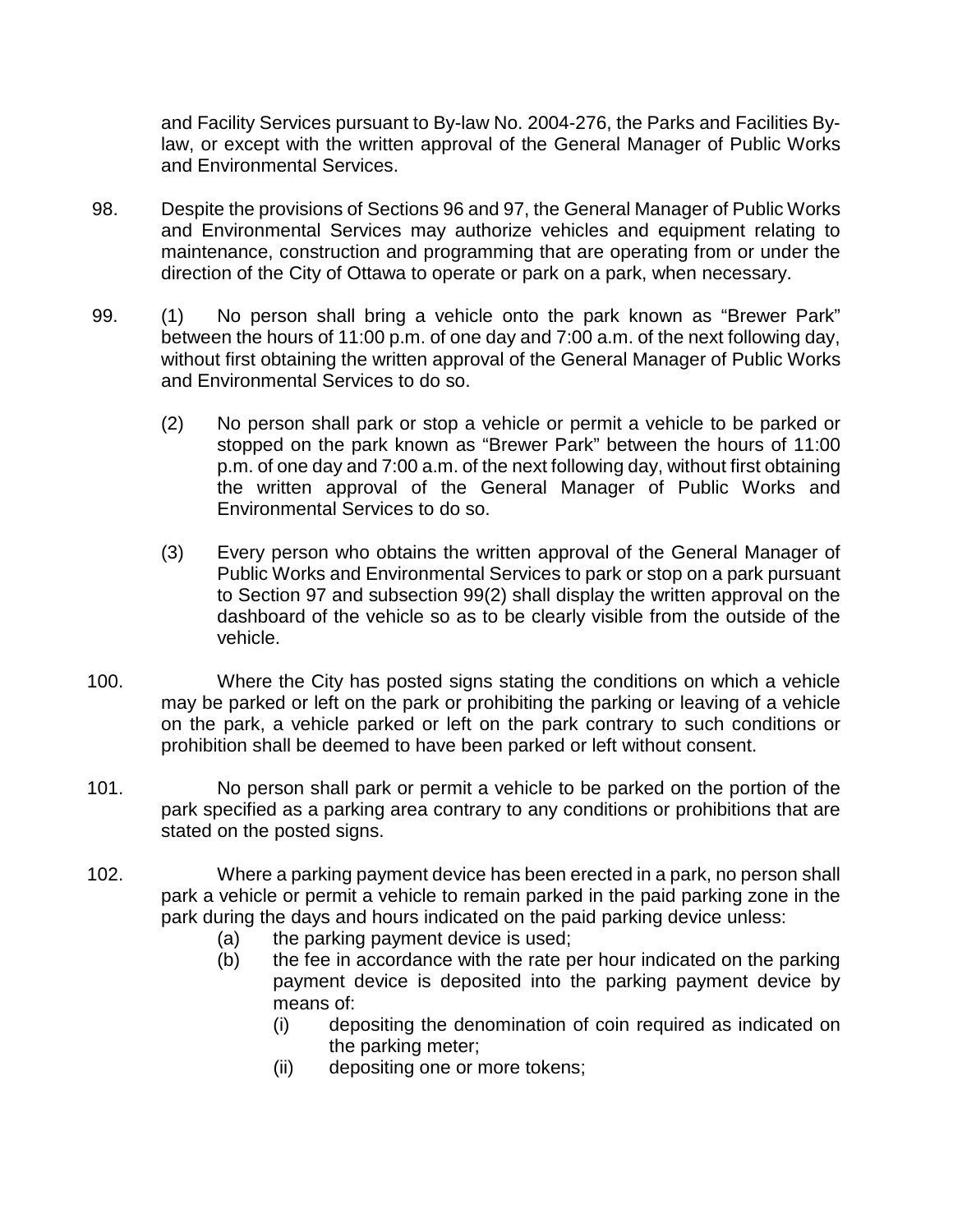- (iii) swiping or inserting a credit card, parking card, proximity card; or,
- (iv) using the pay-by-phone component of the Parking Operation System;
- (c) the parking payment device is activated; and,
- (d) the payment parking device, or the receipt issued by it and placed on the vehicle's dashboard, indicates unexpired time paid for in accordance with the rate per hour.
- 103. No person shall park or leave any motor vehicle on City property which parking is by sign designated as an area in which parking is prohibited.
- 104. No person shall park or leave any motor vehicle on City property where an area is by sign designated as reserved unless the area is reserved for such person or class of persons.
- 105. No person shall park or leave any motor vehicle on property of the City where parking is by sign regulated by time limits for a longer period of time than that set out on the sign.
- 106. No person shall park or stop a motor vehicle or permit a motor vehicle to remain parked or stopped on City property in an area designated by sign as a loading zone except for the purpose of and while actually engaged in loading thereon or unloading therefrom passengers, freight or merchandise.
- 107. Where an electric vehicle parking space has been identified on City property, no person shall park a motor vehicle or permit a motor vehicle to remain parked that does not conform to the following:
	- (a) the electric vehicle charging station has been activated for its intended purpose;
	- (b) any required fee is deposited therein in accordance with the rate displayed on each electric vehicle charging station;
	- (c) any other posted electric vehicle parking space restrictions

# OFFENCES AND FINES

- 108. (1) Every person who contravenes any of the provisions of Part "B" of this bylaw is guilty of an offence.
	- (2) Every person who is convicted of an offence is liable to a fine as provided for in the Provincial Offences Act, R.S.O. 1990, c. P.33 as amended.
- 109. Whenever a motor vehicle is parked or left in an unauthorized area on City property and is in contravention of any provision of Part "B" hereof, a police officer, police cadet, municipal by-law enforcement officer or an officer appointed for the carrying out of the provisions of subsection 170(15) of the Highway Traffic Act, upon the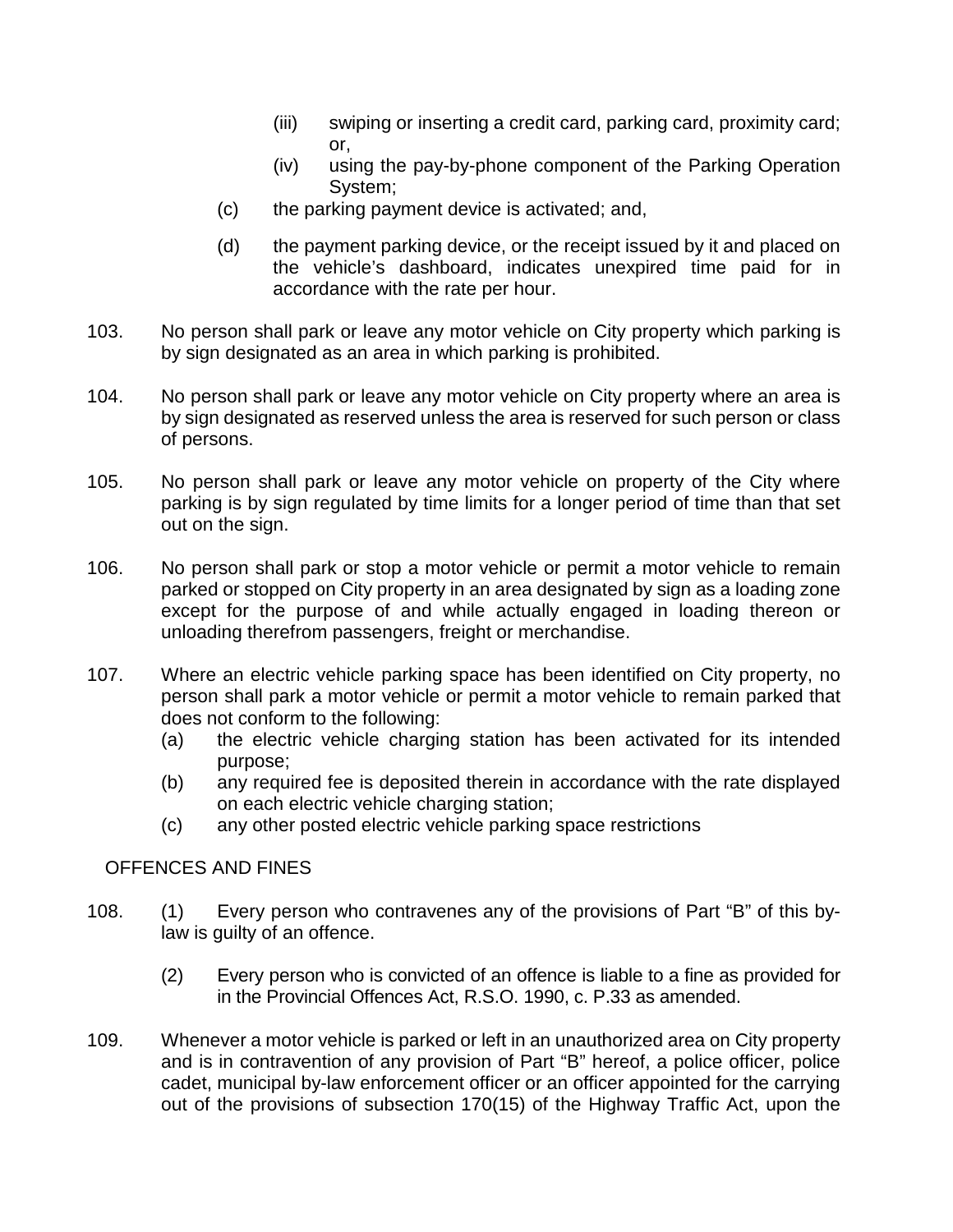written complaint of an authorized employee of the City may cause the said motor vehicle to be moved or taken to and placed or stored in a suitable place and all costs and charges for removing, care and storage thereof, if any, shall be paid by the owner of the said motor vehicle and such costs and charges shall be a lien upon the said motor vehicle which may be enforced in the manner provided by the Repair and Storage Liens Act, R.S.O. 1990, c. 25 as amended.

PART "B" OF BY-LAW - APPLICATION

110. Part "B" of this by-law does not apply to motor vehicles that do not have a number plate issued by an authority having jurisdiction to require registration of motor vehicles displayed on it at the time the offence was committed.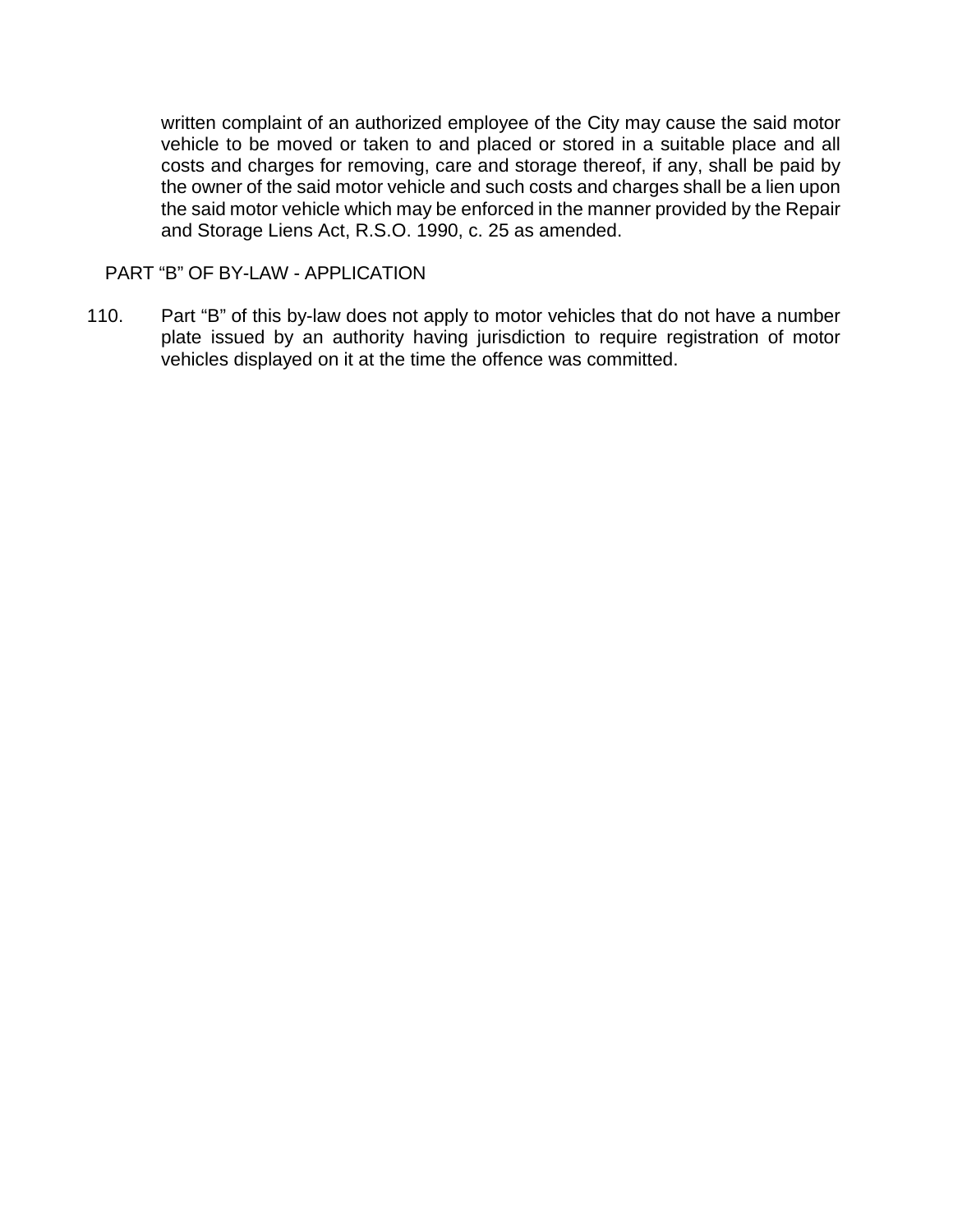## PART "C"

# PARKING REQUIRED FOR PERSONS WITH DISABILITIES

- 111. (1) An Obligated organization as defined in the Accessibility for Ontarians with Disabilities Act, 2005 shall ensure when constructing a new or redeveloping an offstreet parking facility that it intends to maintain, that the off-street parking facility meets the requirements of Ontario Regulation 191/11, as amended and passed under the Accessibility for Ontarians with Disabilities Act, 2005, as pertaining to the "Integrated Accessibility Standards", or any successor Regulation thereto.
	- (2) Every owner or operator of a public parking area to which Ontario Regulation 191/11, as amended and passed under the Accessibility for Ontarians with Disabilities Act, 2005, does not apply, shall provide reserved parking spaces for the exclusive use of persons with disabilities, or persons conveying persons with disabilities, to park their motor vehicles, in accordance with at least the amount prescribed by the following Table:

| Capacity of Public Parking Area<br>(Number of Parking Spaces) | Minimum Number of Spaces to be<br><b>Reserved for Persons with Disabilities</b> |
|---------------------------------------------------------------|---------------------------------------------------------------------------------|
| $1 - 19$                                                      |                                                                                 |
| 20-99                                                         |                                                                                 |
| 100-199                                                       |                                                                                 |
| 200-299                                                       |                                                                                 |
| 300-399                                                       |                                                                                 |
| 400-499                                                       | h                                                                               |
| 500 and more                                                  |                                                                                 |

# PARKING SPACE REQUIREMENTS

- 112. The reserved parking spaces referred to in the Table at Section 111 (2) shall be:
	- (a) of a width:
		- (i) of three point sixty-six (3.66) metres each; or
		- (ii) as specified on a plan approved by the City in accordance with Section 35a of The Planning Act, R.S.O. 1970, c.349, as amended, prior to 28 January 1981;
	- (b) of a length so as to be the same length as the other parking spaces in the same parking facility;
	- (c) hard surfaced;
	- (d) level;
	- (e) placed so as to be accessible to persons with disabilities whether via ramps, depressed curbs, or other appropriate means, and so placed as to permit easy access by such persons to or from a motor vehicle parked therein; and
	- (f) identified by authorized signs as prescribed in subsection 113(1).

AUTHORIZED SIGNS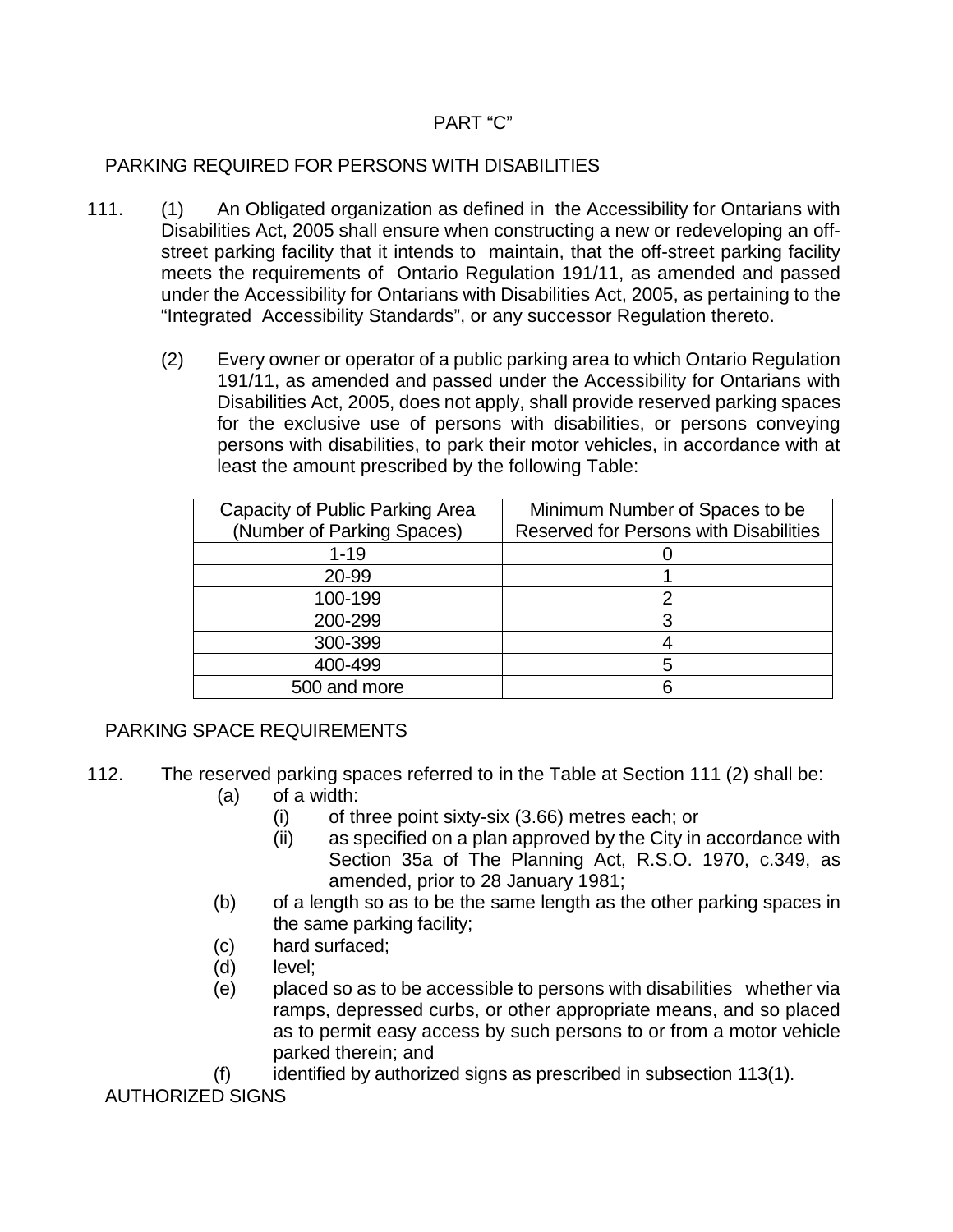- 113. (1) Authorized signs for parking spaces for persons with disabilities shall comply with the signs described under Section 11 of Ontario Regulation 581 made under the Highway Traffic Act.
	- (2) The public parking area owner and operator shall be jointly responsible for the procurement and installation of the authorized signs.
	- (3) The public parking area owner and operator shall be jointly responsible:
		- (a) for the maintenance of the authorized signs; and
		- (b) for ensuring that the shape, symbols and colours of the authorized signs conform to the provisions of subsection (1) hereof.

### APPROPRIATE FEE

114. Persons with disabilities shall not be required to pay an amount in excess of the normal fee paid by other users of the same public parking facility.

### PROHIBITED PARKING - PROHIBITED USE OF PERMIT

- 115. (1) No person shall park or leave a motor vehicle in a public parking area in a parking space reserved for persons with disabilities and identified by authorized signs as prescribed by subsection 113(1) of this by-law, unless a valid accessible parking permit is displayed on its dashboard or on the sun visor in accordance with the provisions of the Highway Traffic Act.
	- (2) The provisions respecting the placement of a valid accessible parking permit referred to in subsection (1) shall be deemed to be satisfied if a valid accessible parking permit is placed on the dashboard or on the sun visor of the motor vehicle at the request of a constable, a municipal by-law enforcement officer or a public parking area owner or operator.
	- (3) No public parking area owner or operator shall authorize any person to park or leave a motor vehicle in a space reserved for persons with disabilities and identified by authorized signs as prescribed by subsection 113(1) of this by-law unless,
		- (a) the driver is a person with a disability, or a person conveying a with a disability; and
		- (b) a valid accessible parking permit is displayed on the dashboard or on the sunvisor of said vehicle in accordance with the provisions of the Highway Traffic Act.
	- (4) No person, other than the person to whom it was issued or a person conveying the person to whom it was issued or a person providing transportation services for a corporation or organization to whom it was issued to provide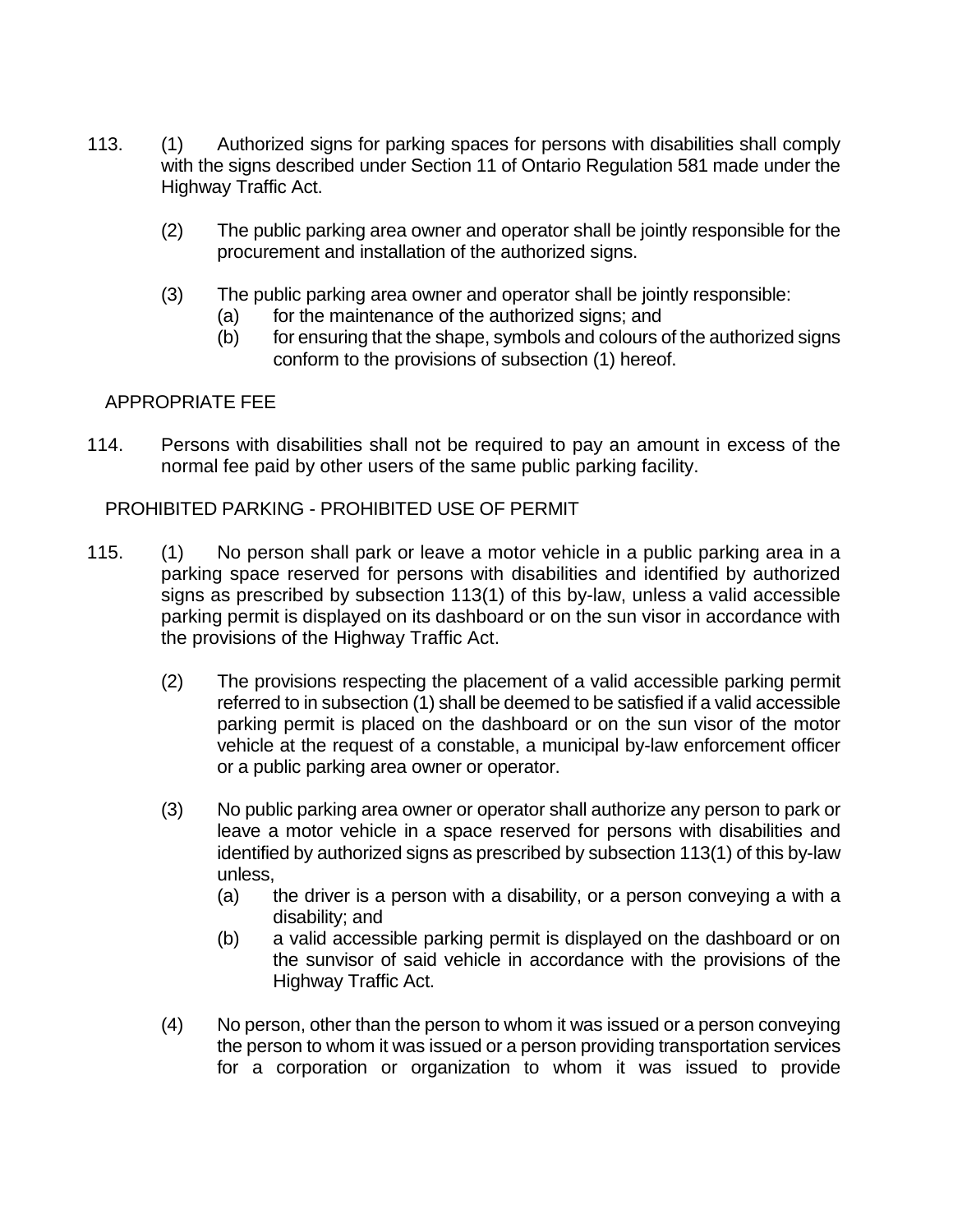transportation services primarily to persons with disabilities, shall use or display an accessible parking permit issued to a person with a disability

- (5) Despite the other provisions of this by-law, a municipal by-law enforcement officer, a constable or an officer appointed for carrying out the provisions of Part "B" of this by-law does not require a complaint of the public parking area owner or operator to enforce the provisions of subsection (1).
- (6) The appointment of municipal by-law enforcement officers to enforce Part "B" of this by-law shall be deemed to be sufficient authority to enforce the provisions of subsection (1).
- (7) A displayed accessible parking permit shall not be valid when the motor vehicle in or on which it is displayed is not actually being used for the purposes of picking up or transporting a person with a disability.

# FREE ACCESS

116. Public parking area owners and operators shall maintain unobstructed access to each parking space identified by authorized signs as prescribed by subsection 113(1) of this by-law and each space shall be kept free of snow or otherwise maintained to the same standards as all other parking spaces in the same parking facility.

# OFFENCES AND FINES

- 117. (1) Any public parking area owner or operator who contravenes any of the provisions of Sections 111, 112, or 113 or subsection 115(3) is guilty of an offence.
	- (2) Any person who contravenes the provisions of subsections 115(1) or 115(4) is guilty of an offence.
	- (3) Every person who is convicted of an offence is liable to a fine as provided for in the Provincial Offences Act, R.S.O. 1990, c. P.33 as amended.
	- (4) Any person who is issued a parking infraction notice for alleged violation of subsection 115(1) hereof because a valid accessible parking permit was not displayed and who within thirty (30) days (exclusive of Saturdays and holidays) from the date of issue of the parking infraction notice obtains a valid accessible parking permit, upon presentation of the said notice and the said permit at the office of the issuer of the said notice, shall not be required to pay the penalty for the alleged violation of the provisions of the said notice.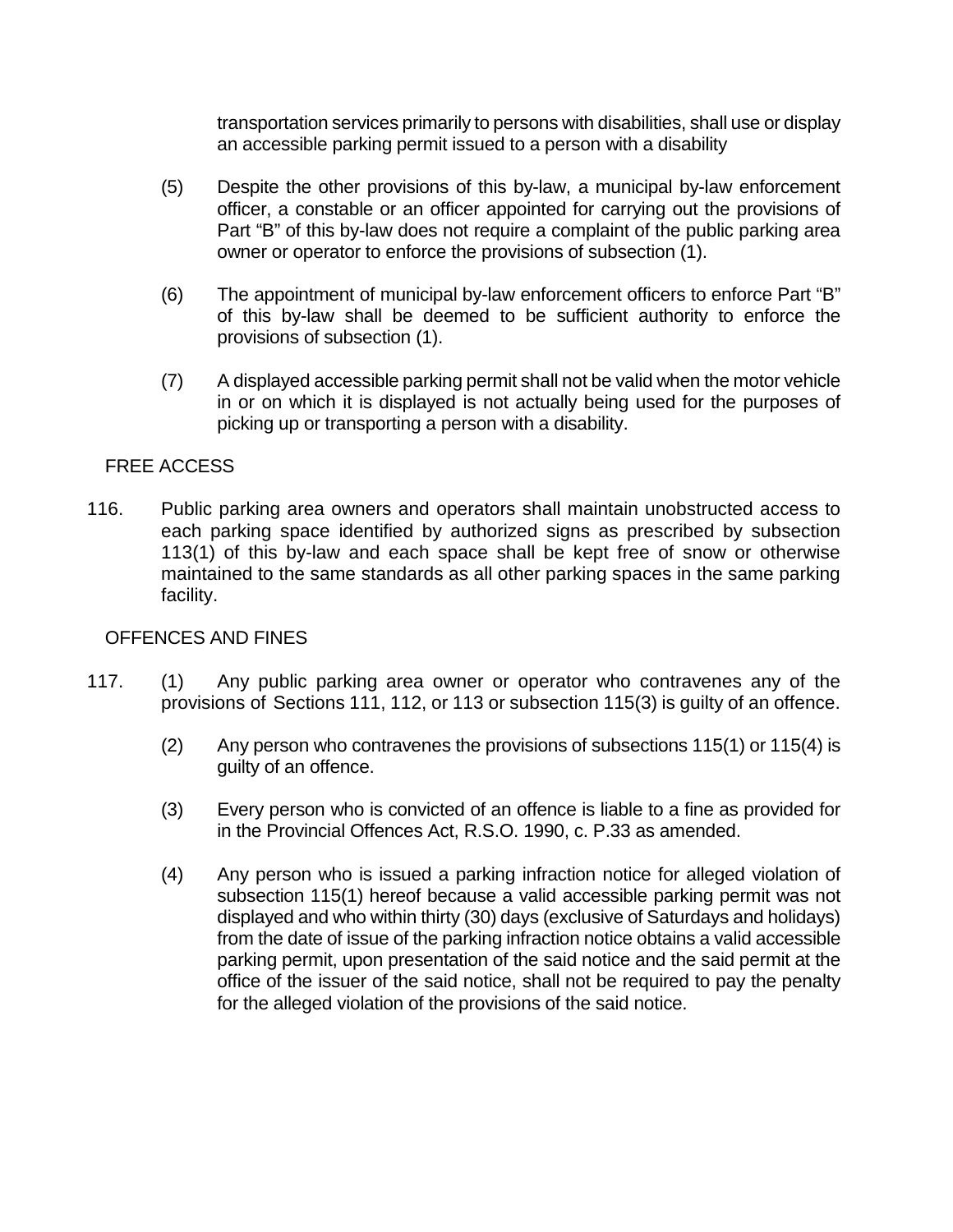## PART "D"

# PARKING ON MUNICIPAL PARKING LOTS

## INTERPRETATION

- 118. The following definitions apply to this Part:
	- (a) "municipal parking lot" means any property of the City that:
		- (i) is operated through the General Manager of Public Works and Environmental Services as a municipal parking lot and includes the property of the City known as the Parkdale Market and established as a public market pursuant to the Public Markets By-law,
		- (ii) bears signs identifying the lot as "City of Ottawa", indicating the hours of operation of the lot, and the rates for parking motor vehicles, and
		- (iii) is controlled and regulated by:
			- (A) parking payment devices; or
			- (B) parking attendants.
	- (b) "ticket" means the ticket that is dispensed from a pay on foot machine to a motor vehicle entering a municipal parking lot, or dispensed from a pay and display machine, which is stamped with the time of the said entry.
- 119. (1) The driver of a motor vehicle, not being the owner, is liable to any penalty provided under this part of the by-law, and the owner of a motor vehicle is also liable to such a penalty unless at the time the offence was committed the motor vehicle was in the possession of a person other than the owner without the owner's consent.
	- (2) The driver or owner of a motor vehicle parked or left in an unauthorized area on a municipal parking lot or in contravention of this part of the by-law is not liable to any penalty or to have the motor vehicle removed from such property or impounded under this part of the by-law except upon the written complaint of an authorized employee of the City given to a constable or municipal bylaw enforcement officer appointed for the carrying out of the provisions of this part of the by-law.
	- (3) Where the City has posted signs stating conditions on which a motor vehicle may be parked or left on the municipal parking lot or prohibiting the parking or leaving of a motor vehicle on the municipal parking lot, a motor vehicle parked or left on the property contrary to such conditions or prohibition shall be deemed to have been parked or left without consent.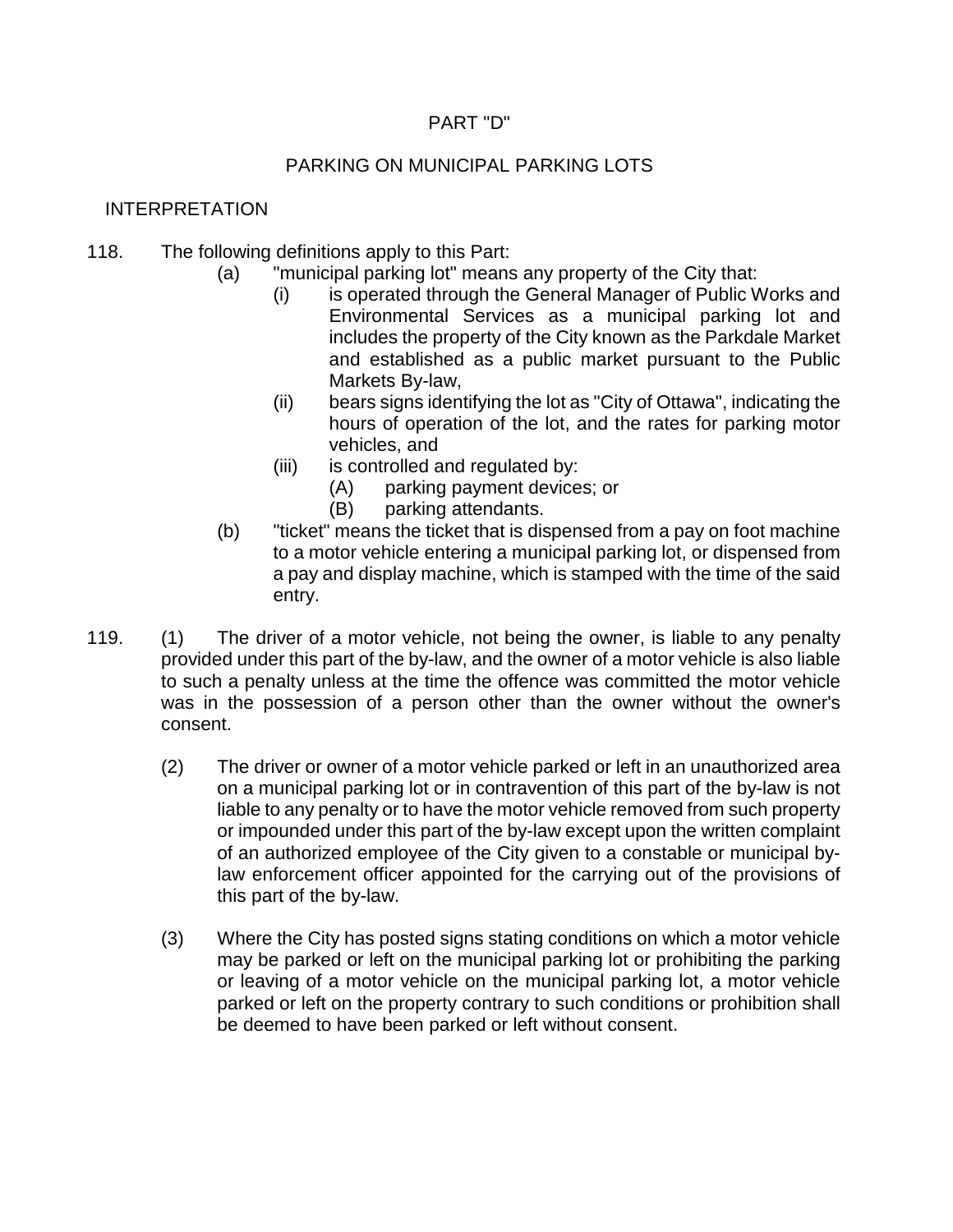## PARKING PAYMENT ZONES

120. The City may authorize the erection, maintenance and operation of parking payment devices on certain municipal parking lots for the purpose of controlling and regulating parking and the delineation by pavement marking or curb definition of spaces.

MANNER OF PARKING - PARKING SPACE

- 121. (1) No person shall park a motor vehicle or permit a motor vehicle to remain parked at a parking space on a municipal parking lot unless such motor vehicle is parked entirely within an area designated as a parking space.
	- (2) Despite subsection (1), where the motor vehicle is of such a length as to render it impossible to park it in one space, the adjoining parking space or spaces may be used and the required additional fees shall be paid for all the spaces used by the motor vehicle.
	- (3) No person shall park a motor vehicle or permit a motor vehicle to remain parked on a municipal parking lot in an area that is not designated as a parking space.

MANNER OF PARKING –ELECTRIC VEHICLE CHARGING STATION

122. No person shall park a motor vehicle or permit a motor vehicle to remain parked in an electric vehicle parking space on a municipal parking lot unless the front or rear of the motor vehicle is opposite or as close as is practicable to the charging station provided for such a space

MANNER OF PARKING - OBSTRUCTION

- 123. No person shall park a motor vehicle or permit a motor vehicle to remain parked on a municipal parking lot:
	- (a) so as to obstruct a motor vehicle in the use of any aisle or laneway,
	- (b) in such a position that will prevent the convenient removal of any other motor vehicle previously parked or standing,
	- (c) so as to prevent or impede the ingress to or egress from a parking space, or
	- (d) in an area that is a pedestrian walkway.

# PARKING PROHIBITED WITH SIGNS

124. No person shall park a motor vehicle or permit a motor vehicle to remain parked on a municipal parking lot where parking is by sign designated as an area in which parking is prohibited.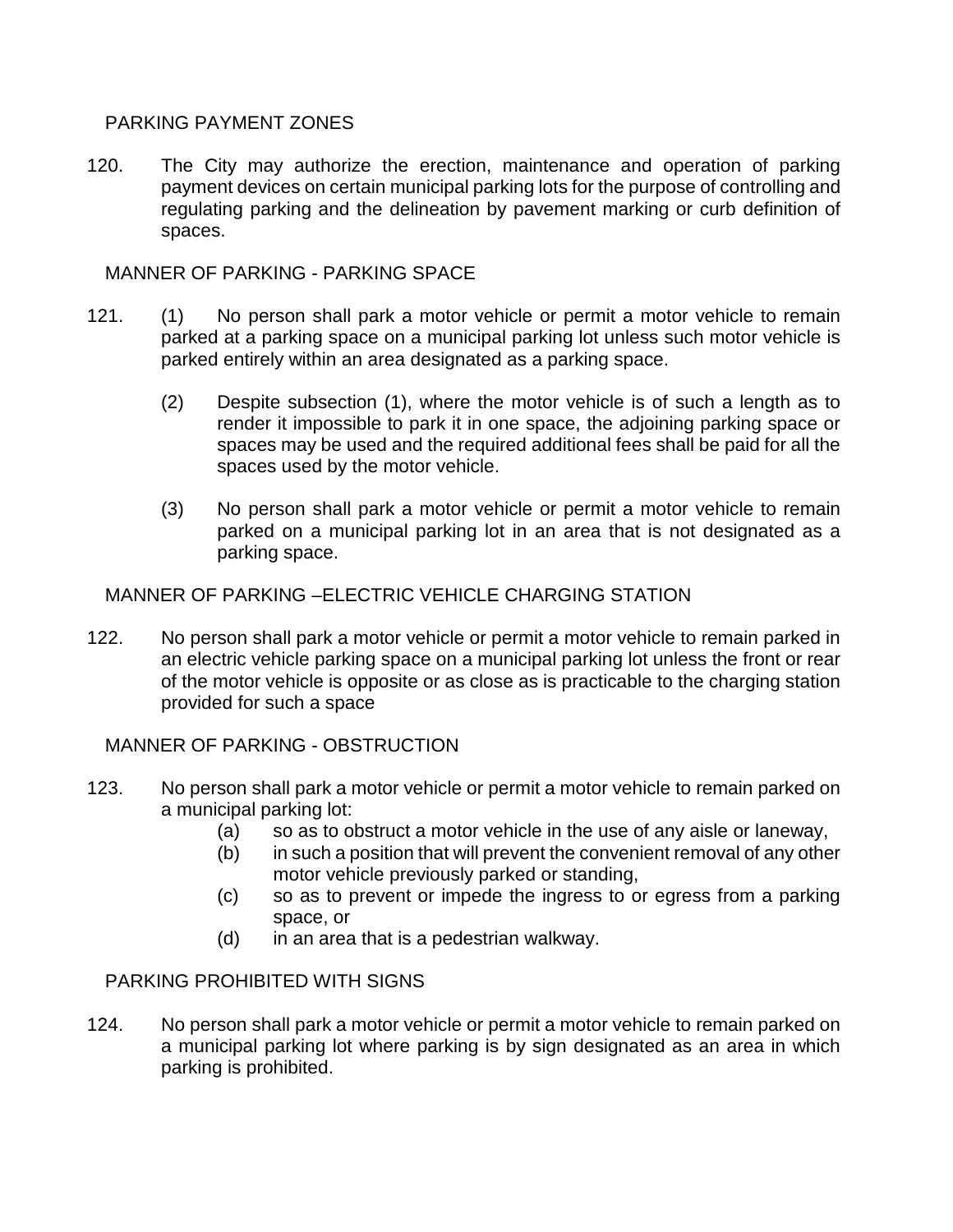- 125. No person shall park a motor vehicle or permit a motor vehicle to remain parked on a municipal parking lot where an area is by sign designated as reserved unless the area is reserved for such person.
- 126. No person shall park a motor vehicle or permit a motor vehicle to remain parked on a municipal parking lot in an area designated by sign as a loading zone except for the purpose of and while actually engaged in loading thereon or unloading therefrom passengers, freight or merchandise.
- 127. No person shall park a motor vehicle or permit a motor vehicle to remain parked on a municipal parking lot in an area designated by sign as a loading bay except for the purpose of and while actually engaged in loading thereon or unloading therefrom freight or merchandise.

RATE OF CHARGE - GATED LOT

128. (1) The fees and charges fixed by the City shall be paid prior to the motor vehicle being driven from the municipal parking lot.

RATE OF CHARGE – UNGATED LOT

- 129. No person shall park a motor vehicle or permit a motor vehicle to remain parked in a parking space controlled by a parking payment device on a municipal parking lot during the times and days the lot is in operation as posted on the sign at the entrance of the lot and on each parking payment device unless:
	- (a) a valid pay and display ticket is displayed on the dash of the vehicle; and
	- (b) a fee is deposited into the pay and display machine in accordance with the rate displayed on the pay and display rate card on each pay and display machine, as approved by the Corporation.

RATE OF CHARGE – ELECTRIC VEHICLE CHARGING STATIONS

- 130. No person shall park a motor vehicle or permit a motor vehicle to remain parked in an electric vehicle parking space on a municipal parking lot during the times and days the lots is in operation as posted on the sign at the entrance of the lot and on each charging station, unless:
	- (a) the electric vehicle charging station has been activated for its intended purpose;
	- (b) any required fee is deposited therein in accordance with the rate displayed on each electric vehicle charging station;
	- (c) any other posted electric vehicle parking space restrictions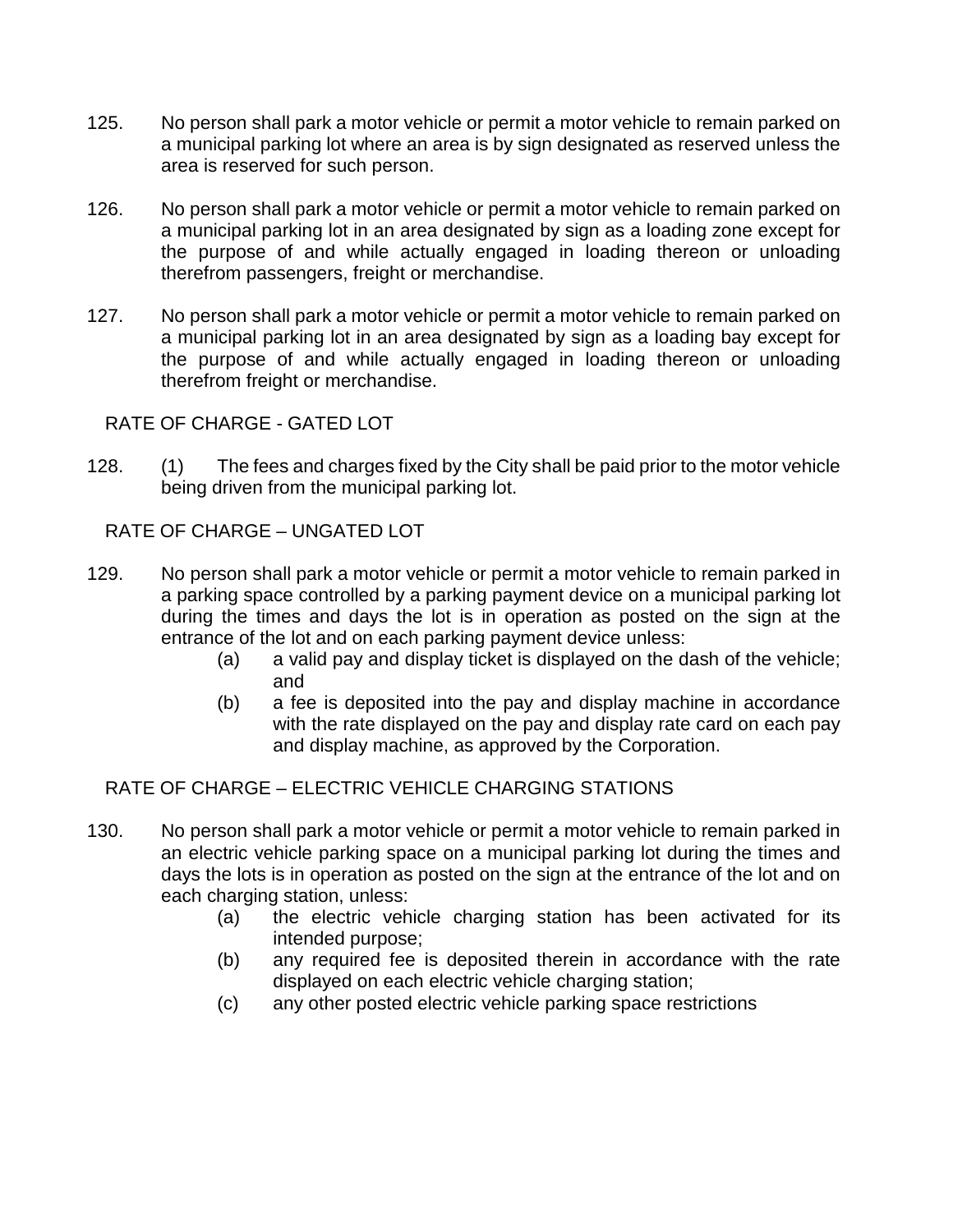### VIOLATION AND TIME EXPIRED - EFFECT

131. For the purposes of Part "D", a motor vehicle showing an expired pay and display ticket, including an expired time in the pay by phone system, and parked in a parking lot during the days and times the lot requires payment to be made at a parking payment device as posted on the sign at the entrance of the lot and on each payment device is prima facie evidence that such motor vehicle is unlawfully parked.

## HOODED METERS

132. No person shall park a motor vehicle or permit a motor vehicle to remain parked in a parking meter space on a municipal parking lot if the parking meter has been covered by a parking meter hood.

## COINS ACCEPTABLE

- 133. No person shall deposit or cause to be deposited in any parking payment device on a municipal parking lot:
	- (a) any slug, device or other substitute for a coin of Canada or of the United States of America; or
	- (b) any coin except a coin of Canada or of the United States of America which the meter is designed to accommodate.

### DAMAGE TO PAYMENT EQUIPMENT - OFFENCE

134. No person shall damage, deface or tamper with, break or destroy any parking payment device or part thereof or otherwise impair its full usefulness on a municipal parking lot

DAMAGE TO PARKING EQUIPMENT OR SIGNS - OFFENCE

135. No person shall damage, deface or tamper with any parking equipment or signs or otherwise impair its usefulness on a municipal parking lot.

DAMAGE TO ELECTRIC VEHICLE CHARGING STATION – OFFENCE

- 136. No person shall damage, deface or tamper with, break or destroy any electric vehicle charging station or part thereof or otherwise impair its full usefulness on a municipal parking lot.
- 137. No person shall deposit or place any article, receptacle or object on a municipal parking lot without being authorized by the Corporation so to do.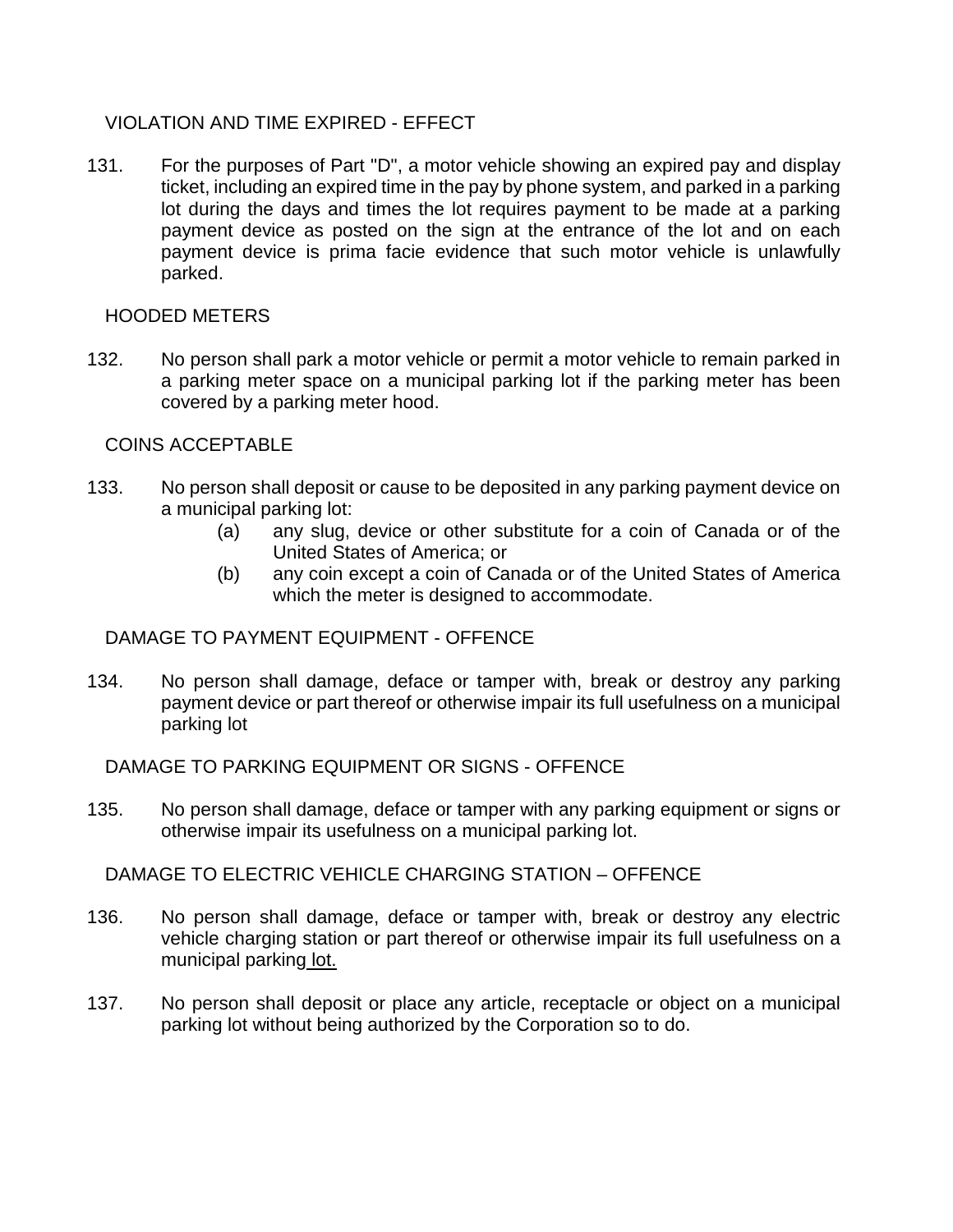138. No person shall place or leave a bicycle on a municipal parking lot other than in a bicycle rack where provided for that purpose.

#### OFFENCES AND PENALTIES

- 139. (1) Every person who contravenes any of the provisions of Part "D" of this bylaw is guilty of an offence.
	- (2) Every person who is convicted of an offence is liable to a fine as provided for in the Provincial Offences Act, R.S.O. 1990, Chap. P.33, as amended.
- 140. Whenever a motor vehicle is parked on a municipal parking lot and is in contravention of the provisions of this Part, a police officer, police cadet, municipal by-law enforcement officer or an officer appointed for the carrying out of the provisions of subsection 170(15) of the Highway Traffic Act, upon the written complaint of an authorized employee of the Corporation, may cause the said motor vehicle to be moved or taken to and placed or stored in a suitable place and all costs and charges for removing, care and storage thereof, if any, shall be paid by the owner of the said motor vehicle and such costs and charges shall be a lien upon the said motor vehicle which may be enforced in the manner provided by the Repair and Storage Liens Act.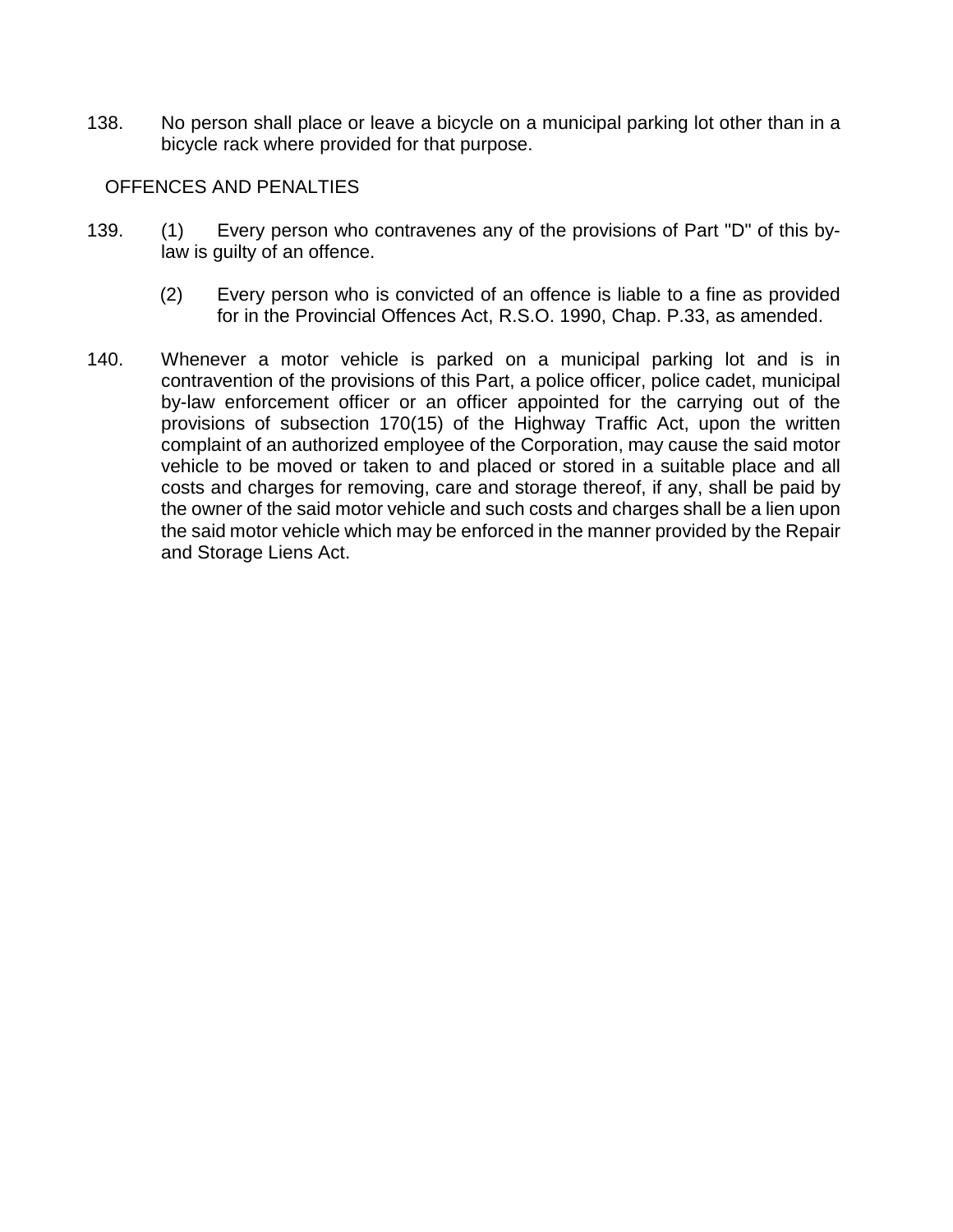## PART "E"

### ADMINISTRATION

### FORMER BY-LAWS REPEALED

141. The Traffic and Parking By-law 2003-530, as amended is hereby repealed.

## **TRANSITION**

142. The repeal of the by-law referred to in Section 141 shall not affect any offence committed against the provisions of the by-law or any penalty incurred in respect thereof or any investigative procedure, including but not limited to any prosecution thereunder.

## BY-LAW IN FORCE

143. This by-law shall come into force and take effect at 12:01 a.m. on June 1, 2018.

# SHORT TITLE

144. This by-law shall be known as the Traffic and Parking By-law.

ENACTED AND PASSED this 2017

CITY CLERK MAYOR